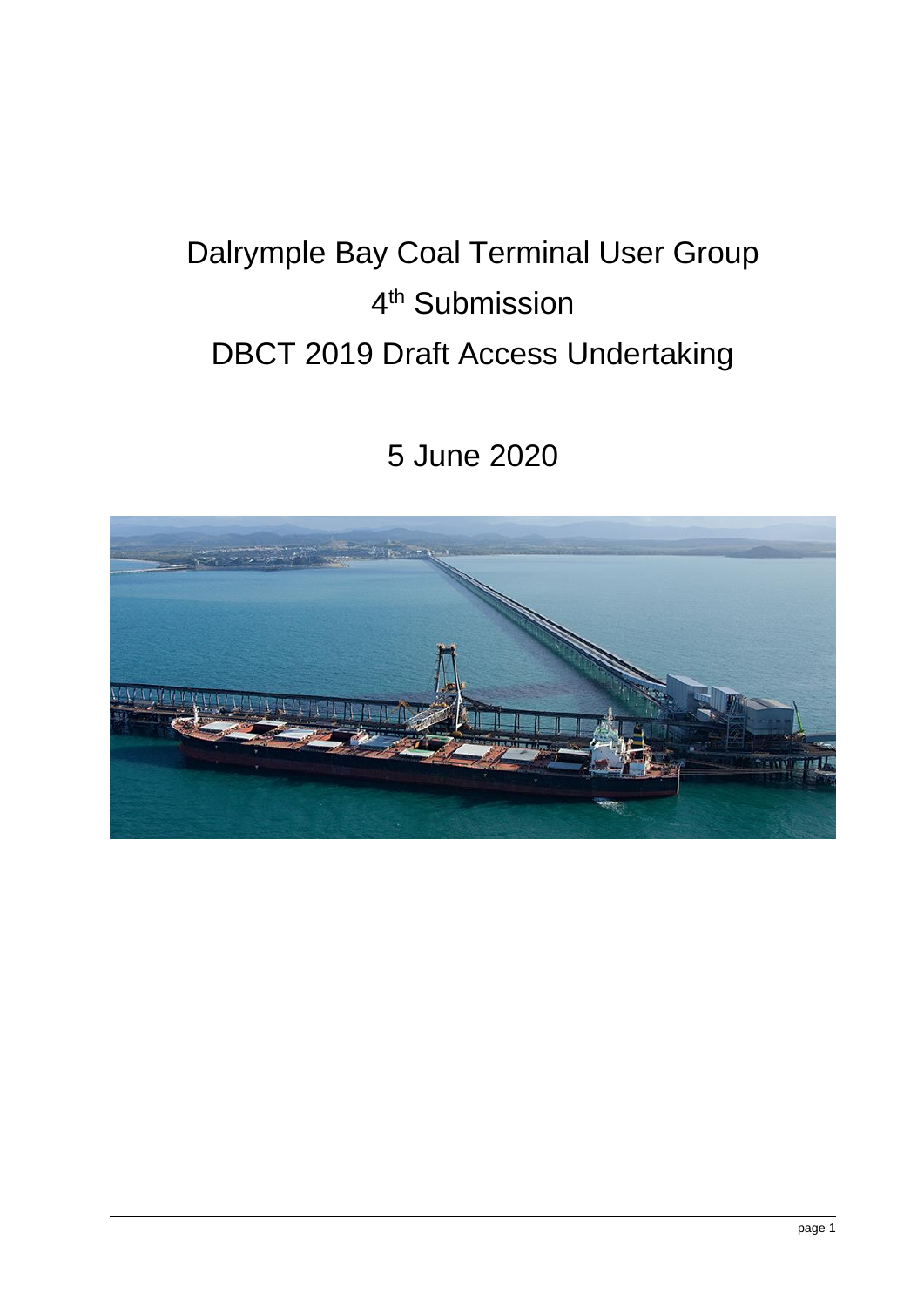## **Contents**

| 1  |                                            | Introduction<br>4                                                                     |                |  |  |  |  |  |  |
|----|--------------------------------------------|---------------------------------------------------------------------------------------|----------------|--|--|--|--|--|--|
| 2  |                                            | <b>Relevance of Declaration Decision</b>                                              |                |  |  |  |  |  |  |
| 3  |                                            | Limited opportunity for collaboration                                                 |                |  |  |  |  |  |  |
| 4  | <b>Executive Summary</b>                   |                                                                                       |                |  |  |  |  |  |  |
|    | 4.1                                        | DBCTM's position does meet the draft conditions for appropriateness                   | 6              |  |  |  |  |  |  |
|    | 4.2                                        | A reference tariff model is required to be appropriate                                | 6              |  |  |  |  |  |  |
| 5  |                                            | Appropriateness is not measured by the minimum set of amendments                      | $\overline{7}$ |  |  |  |  |  |  |
| 6  |                                            | Appropriate pricing does not involve extracting monopoly rents                        | 8              |  |  |  |  |  |  |
|    | 6.1                                        | <b>DBCTM's rationale</b>                                                              | 8              |  |  |  |  |  |  |
|    | 6.2                                        | Pricing at the efficient cost of supply does not allocate economic rent to users      | 8              |  |  |  |  |  |  |
|    | 6.3                                        | Extracting 'economic space' above the efficient cost of supply is monopoly pricing    | 9              |  |  |  |  |  |  |
|    | 6.4                                        | The reference tariff model more appropriate address the 'efficiency rationales'       | 10             |  |  |  |  |  |  |
| 7  |                                            | <b>Relevance of the Regulatory Period</b>                                             | 11             |  |  |  |  |  |  |
|    | 7.1                                        | Overview of DBCTM's argument                                                          | 11             |  |  |  |  |  |  |
|    | 7.2                                        | Relevance of the 'opportunity to revisit', long term impacts and regulatory certainty | 11             |  |  |  |  |  |  |
|    | 7.3                                        | Access over the Regulatory Period                                                     | 12             |  |  |  |  |  |  |
|    | 7.4                                        | Incentives to expand                                                                  | 13             |  |  |  |  |  |  |
|    | 7.5                                        | Reference tariffs do provide certainty                                                | 14             |  |  |  |  |  |  |
|    | 7.6                                        | The interests of existing users are critical                                          | 16             |  |  |  |  |  |  |
|    | 7.7                                        | The operation of existing user agreements                                             | 17             |  |  |  |  |  |  |
|    | 7.8                                        | Timing of arbitrations                                                                | 18             |  |  |  |  |  |  |
|    | 7.9                                        | Lack of competition with other terminals                                              | 19             |  |  |  |  |  |  |
| 8  |                                            | Other issues raised by DBCTM                                                          | 20             |  |  |  |  |  |  |
|    | 8.1                                        | Nature of Access Seekers                                                              | 20             |  |  |  |  |  |  |
|    | 8.2                                        | Common features of 2017 AU and 2019 DAU                                               | 21             |  |  |  |  |  |  |
| 9  |                                            | <b>Comparison to pipeline regimes</b>                                                 | 22             |  |  |  |  |  |  |
|    | 9.1                                        | Appropriate comparators for DBCTM                                                     | 22             |  |  |  |  |  |  |
|    | 9.2                                        | Recognised difficulties with the negotiate-arbitrate model for gas pipelines          | 24             |  |  |  |  |  |  |
| 10 |                                            | <b>Information Disclosure</b>                                                         | 25             |  |  |  |  |  |  |
|    | 10.1                                       | DBCTM's proposed amendments                                                           | 25             |  |  |  |  |  |  |
|    | 10.2                                       | DBCTM's misrepresentation of the Vertigan Report                                      | 26             |  |  |  |  |  |  |
|    | 10.3                                       | The purpose of information disclosure                                                 | 27             |  |  |  |  |  |  |
| 11 | Arbitration is not a sufficient constraint |                                                                                       |                |  |  |  |  |  |  |
|    | 11.1                                       | The prerequisites for arbitration actually providing a sufficient constraint          | 27             |  |  |  |  |  |  |
|    | 11.2                                       | Why arbitration is not assured of producing an appropriate outcome                    | 28             |  |  |  |  |  |  |
|    | 11.3                                       | Disincentives mean arbitration is not a credible threat                               | 30             |  |  |  |  |  |  |
|    | 11.4                                       | Access and pricing not being negotiated at the same time                              | 31             |  |  |  |  |  |  |
| 12 | <b>QCA Guidelines</b>                      |                                                                                       |                |  |  |  |  |  |  |
|    | 12.1                                       | QCA Proposal                                                                          | 31             |  |  |  |  |  |  |
|    | 12.2                                       | Regulatory precedent for QCA approach and 'fitness for purpose'                       | 33             |  |  |  |  |  |  |
|    | 12.3                                       | A reference tariff remains more appropriate                                           | 33             |  |  |  |  |  |  |
| 13 |                                            | Non-Pricing issues raised in Stakeholder notice                                       | 34             |  |  |  |  |  |  |
|    | 13.2                                       | Notifying access seeker, queuing mechanism and short term available capacity          | 34             |  |  |  |  |  |  |
|    | 13.3                                       | <b>Expansions and Conditional Access Agreements</b>                                   | 35             |  |  |  |  |  |  |
|    | 13.4                                       | Other Non-pricing related terms                                                       | 36             |  |  |  |  |  |  |
|    |                                            |                                                                                       | page 2         |  |  |  |  |  |  |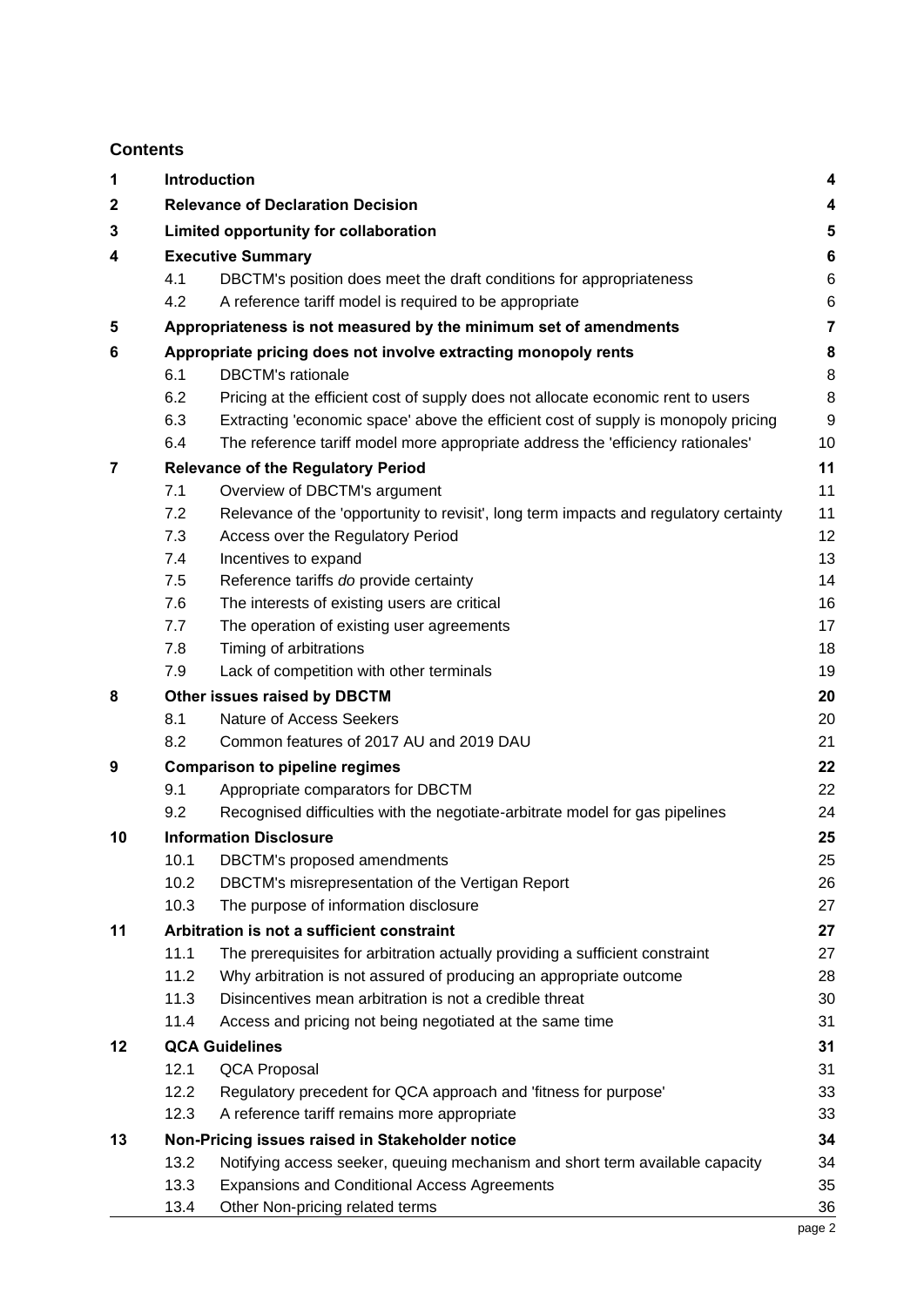## **14 [Conclusions](#page-36-0) 37**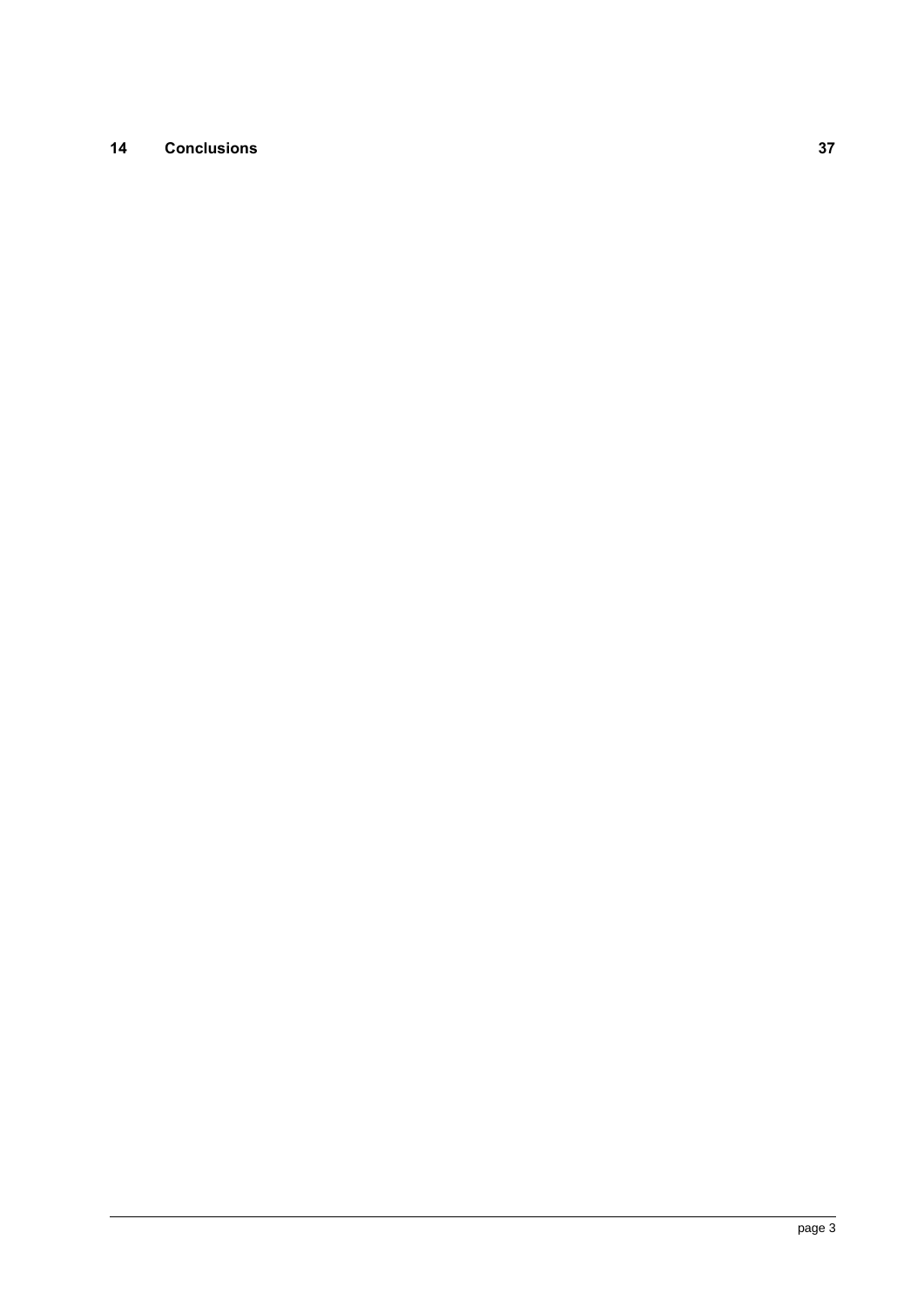## <span id="page-3-0"></span>**1 Introduction**

This submission in respect of DBCT Management Pty Ltd's (*DBCTM*) 2019 draft access undertaking (the *2019 DAU*) is made on behalf of the Dalrymple Bay Coal Terminal User Group (the *DBCT User Group*).

This submission is in addition to those previously provided by the DBCT User Group on:

- (a) 23 September 2019 (*1 st User Group Submission*);
- (b) 22 November 2019 (2<sup>nd</sup> User Group Submission); and
- (c) 24 April 2020 (*3 rd User Group Submission*),

and should be read in conjunction with them.

The DBCT User Group thanks the Queensland Competition Authority (*QCA*) for its earlier Interim Draft Decision of February 2020 (the *Interim Draft Decision*) and an opportunity to provide a further submission, given the fundamental changes DBCTM continues to seek to the pricing model for the DBCT coal handling service.

## <span id="page-3-1"></span>**2 Relevance of Declaration Decision**

The DBCT User Group welcomes the Minister's decision to declare the DBCT coal handling service for another 10 years.<sup>1</sup>

However, the DBCT User Group readily acknowledges that, consistent with their previous submissions, the access criteria (as the threshold for declaration) and the requirement of appropriateness (as the threshold for approval of an undertaking) are different tests. Accordingly, the outcome of the declaration review does not automatically lead to a particular conclusion on the appropriate pricing model for the DBCT access undertaking.

What is relevant, is the factual findings that have consistently been made by the QCA (and now Minister) in relation to DBCT during the declaration process, namely:<sup>2</sup>

- (a) DBCTM has market power;
- (b) there are no competitive or close substitute services provided by other coal terminals;
- (c) DBCTM's market power is not constrained by competition from other coal terminals or countervailing power of users (or other matters); and
- (d) DBCTM has incentives as a profit maximising monopolist to engage in monopoly pricing.

An appropriate undertaking is one that reflects those circumstances, and provides a regulatory pricing model that will definitely constrain DBCTM's ability to engage in market pricing – because there has been conclusively found to be no commercial constraints on their ability or incentives to do so.

That justifies greater regulation than is the case for some other infrastructure services for which commercial constraints do exist.

As shown in the diagram below and explained in previous DBCT User Group submissions and the related PwC Report, in those circumstances a reference tariff pricing model is the only appropriate outcome.

<sup>1</sup> Extraordinary Gazette, 1 June 2020

<sup>&</sup>lt;sup>2</sup> Extraordinary Gazette, 1 June 2020, 271, 277-279 (and parts of the QCA Final Decision referred to therein).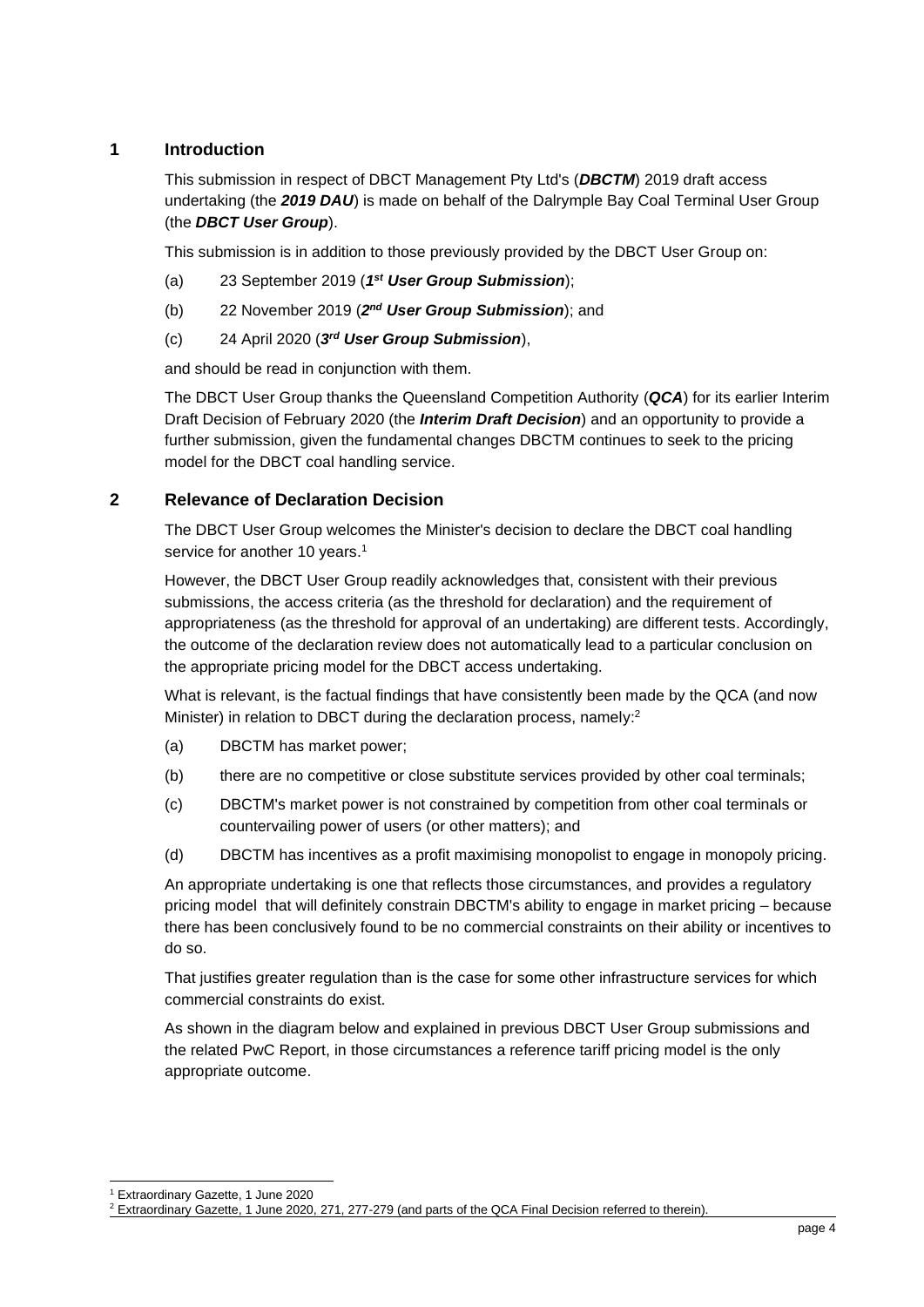

## <span id="page-4-0"></span>**3 Limited opportunity for collaboration**

The DBCT User Group acknowledges that the QCA called for collaborative submissions.

However, subsequent discussions with representatives of DBCTM confirmed that DBCTM was not willing to collaborate on any pricing approach that was not based on their proposed negotiatearbitrate model.

Given the polar opposite views held in relation to DBCTM's pricing model, and the extent to which non-pricing provisions like queuing and expansion framework are intertwined with that pricing model, that has disappointingly provided limited scope for collaboration.

The DBCT User Group did consider the amendments proposed in DBCTM's latest submission of 24 April 2020 (*Latest DBCTM Submission*), with the intention of determining whether there were any non-pricing issues on which collaboration would be productive. However, that review revealed that those changes nearly all relate to pricing issues, and did not address the views on non-pricing issues that the DBCT User Group has previously provided (particularly in the 1<sup>st</sup> and 3<sup>rd</sup> User Group Submissions, discussed again in section [13](#page-33-0) of this submission).

Accordingly, this submission principally focuses on correcting and responding to arguments made in the Latest DBCTM Submission regarding the pricing model for the DBCT service.

However, the DBCT User Group acknowledges that there has been some communications between the DBCT User Group and DBCTM to investigate the potential for collaboration, namely that:

- (a) on 21 May 2020, DBCTM sent the DBCT User Group's legal adviser an email indicating that DBCTM was seeking to understand the potential for collaboration on non-pricing issues;
- (b) the DBCT User Group responded on the same day confirming it was willing to consider proposals on non-pricing issues, and referred to the DBCT User Group's previous submissions on non-pricing issues which DBCTM had not responded to;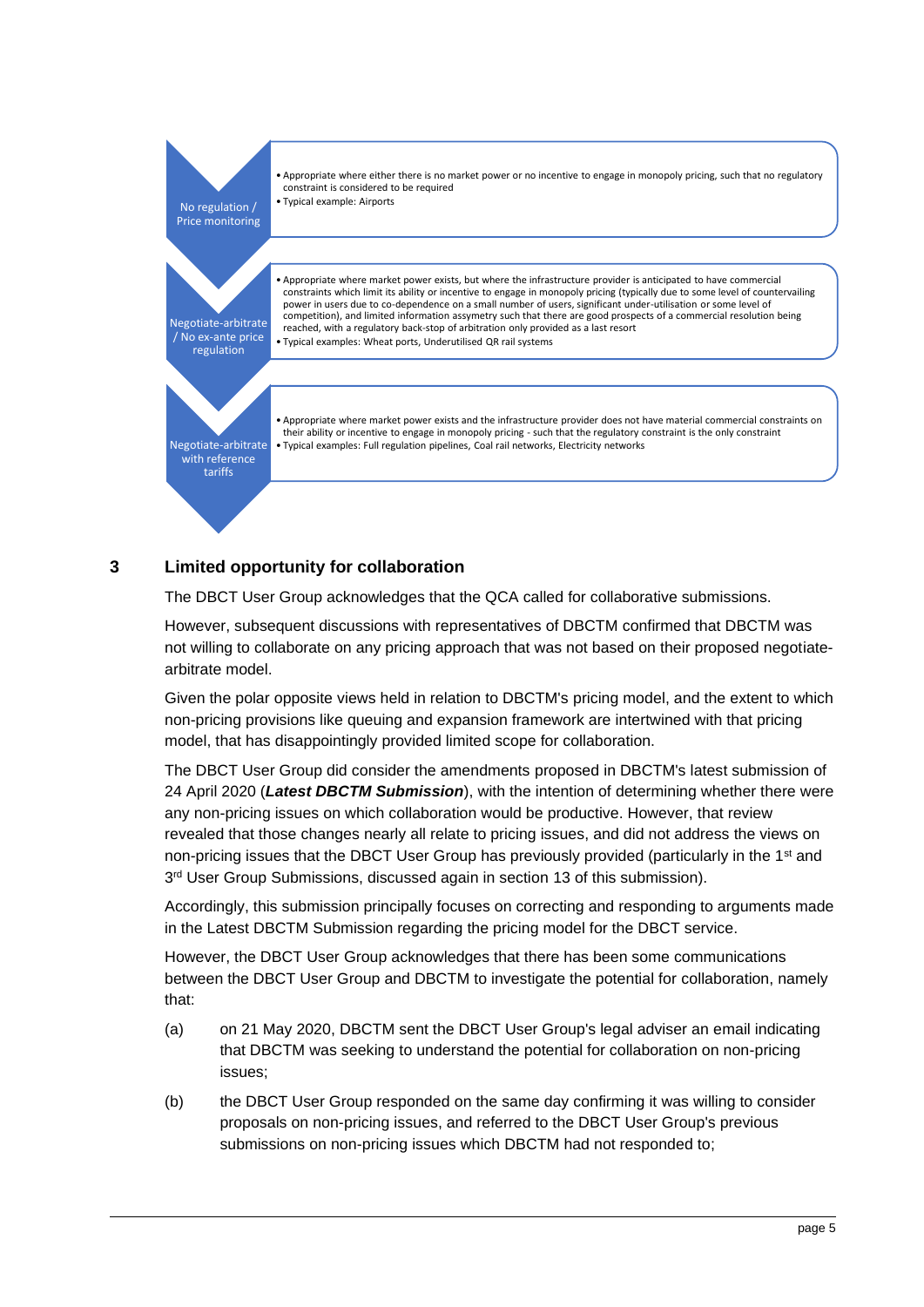(c) on 2 June 2020 (3 days before submission date), DBCTM provided a range of responses on non-pricing issues (which the DBCT User Group understands is to be a schedule to the DBCTM submission).

The DBCT User Group has not in the remaining time available (particularly give the multiple parties who make up the group) had an opportunity to properly consider the DBCTM responses. However, the DBCT User Group acknowledges that it appears from that response that DBCTM is willing to accept a number of the non-contentious non-pricing related proposals previously raised by the DBCT User Group, such that some progress has been made.

The DBCT User Group is willing to engage in a discussion with DBCTM about drafting issues of this nature (noting that DBCTM's response also suggests further discussion is needed about some issues) after this submission.

However, the DBCT User Group does note that some provisions of the 2019 DAU regarding 'nonpricing' issues such as queuing and expansions are so intertwined with DBCTM's pricing model that the problems with them are principally an outcome of DBCTM's pricing model rather than something that can be resolved in isolation. As such, they may be more readily resolved following the QCA's Draft Decision (at which point it is anticipated the pricing model the QCA considers appropriate will be clear).

## <span id="page-5-0"></span>**4 Executive Summary**

The DBCT User Group strongly submits that the 2019 DAU remains inappropriate due to being based on an inappropriate pricing model.

## <span id="page-5-1"></span>**4.1 DBCTM's position does meet the draft conditions for appropriateness**

Even taking into account the Latest DBCTM Submission, the 2019 DAU continues to fall short of the minimum conditions the Interim Draft Decision suggested were required for a negotiatearbitrate model to potentially be appropriate.

In particular, DBCTM:

- (a) rejects the QCA requirement of QCA guidelines describing the methodology the QCA would utilise in determining pricing in an arbitration, undermining a key mitigation against the uncertainty arising from DBCTM's model;
- (b) has proposed information disclosure requirements that leave vast areas of uncertainty such that access seekers will be required to engaged in access negotiations suffering under substantial information asymmetry; and
- (c) has made express submissions regarding its right to engage in monopoly pricing and asserts that the arbitration criteria it proposes permit that outcome – making clear that the theoretical right to resort arbitration will not provide the certainty of approach required to constrain DBCTM's market power.

Accordingly, based on the QCA's preliminary analysis in the Interim Draft Decision, DBCTM's pricing model and the 2019 remain inappropriate and should not be approved.

## <span id="page-5-2"></span>**4.2 A reference tariff model is required to be appropriate**

However, the DBCT User Group also strongly emphasises that making the 2019 DAU appropriate is not something that can occur by tinkering with the negotiate-arbitration model in any case.

DBCTM's pricing model would not be appropriate even if it *was* compliant with the proposals in the Interim Draft Decision.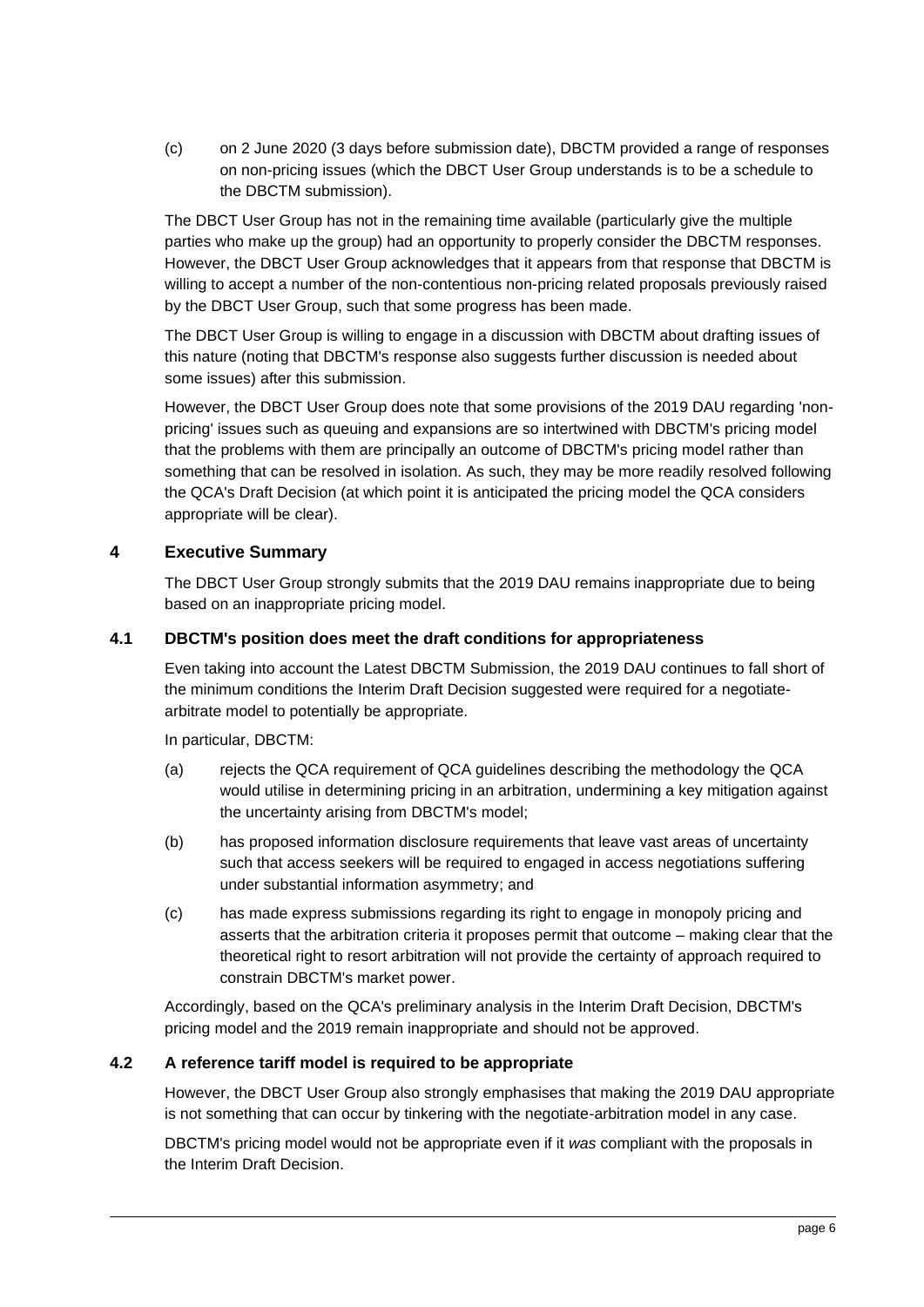That remains the case because DBCTM's market power cannot be sufficiently constrained by a negotiate-arbitrate pricing model.

While it is possible to continue to increase information disclosures and seek to improve the arbitration regime proposed, it is unavoidable that such measures will:

- (a) not actually be as effective as a reference tariff in constraining DBCTM's market power and will heighten the prospects of monopoly pricing;
- (b) materially increase costs through bilateral negotiations and arbitrations rather than a single QCA tariff assessment (and impose those costs disproportionately on individual access seekers);
- (c) always leave individual access seekers at an information and bargaining disadvantage relative to DBCTM which will be across all negotiations and arbitrations;
- (d) result in charges above QCA estimated efficient levels occurring on an ad-hoc basis based on information asymmetry, negotiating position, asymmetric timing pressures and limitations on the resources of individual access seekers, rather than a conscious QCA decision to do so to account for perceived risks of regulatory error or incentivising expansion; and
- (e) with each further attempt that is made to rectify the defects of the negotiate-arbitrate model, introduce the very aspects of the reference tariff model that are perceived to be disadvantages without achieving the certainty, efficiency and transparency outcomes that a reference tariff model brings.

In addition, removing reference tariffs:

- (f) creates significant uncertainties in existing long term user agreements which were agreed on the clear presumption of tariffs continuing;
- (g) makes existing features of the DBCT regulatory arrangements (such as socialisation and the existing queuing regime) inappropriate;
- (h) damages regulatory certainty; and
- (i) is not something that can be fixed in a later regulatory period, as evergreen user agreements entered during this regulatory period will 'lock in' the adverse outcomes and the damage to investment and regulatory certainty will not be able to be instantly reversed.

Consequently, it remains clear that to be appropriate the 2019 DAU must be amended to include a reference tariff pricing model.

#### <span id="page-6-0"></span>**5 Appropriateness is not measured by the minimum set of amendments**

The DBCT User Group acknowledges that DBCTM's latest submission contains 'amendments' to the drafting it initially proposed, and that it is possible DBCTM will continue to propose further iterative 'amendments' in this or future rounds of submissions.

However, the actual 2019 DAU that the QCA is required to assess under section 138(2) QCA Act remains the 2019 DAU that was submitted by DBCTM in response to the initial undertaking notice (without the latest indicated amendments).

That distinction is important because, as discussed in detail in the  $3<sup>rd</sup>$  User Group Submission, once the QCA has determined that the original 2019 DAU is not appropriate to approve, the QCA is then required to consider how it is appropriate for it to require the 2019 DAU to be amended in its secondary undertaking notice.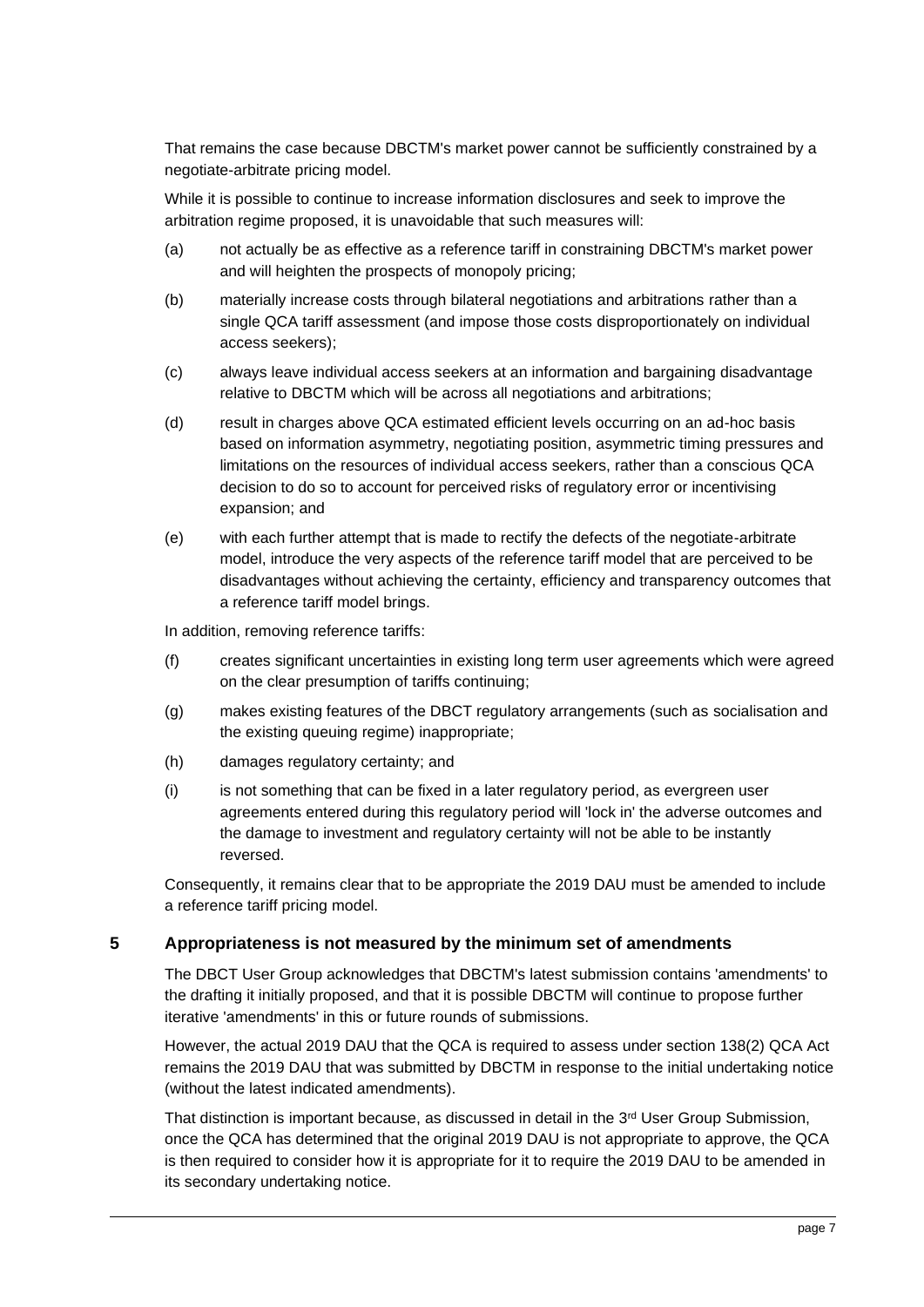As the QCA recognised in the Interim Draft Decision, the QCA's role is to determine an appropriate set of amendments – which is *not* limited to proposing only a minimum set of amendments.<sup>3</sup> There is no special status given to the Latest DBCTM Submission which somehow makes it the starting point for the assessment or requires the QCA to approve it when there are clearly more appropriate alternatives available.

Accordingly, where the QCA considers a reference tariff pricing model is the most appropriate outcome, and is an improvement on attempting to amend DBCTM's negotiate-arbitrate model, as previously recognised in the Interim Draft Decision,<sup>4</sup> the QCA Act requires a reference tariff model be called for as part of the QCA's secondary undertaking notice.

## <span id="page-7-0"></span>**6 Appropriate pricing does not involve extracting monopoly rents**

## <span id="page-7-1"></span>**6.1 DBCTM's rationale**

The purpose for DBCTM seeking a negotiate-arbitrate model has been clearly revealed in section 4 of the Latest DBCTM Submission.

DBCTM openly submits that:

- (a) it should be entitled to extract available monopoly rents between the efficient cost of supplying the service (including a return on investment commensurate with the regulatory and commercial risks involved) and the value attributed by existing and potential users; and
- (b) the arbitration criteria it proposes should lead to that outcome.

## <span id="page-7-2"></span>**6.2 Pricing at the efficient cost of supply does not allocate economic rent to users**

There is no doubt that such 'economic space' (to use DBCTM's terminology) exists in relation to the DBCT coal handling services.

There are no close substitutes for the service, as clearly recognised again by both the Minister and QCA in the recent declaration decision<sup>5</sup> and final recommendation.<sup>6</sup>

As there are no close substitutes there will in fact be a very significant gap between the efficient price for the DBCT service and the 'value to the user' (i.e. the monopoly price) which would reflect:

- (a) the much higher costs of another coal terminal with available capacity (i.e. WICET); and
- (b) all of the additional above rail, below rail and mine site infrastructure costs of accessing that terminal;
- (c) any loss of revenue arising from lower blending and co-shipping opportunities at the other terminal.

However, DBCTM's assertion that setting pricing at the efficient cost of supply (including a return on investment commensurate with the regulatory and commercial risks involved) is inappropriate or somehow allocates economic rent to users is misconceived.

In a competitive market providing efficient outcomes, no such economic space exists, because attempts to charge above the efficient costs of supply (including a return on investment commensurate with the regulatory and commercial risks involved) result in customers/users switching to substitute services.

<sup>3</sup> Interim Draft Decision, 21.

<sup>4</sup> Interim Draft Decision, 57-60.

<sup>5</sup> Extraordinary Gazette, 1 June 2020 at 271-272.

<sup>6</sup> Final Recommendation, Part C: DBCT declaration review, March 2020 at 13-37.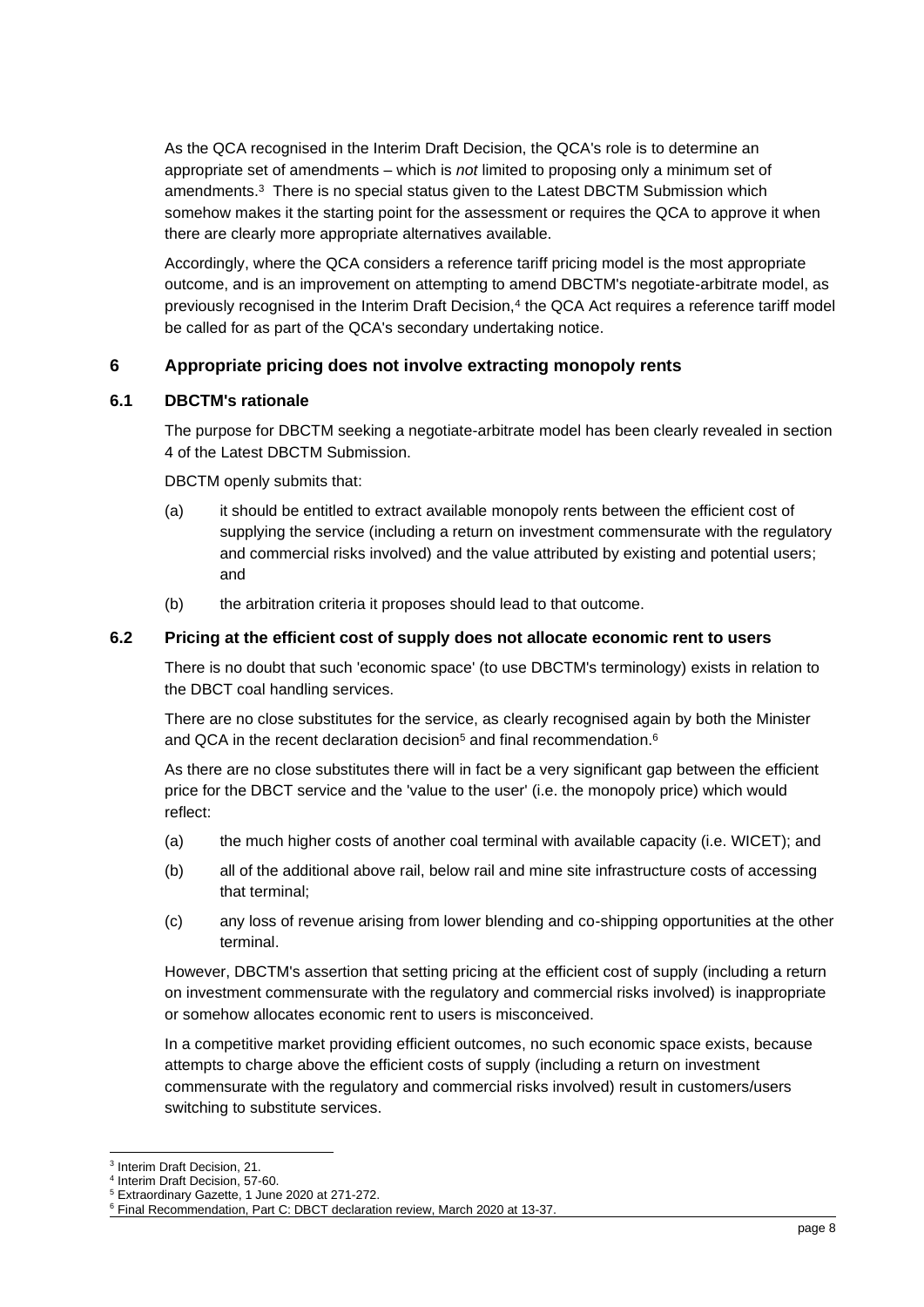Setting the price at the efficient cost of supply is not an allocation of rent to users (or to anyone). It is simply the efficient outcome, and the appropriate outcome of regulation in trying to replicate the position that would occur with competition.

Given the coal users are price takers in the coal markets into which they sell their products, they will not be able to recover any increased costs above the efficient price for the DBCT service they face, such that prices above the efficient costs of supply will necessarily translate into inefficient investment decisions by coal access seekers and users in other dependent markets (including deciding not to invest).

## <span id="page-8-0"></span>**6.3 Extracting 'economic space' above the efficient cost of supply is monopoly pricing**

Monopoly pricing is, by definition, a pricing strategy under which a monopoly supplier is able to raise prices above the efficient cost of supply that would prevail in a competitive market (as shown in the diagram below) to the point at which it extracts value to the point approaching where buyers will cease acquiring the service.



It is simple economics, that while the producer surplus is maximised in that way, it is not the efficient outcome and causes a deadweight loss to society.

The 'economic space' that DBCTM claims it should be entitled to claim (up to the user's willingness to pay) is:

- (a) the very definition of monopoly rent;
- (b) necessarily inefficient; and
- (c) inconsistent with the very object of Part 5 of the QCA Act (involving the efficient operation of, use of and investment in significant infrastructure).

As a result, a regulator's role in setting or determining the appropriate pricing model (whether in a reference tariff or arbitration) has always been to determine an efficient price based on the efficient cost of supply (including a return on investment commensurate with the regulatory and commercial risks involved).

That is not 'an extreme outcome' as DBCTM asserts. Rather it is the only appropriate outcome. Uplifts which regulators have allowed above their point estimate for the efficient cost of supply are simply a recognition that there may be difficulties in determining that efficient price to an absolutely precise point estimate, rather than a view that prices should be set above efficient levels.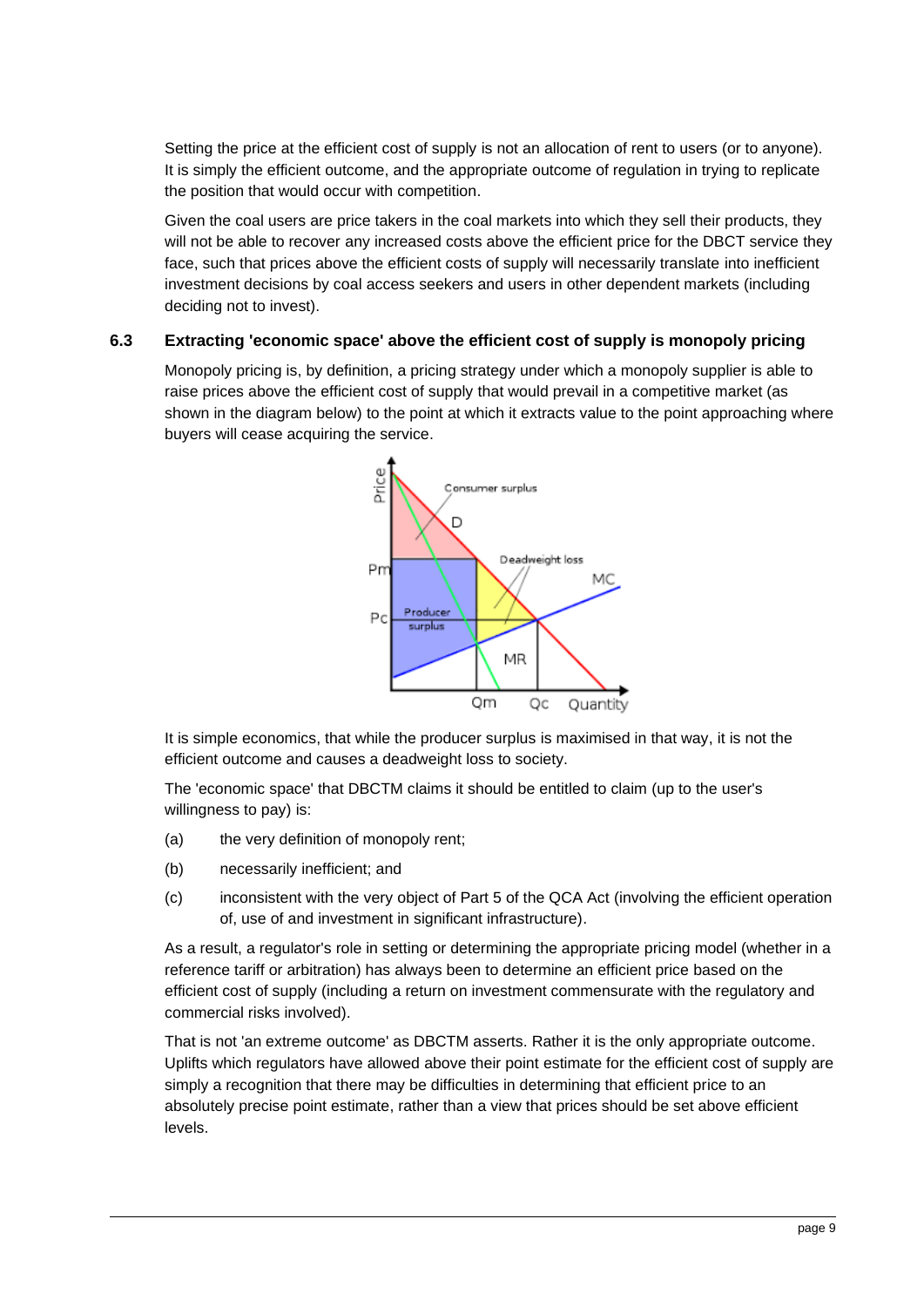The QCA itself has long recognised this. In the QCA's current Statement of Regulatory Pricing Principles, the QCA stated<sup>7</sup>:

*The primary consideration in evaluating whether a specific pricing proposal or structure is justified from a public policy perspective is whether it is clearly consistent with increasing overall economic efficiency (comprehensively defined). If this is not the case, there would have to be well justified non-efficiency based reasons as to why that policy would be supported.*

DBCTM has not provided any such well justified non-efficiency based reasons.

Truly competitive markets produce economic efficiency as prices reflect efficient costs (including a return on investment commensurate with the regulatory and commercial risks involved). Whereas natural monopolies typically require regulatory intervention to achieve that outcome, to prevent inefficient outcomes.

If section 120 QCA Act operates in the manner that DBCTM considers it does, where it permits a determining of pricing at a level that extracts monopoly rent, then it is absolutely clear that it does not provide a sufficient constraint on the exercise of market power, and any negotiate-arbitrate model that relies on it as the constraint is not appropriate under section 138 QCA Act.

Even if the QCA considers that section 120 QCA Act does not operate in that manner, it should now be evident that DBCTM's dominant purpose for a negotiate-arbitrate model is to increase prices above efficient levels – and any model that facilities that or even creates the clear potential for that cannot be economically appropriate within the meaning of section 138 QCA Act.

## <span id="page-9-0"></span>**6.4 The reference tariff model more appropriate address the 'efficiency rationales'**

DBCTM refers to the potential for asymmetric risk and asymmetric consequences of regulatory error as supporting its approach, which it asserts are justifications for pricing above efficient levels.

However, that mischaracterises those issues and appropriate regulatory responses to them.

First, none of the reasoning or regulatory thinking referred to in the Latest DBCTM Submission suggests that a regulator should set costs at above the level of efficient costs.

Rather, they reflect the view what where there is considered to be a risk of both:

- (a) regulatory error; and
- (b) potential greater downsides of an under-estimate of the efficient cost,

that there can be merit in taking a conservative approach to the regulatory setting of rate of return by setting pricing at slightly above what would otherwise be the point estimate of the efficient price. In other words, it is tending towards slightly over-estimating the efficient costs of supply, but still trying to set the price at the efficient cost of supply. That much is clearly evident where the regulatory decisions that DBCTM refers to talk of setting the cost of capital at higher than the 50<sup>th</sup> percentile within 'the distribution of estimates of the true cost of capital'.

In addition, as clearly detailed in the 3<sup>rd</sup> User Group Submission, the reference tariff model utilised by the QCA already contains the flexibility to achieve exactly that, through providing the QCA with the ability to:

(c) not set reference tariffs solely by reference to a mechanistic bottom-up analysis, including providing an uplift beyond any point estimate derived from such a bottom-up analysis; and

<sup>7</sup> QCA, Statement of Regulatory Pricing Principles, August 2013 at iv.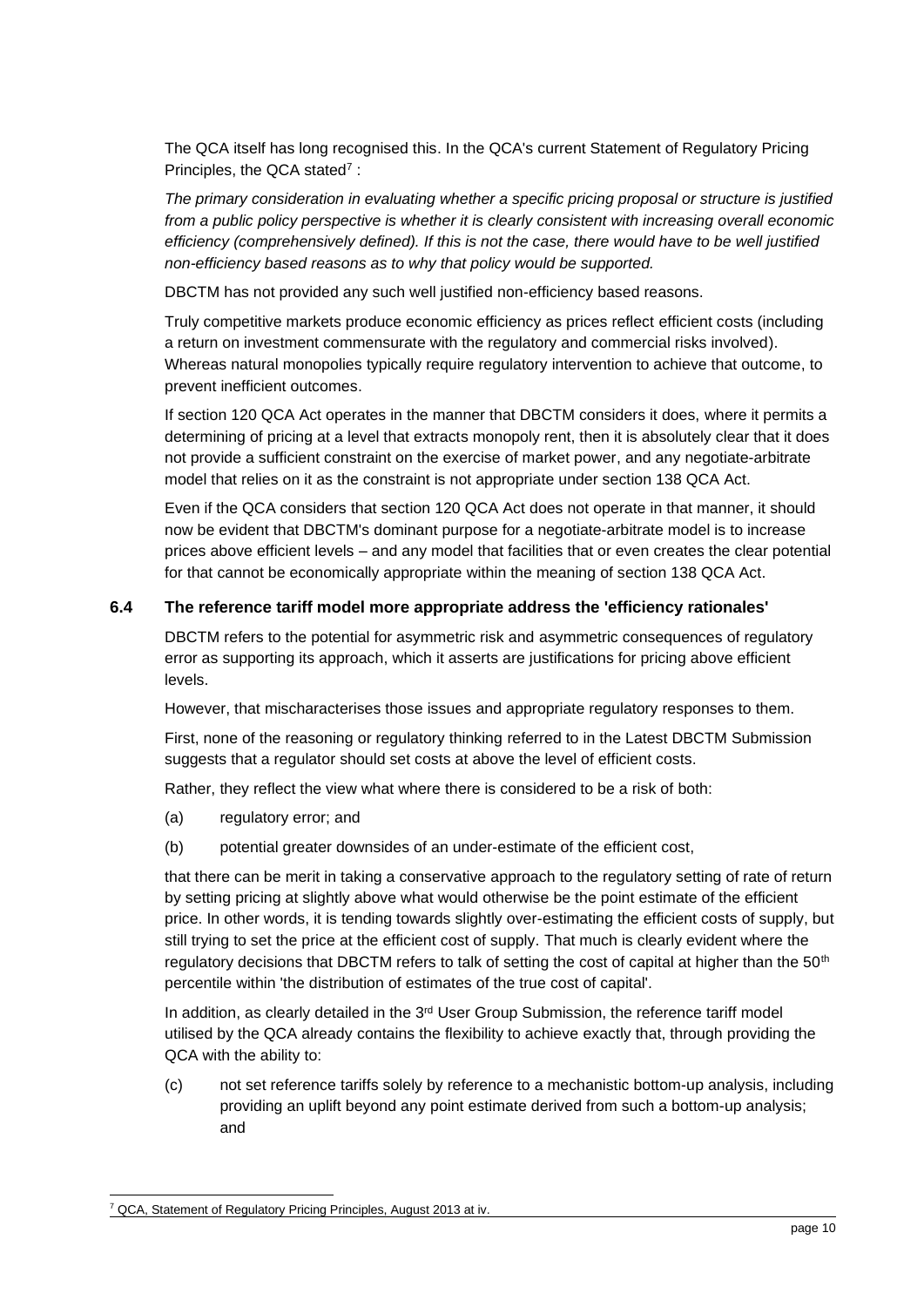(d) utilise estimates of WACC parameters at above what the QCA considers the most accurate point estimate or mid-point of the reasonable range of estimates.

This is not just theoretical flexibility, but, as detailed in the  $3<sup>rd</sup>$  User Group Submission, the QCA has adopted such approaches in both the latest Aurizon Network and DBCT undertaking decisions in relation to reference tariffs. These are not factors that justifying changing the pricing model, but factors to consider, within the scope of the reference tariff model, as to how the tariffs should be set.

The DBCT User Group strongly considers that these factors actually favour a reference tariff. If pricing is going to be set potentially above efficient levels, then it is surely important that is done knowingly, having carefully weighed the costs and benefits of doing so, and having actually determined that there is in fact asymmetric consequence of any regulatory error and any overestimate/uplift is sufficiently modest to not adversely impact on investment and competition outcomes in dependent markets.

By contrast, in a negotiate-arbitrate model, uplifts above the estimated efficient cost of supply will occur in an ad-hoc way that will instead be reflective of differences in information, negotiating position, asymmetric time pressures and limits on resources of individual access seekers, without any science or rigour in relation to how that will impact on investment and competition generally.

In other words, DBCTM's asserted flaws with the reference tariff model are, in fact, a clear strength, and these efficiency arguments strongly favour a reference tariff being the appropriate pricing model.

The DBCT User Group also note the findings that declaration will promote investment in DBCT and regulatory error is unlikely to have a material negative impact on investment incentives.<sup>8</sup>

## <span id="page-10-0"></span>**7 Relevance of the Regulatory Period**

## <span id="page-10-1"></span>**7.1 Overview of DBCTM's argument**

The Latest DBCTM Submission seeks to defend its pricing model by arguing that:

- (a) the QCA's role is to assess whether the 2019 DAU is appropriate for the regulatory period to which it relates (such that future regulatory periods are irrelevant); and
- (b) where existing capacity is fully contracted, the interests of existing users are irrelevant and reference tariffs do not create certainty for access seekers.

The DBCT User Group strongly disagrees with every aspect of this argument, and exposes below why that analysis is neither accurate or appropriate.

## <span id="page-10-2"></span>**7.2 Relevance of the 'opportunity to revisit', long term impacts and regulatory certainty**

DBCTM argues that:

- (a) the fact that the QCA can revisit the effectiveness of the pricing model adopted at the end of the regulatory period means that issues arising will not endure long term; and
- (b) that the inability to lock in enduring outcomes together with the threat of tariff reinstatement provides an incentive for DBCTM to act reasonably in negotiations.

The simplest of analysis demonstrates the flaws in that reasoning.

First, even assuming the outcomes of it could be completely unwound in 5 years' time, the 2019 DAU is not made appropriate by virtue of the fact that its flaws might only apply for 5 years. On the basis of that misconceived logic, any undertaking terms can be appropriate.

<sup>&</sup>lt;sup>8</sup> Extraordinary Gazette, 1 June, 300 (and QCA Final Decision findings referred to therein).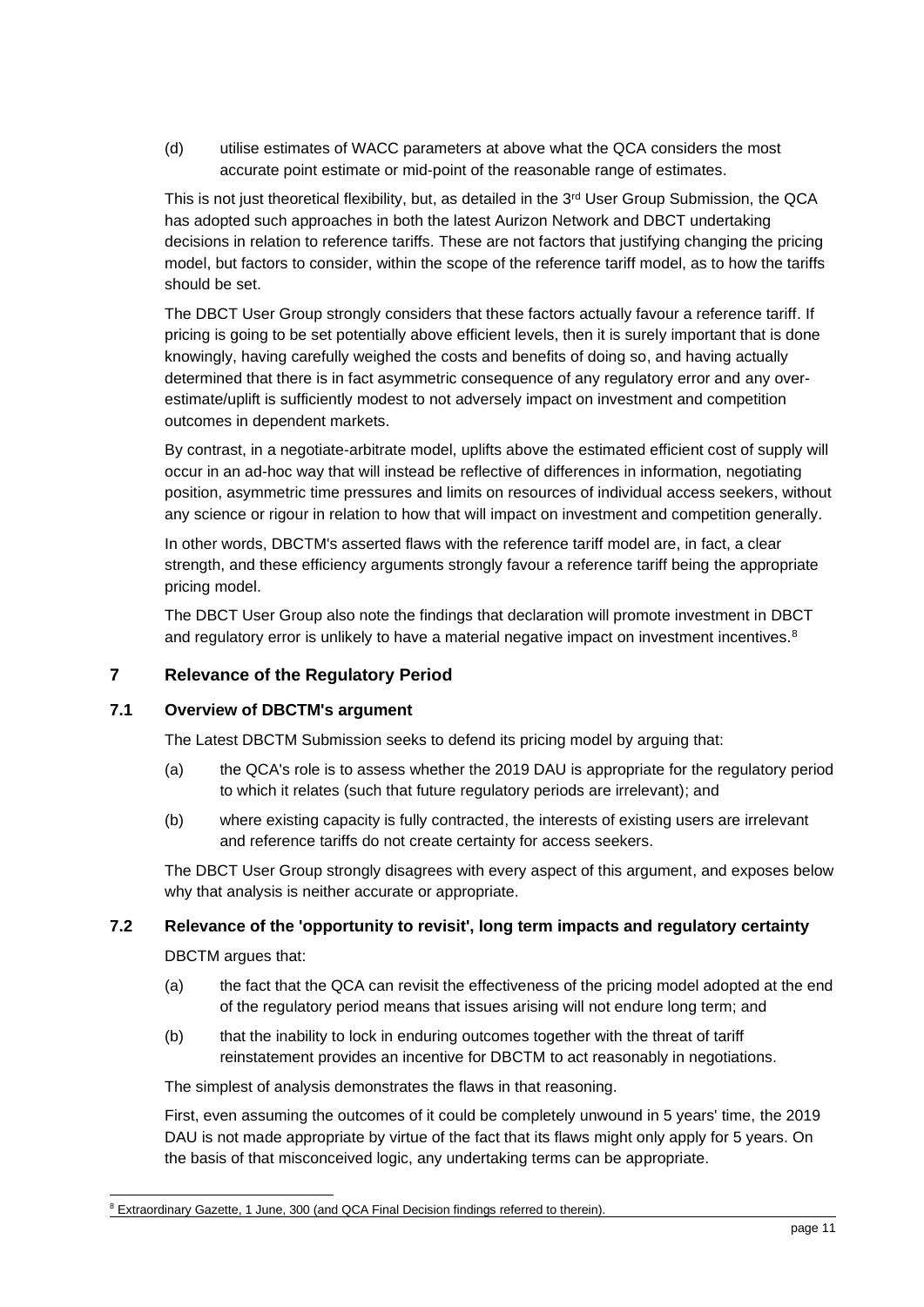Second, the outcomes of a negotiate-arbitrate model will clearly not be limited to the term of the 2019 DAU. User agreements reached or determined in arbitration (without any reference to reference tariffs) are likely to have terms of at least 10 years, and with the existence of renewal rights, and the longer mine lives of the underlying projects these agreements relate to, the outcomes of this regulatory period would be anticipated to apply for substantially longer. Most user agreements from the time of DBCT's privatisation (in 2001) remain on foot today. Yet, under DBCTM's model the user agreements from the 2019 DAU term will contain no contractual rights to take up a reference tariff if one was to suddenly become part of an undertaking again at some point in the future. Accordingly, monopoly pricing issues arising during the 2019 DAU will become 'locked in' by contract and endure long term.

Third, because this regulatory period will provide the clear opportunity for DBCTM to lock in long term monopoly profits in that manner, the DBCT User Group strongly disagree that DBCTM will not have incentives to engage in monopoly pricing during that period. DBCTM's intentions in relation to pricing are made very clear in section 4 of the Latest DBCTM Submission where a substantial portion of its submission is devoted to trying to justify its view that engaging in monopoly pricing by charging above efficient levels is 'appropriate'.

Fourth, it is not appropriate to engage in dramatic changes to the regulatory regime merely because there is a future option to limit the damage by making a further dramatic change to reverse it. As the QCA correctly noted in the Interim Decision:<sup>9</sup>

*providing stability and predictability in the regulatory framework, is likely to promote investment confidence, and reduce administrative and compliance costs.*

When there is an existing system that operates as intended, and is considered appropriate in accordance with section 138 QCA Act, it is not appropriate to gamble on the uncertain outcomes of a negotiate-arbitrate model.

Regulatory certainty, and the benefits it provides, are not something that can be confined by reference to a single regulatory period. Drastic changes now damage regulatory certainty, in a way that has a damaging impact on potential future access seekers even if they are not likely to seek or obtain capacity during the next regulatory period, because it creates real uncertainty about what the regulatory regime will be like when they do seek to obtain capacity. The theoretical ability to switch back to a reference tariff will not restore that certainty once it is broken. In the mining industry, where entities make long term investments in acquiring tenements, exploration, development and seeking approvals prior to contracting capacity it is that continuing and ongoing nature of regulatory certainty that is critical to efficient investment.

Fifth, the changes that DBCTM is seeking to make to clause 7.2 of the standard access agreement, will result in it being likely that a contractual pricing review will reset the price before there is an opportunity under the next undertaking to determine a reference tariff in any case, such that even existing access agreements may take at least two regulatory periods of reference tariffs being mandated for pricing to revert to efficient levels.

## <span id="page-11-0"></span>**7.3 Access over the Regulatory Period**

DBCTM asserts that all access seekers during the regulatory period will be seeking access to expansion capacity.

The DBCT User Group considers that is an over-simplification.

First, and most obviously, DBCTM is specifically proposing the 2019 DAU include processes for contracting short-term available capacity (which is capacity in the existing terminal which has not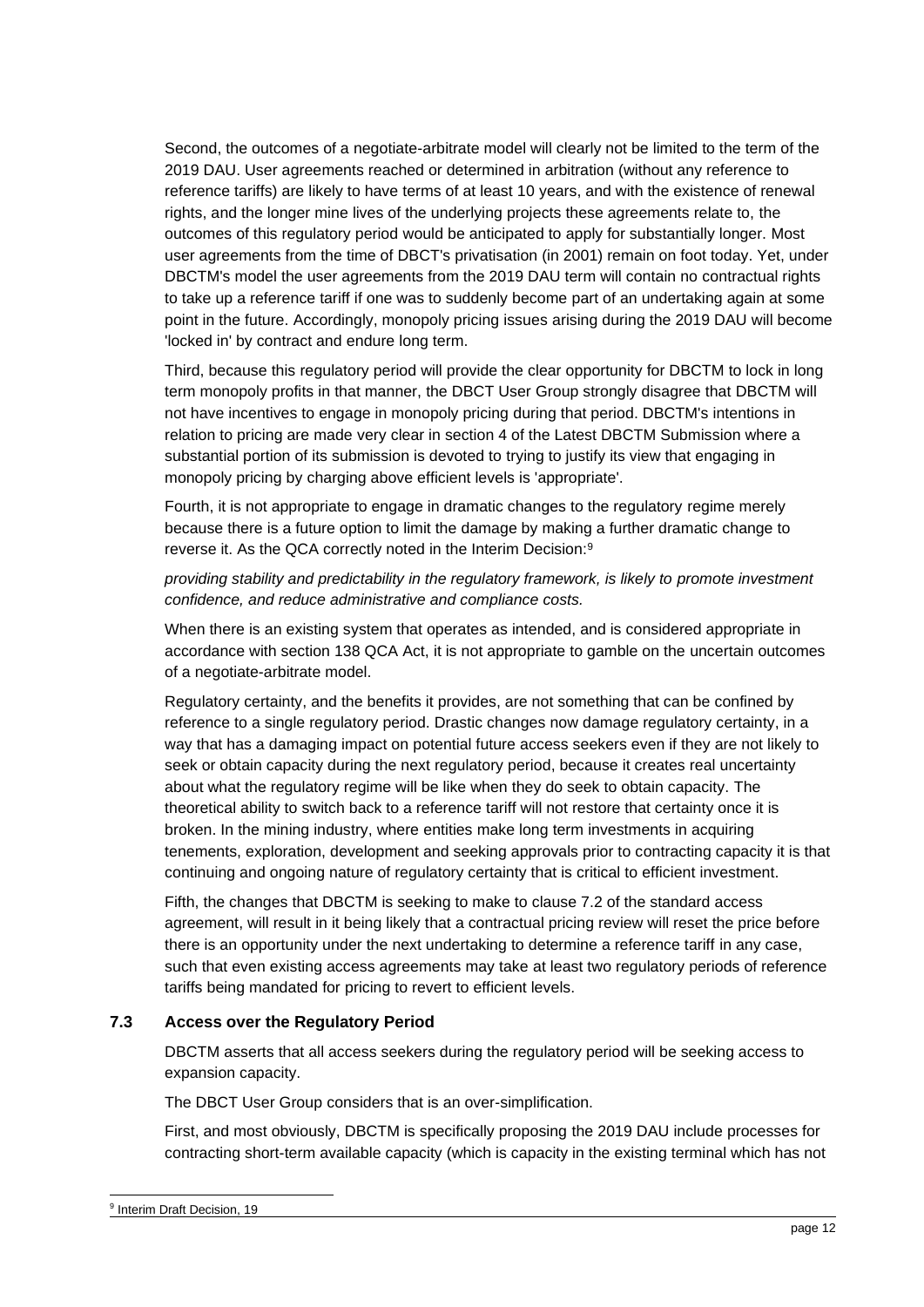yet been contracted, as some of the existing longer term contracts have either not commenced or not fully ramped up).

In addition, while it may not be likely, it is not as certain as DBCTM would have the QCA believe that no other existing terminal capacity will become available.

For example:

- (a) access seekers would also generally approach existing users to see whether they hold surplus capacity that can be assigned, which may provide a pathway to existing capacity for an entity that would otherwise be an access seeker;
- (b) existing users agreements could be terminated for default or insolvency type events, which would release existing capacity;
- (c) the user agreements contain provisions which can result in a user's contracted capacity being reduced where it is not being utilised to prevent hoarding of capacity (see clause 11.3); and
- (d) to the best of the User Group's knowledge, the capacity of the terminal remains in excess of system capacity such that if the rail system's capacity was increased (say as an outcome of the independent expert assessment occurring under the Aurizon Network undertaking), additional latent capacity in the existing terminal would be released. For example, the ILC's assessment showed a terminal capacity of 94.7 mtpa from FY22 onwards, relative to a system capacity of 84.2 mtpa as shown below:



#### Figure 1 Capacity Estimates over assessment period

For the purposes of the 2019 Master Plan, DBCTM did not have ILC undertake any terminal capacity modelling – and only modelled system capacity – such that there is no evidence to suggest that terminal capacity is still not materially greater than system capacity.

## <span id="page-12-0"></span>**7.4 Incentives to expand**

The DBCT User Group acknowledges that an appropriate price will provide sufficient incentives for DBCTM to invest in efficient expansions.

However, as the Latest DBCTM Submission itself expressly recognises, the QCA has already recognised that position in previous decisions in the context of setting reference tariffs in previous access undertakings.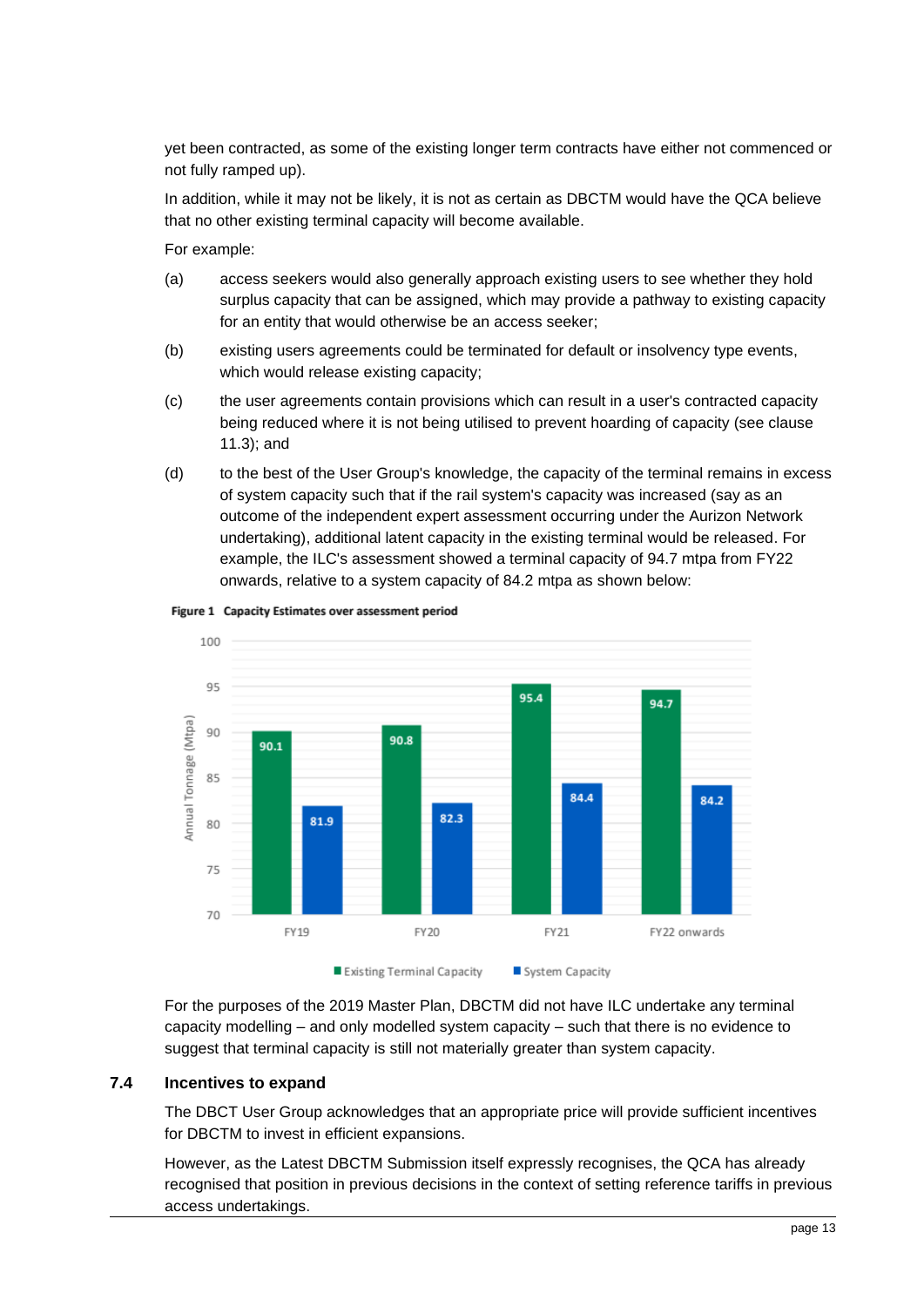That is entirely consistent with the detailed discussion in the  $3<sup>rd</sup>$  User Group Submission in relation to how the reference tariff model has more than enough flexibility to address this issue.

The pricing which is required to provide appropriate incentives to expand is presumably a matter of the level of the price – not the model by which it was derived. That is, this is clearly an argument for a higher rate of return (through the QCA adopting a more generous estimate of the cost of capital) in calculating a reference tariff, not an argument for removal of the reference tariff pricing model.

Surely it is better for any such up-lift to be a consciously adopted one set at a uniform level designed to incentivise DBCTM without causing adverse impact on future coal investment, competition in dependent markets and other public interest factors – rather than facilitating DBCTM to extract significantly higher prices out of some access seekers in less favourable bargaining positions or with lesser resources where the impact on investment incentives, competition and the public interest will be far less clear.

In addition, it is notable that DBCTM has contracted expansion capacity for 8X and entered underwriting agreement for funding feasibility studies for it, without any certainty that it will achieve its negotiate-arbitrate pricing model. DBCTM own actions confirm what the DBCT User Group has submitted on numerous occasions, that despite DBCTM submissions to the contrary, the reference tariff pricing model has and can provide sufficient incentives to expand.

That of course, mirrors the practical experience that the development of major expansions having occurred since tariff regulation was introduced.

The DBCT User Group also notes its scepticism of DBCTM's assertion that they will negotiate a 'mutually acceptable outcome' and they will have alignment with access seekers in needing to agree pricing which incentives expansion.

First, that would mark a complete shift from DBCTM's current behaviour. DBCTM submitted the 2019 DAU without any consultation with the DBCT User Group about their pricing model. They have subsequently steadfastly refused to engage in any collaborative discussion regarding a reference tariff at which they would expand. It is not clear to the DBCT User Group how the QCA can be confident that DBCTM would be reasonable in individual pricing negotiations where they have not been in the context of a QCA overseen regulatory process.

Second, the expansion and queuing process proposed by DBCTM results in access seekers having contracted capacity without knowing the price, and having no mechanism to simply terminate their conditional access agreements if they do not like the price offered. As a result, unlike the situation a negotiate-arbitrate regime assumes where the infrastructure provider has an incentive to offer a price which will result in the capacity being contracted – under DBCTM's model, access seekers have an extremely weak bargaining position, resulting in extremely limited prospects of being able to achieve a mutual acceptable price.

Finally, the DBCT User Group submits that the QCA should be measured in the weight given to this factor, noting that DBCTM has legal obligations to progress expansions where there is sufficient demand under both the undertaking and Port Services Agreement, such that the undertaking will continue to have non-pricing frameworks for facilitating and incentivising expansions.

#### <span id="page-13-0"></span>**7.5 Reference tariffs** *do* **provide certainty**

DBCTM suggests that reference tariffs will not provide any certainty for access seekers, and that the certainty access seekers are provided under the 2019 DAU is the same as under the current access undertaking.

Again, that is not true, and highly misleading.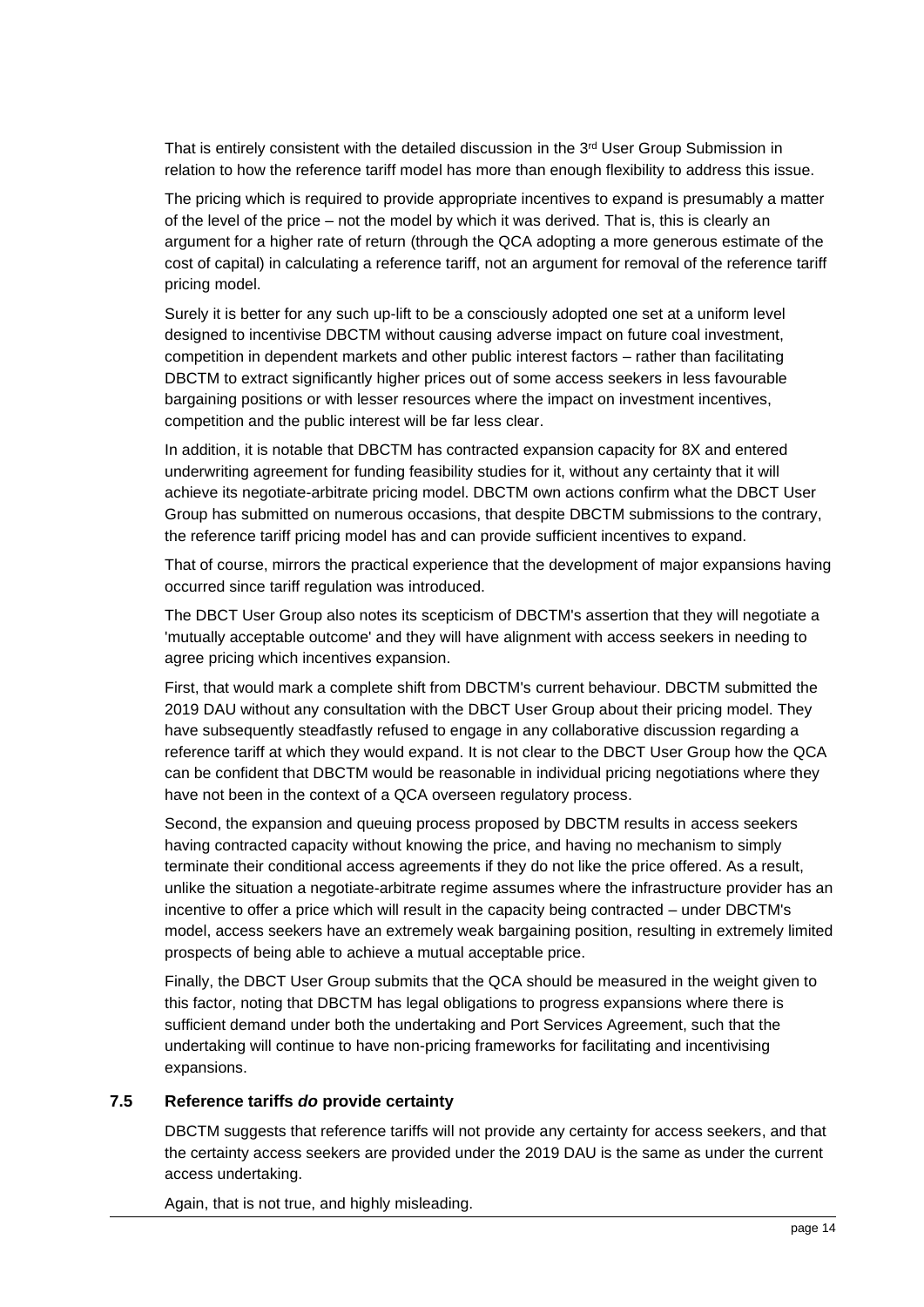Certainty and predictability of approach is absolutely critical to investment and contracting decisions by coal users and access seekers. That can be achieved even where perfect certainty of a fixed price is not achievable. The Latest DBCTM Submission fails to acknowledge that very important distinction.

The DBCT User Group acknowledges that under any pricing approach there will not be absolute certainty of the fixed dollar price which will be charged for expansion capacity.

However, with a negotiate-arbitrate model there will be no certainty even as to the approach which will be applied.

Whereas, under a reference tariff model, the approach the QCA will take to determining price will be absolutely clear. In particular, in relation to expansions, users and access seekers are familiar with the QCA's:

- (a) utilisation of a building blocks methodology for determining the tariff;
- (b) approach to setting each of the underlying WACC parameters and building blocks;
- (c) approach to assessing prudency of cost; and
- (d) principles regarding application of differential pricing and socialisation in respect of cost sensitive expansions due to its consideration in the previous access undertaking and other QCA regulatory decisions and papers.

Each of those matters have been made transparent through QCA decision documents (both in respect of DBCT and other infrastructure services) and provisions of the undertaking itself.

That familiarity, certainty and predictability, enhanced over 16 years of QCA decisions in respect of the DBCT service, allows access seekers to make investment decisions, even if they do not have perfect certainty as to the exact tariff, because they can predict the range of likely outcomes with a reasonably high degree of accuracy.

DBCTM principally rests its assertions about uncertainty of the reference tariff on the price ruling (as to whether expansion capacity would be socialised or differentially priced). However, the DBCT User Group reject the assertion that creates significant uncertainty because:

- (e) the principles on which that decision will be made are clearly set out in the undertaking and explained in the QCA decisions in relation to the 2017AU when there were inserted;
- (f) in relation to the expansions that may occur in the foreseeable future (i.e. 8X or components of it), access seekers have information in relation to estimate cost and scope to inform their views about whether it will be socialised or differentially priced under those principles;
- (g) public submissions were made during the declaration review by the DBCT User Group confirming their view that these expansions would be socialised on the basis of those pricing ruling principles; <sup>10</sup> and
- (h) DBCTM has expressed the view to a number of access seekers privately that it believes the 8X expansions will be socialised and that it will not proceed with the expansion if that is not the case.

Accordingly, the DBCT User Group considers it is clear that reference tariffs do provide, and will continue to provide, a high degree of certainty for access seekers (and a much higher degree of certainty than DBCTM's pricing model).

<sup>&</sup>lt;sup>10</sup> DBCT User Group, Submission in response to Queensland Competition Authority Consultation Paper, 28 October 2019, 23-27.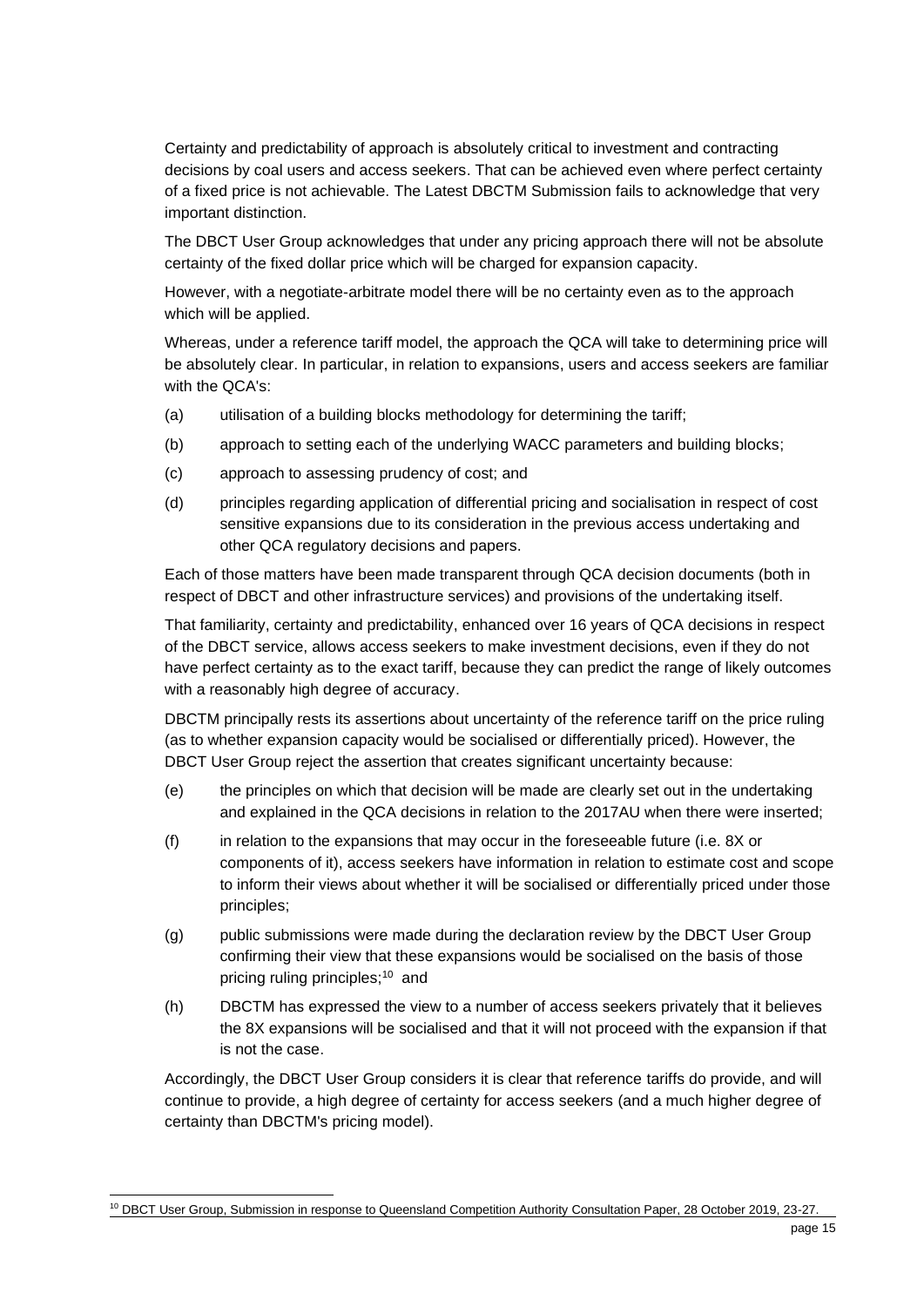## <span id="page-15-0"></span>**7.6 The interests of existing users are critical**

The DBCT User Group strongly agrees with the assessment in the Interim Draft Decision<sup>11</sup> that the interests of existing users are relevant to its consideration of an undertaking within the factors to be considered under section 138 QCA Act. Those interests clearly favour the continuation of a reference tariff model.

It may be trite, but entities that are currently access seekers will become existing users during the regulation period in question. That alone reveals the oddity of DBCTM's artificial distinction and argument that the interests of existing users are not relevant.

In addition, even if it is assumed that all of the 8X expansion is developed during the next regulatory period – the current users would still have contracted at least 86% of the terminal<sup>12</sup>. It is obviously non-sensical to simply ignore the interests of the largest group impacted by DBCTM's proposed pricing changes. Given that user agreements are not tied to source mines and contain evergreen renewal rights, those very users will make significant investment decisions on new mining developments in dependent markets based on the attractiveness of continuing to utilise those agreements into the future.

Each of the reasons given by DBCTM for ignoring the interests of providing existing users with certainty do not stand up to critical analysis.

In particular:

- (a) regulating access appropriately can, and often does, require regulating price of access in particular:
	- (i) that is evident from the sections of the QCA Act that expressly envisage reference tariffs as an inclusion in undertakings<sup>13</sup>)
	- (ii) monopoly pricing will always be the key issue requiring regulation for monopolists which are providing access (where the problem is monopoly pricing not refusal of access); and
- (b) regulating price is clearly appropriate in respect of the DBCT service where existing users are parties to long term evergreen agreements that envisaged prices being set through reference tariffs and a QCA set annual revenue requirement (and as discussed below have numerous provisions which have no evident fall-back for circumstances where such tariffs and QCA set annual revenue requirements don't exist);
- (c) as recognised in the Interim Draft Decision,<sup>14</sup> the interests of access holders are relevant to considering the section 138(2) factors, including because they generally coincide with the interests of access seekers;
- (d) certainty of price for access holders does clearly impact on competition in upstream and downstream markets because access holders have continuing investment decisions to make in those market – particularly due to the evergreen nature of these agreements enabling their use for future greenfield projects and brownfield mine life extensions that existing access holders invest in;
- (e) contrary to DBCTM's submissions it is highly unlikely to be the case that the interests of access holders and users will become misaligned over the next regulatory period – existing users have already signalled in their submissions under the declaration review that they expect any expansions of the terminal which might occur during the regulatory

<sup>&</sup>lt;sup>11</sup> Interim Draft Decision, 18.

 $12$  Based on 84.2 Mtpa of contract capacity and the projected 13.3 Mtpa of 8X expansion capacity

<sup>13</sup> Section 101(4), 101(7) and 137(2)(a) QCA Act.

<sup>&</sup>lt;sup>14</sup> Interim Draft Decision, 18.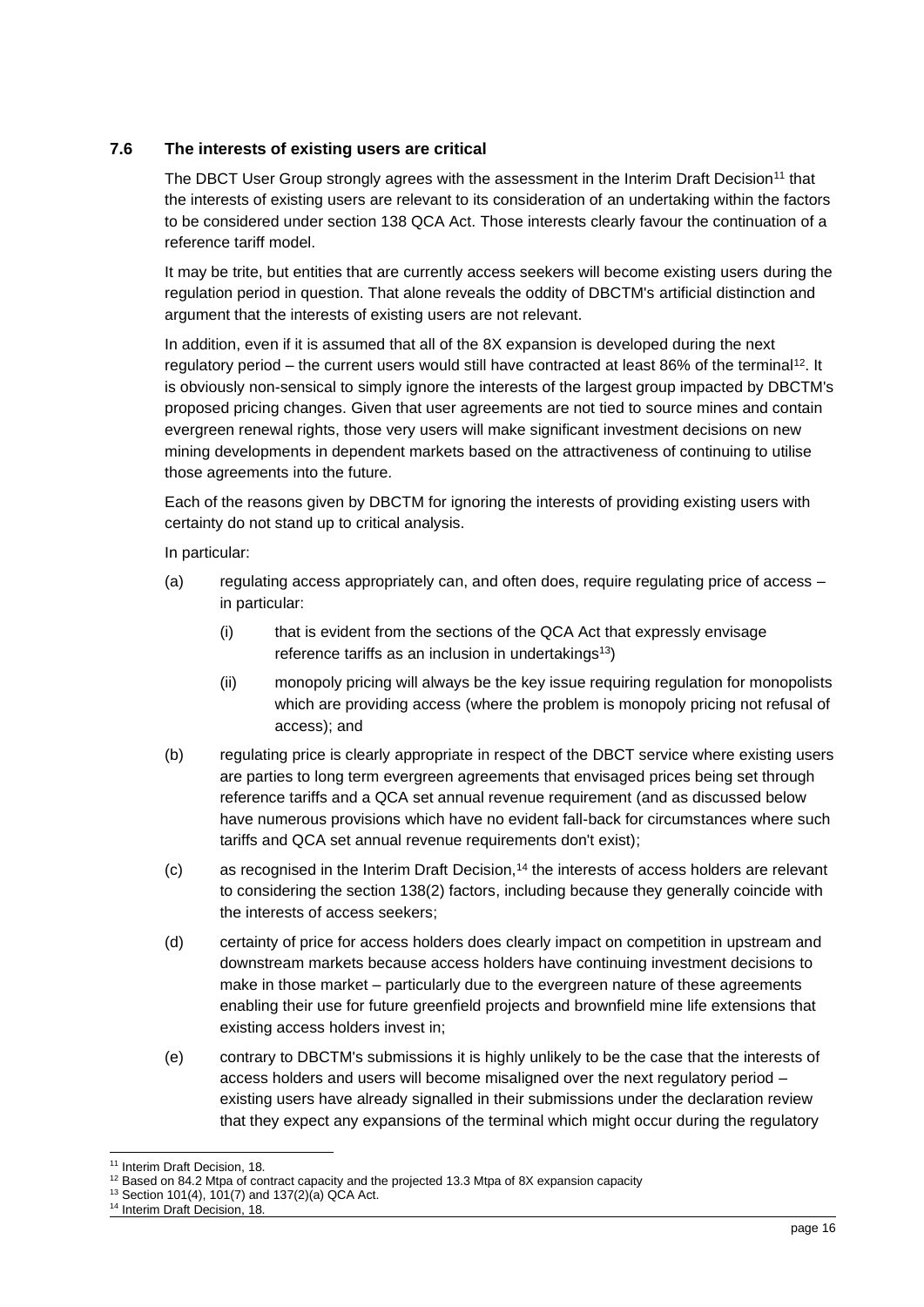period (components of 8X) to be socialised, and there is obviously likely to be some existing users who are also access seekers; and

(f) DBCTM once again has mischaracterised what has been said by the QCA about the arbitration regime in the user agreements – there has been a recognition that existing users have some contractual protections (which access seekers do not have) – but they are clearly not fully protected by that regime.

Accordingly the interests of existing users are highly relevant. They strongly favour adoption of a reference tariff model for the same reasons access seekers do, an effective constraint on DBCTM's market power that provides greater certainty, efficient pricing and lower negotiating and contracting costs.

## <span id="page-16-0"></span>**7.7 The operation of existing user agreements**

A significant portion of Queensland's current and anticipated future metallurgical coal industry is reliant on the access that is contracted under the existing DBCT user agreements, such that how they will operate under different pricing models is clearly relevant to assessing the appropriateness of those proposed pricing models.

These user agreements were signed with all parties envisaging that pricing under them would always be determined by a reference tariff. The other arrangements in clause 7 are clearly a last resort backstop merely included for completeness to deal with a situation the parties did not envisage ever occurring so the agreements were not at risk of termination for frustration. That much is evident from the numerous linkages to tariffs, annual revenue requirements and QCA decisions interwoven throughout the entirety of the agreements.

If these access arrangements are not continued due to DBCTM seeking to engage in monopoly pricing at the next price review occurring under them, it is possible that existing terminal capacity will be released after expansions have been committed, which would clearly be an inefficient outcome. As such, the interests of existing access holder are not just relevant, but critical.

As discussed in the 3<sup>rd</sup> User Group submissions, it is also highly relevant that the removal of a reference tariff and QCA approved annual revenue requirement creates significant uncertainty in relation to how existing User Agreements will operate. The DBCT User Group submits that it cannot be appropriate to suddenly create such uncertainty about how a series of payment and pricing related provisions in existing User Agreements operate, thereby upsetting such longstanding arrangements on the back of which users have already made significant long term investment and contracting decisions.

This is also not something that DBCTM can remedy by further amending the DBCTM pricing model – because existing user agreements are not amended by the existing undertaking or changes made to the new standard access agreement.

In particular, provisions regarding each of the following depend on QCA decisions that would no longer form part of DBCTM's pricing model:

- (a) excess charges;
- (b) year-end adjustments;
- (c) provisional increments and provisional increment repayments;
- (d) the distinction between 'Reference Tonnage' and 'Non-Reference Tonnage';
- (e) annual roll-forward arrangements; and
- (f) Review Events.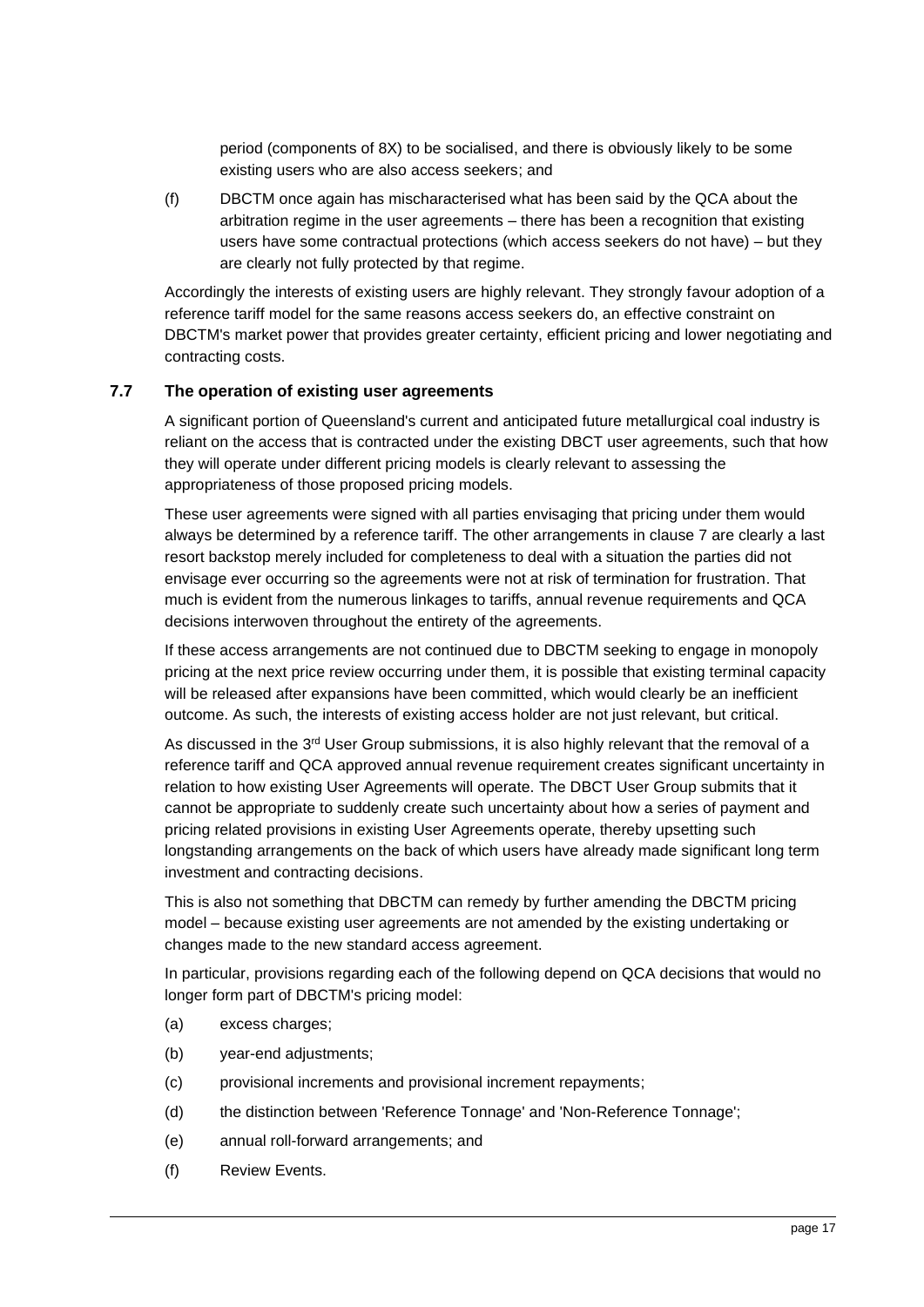DBCTM's deletion of them from the standard access agreement (in recognition they are not compatible with what DBCTM proposes) obviously doesn't resolve the contractual position under existing User Agreements.

Where DBCTM has entered agreements that envisage those provisions continuing to operate for the economic life of the terminal (through the exercise of the evergreen renewal options in clause 20), the DBCT User Group strongly submits that it is inappropriate to simply abolish from the undertaking pricing model the positions they rely on.

## <span id="page-17-0"></span>**7.8 Timing of arbitrations**

DBCTM seeks to down play the costs and administrative burden which will be involved in multiple arbitrations by suggesting that they will always be concurrent.

As noted in section [7.3](#page-11-0) above, short term capacity is intended to be available for contracting and it is possible that longer term existing terminal capacity will become available for contracting. Where either of those events happen that would trigger arbitrations at a different time period.

It is also not currently clear, given that studies are only just commencing and that the 8X access agreements are highly conditional, that the 8X expansion will be developed as a whole, rather than advanced in progressive tranches, creating the potential for multiple separate arbitrations for each tranche of expansion capacity.

Consequently, it is far from clear that all arbitration will be concurrent as DBCTM claims.

Even if arbitrations were mostly concurrent and involved limited duplication from DBCTM's perspective that does not resolve the inherently costly and unbalanced nature of how such bilateral arbitrations would occur, where individual access seekers are required to incur significant

If one assumes that all arbitrations were to occur at the same time, it is still simply not the case that that will mean that the QCA only needs to review information only once, or that this will not involve multiple bi-lateral arbitrations with substantial costs imposed on the individual arbitrating access seekers.

DBCTM's stated premise for a negotiate-arbitrate regime is that it wishes to be able to negotiate (and presumably have determined in arbitration) different pricing depending on the alleged differences in individual circumstances of access seekers and existing users. It can only be assumed that DBCTM will therefore attempt to lead evidence at arbitrations of such individual circumstances which will not be common among users.

DBCTM will of course have the benefit of being a party to all arbitrations and will definitely benefit in terms of cost efficiencies and being able to refine its arguments across all arbitrating access seekers. That will, however, not be the position for access seekers. DBCTM's proposal to publish the outcomes of arbitrations does not resolve this – as during these arbitrations the proceedings will presumably be confidential.

This issue in fact demonstrates an important part of why arbitration is not a sufficient constraint or threat to incentivise DBCTM to reach agreement, as:

- (a) the potential costs to DBCTM of not reaching agreement are significantly less than for each individual access seeker (as the incremental costs to DBCTM of another arbitration are limited);
- (b) yet the potential gain to DBCTM of higher pricing is multiplied across the access seekers whereas each individual access seeker can only benefit to the extent they mitigate their own changes.

In other words, many access seekers will face very significant cost and time disincentives from pursuing arbitration (even in the event of inefficiently high prices being offered by DBCTM), at a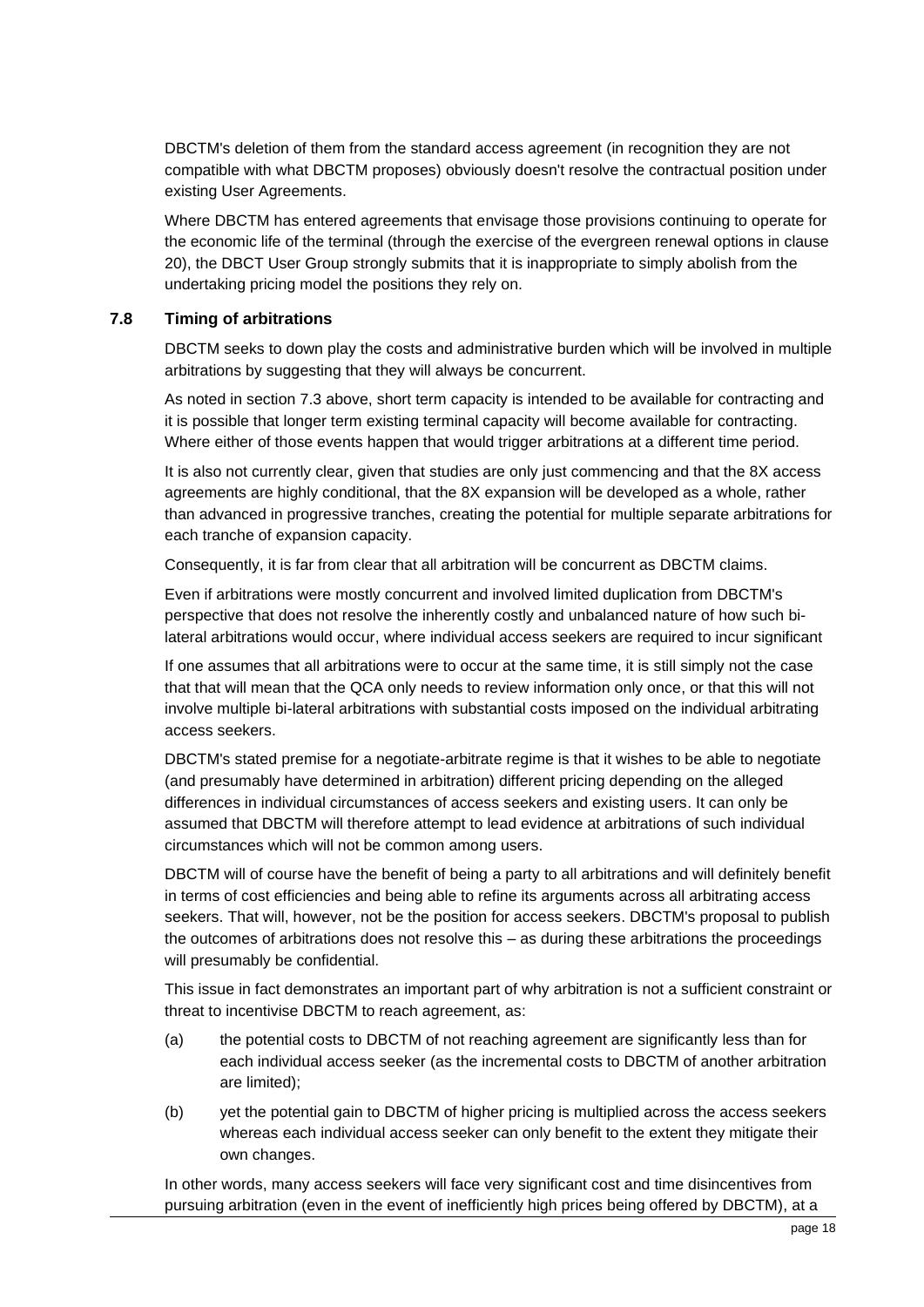pre-production stage of their project when cash is likely to be tight, such that arbitration will not be a credible threat that is capable of constraining DBCTM's engaging in monopoly pricing against such access seekers.

## <span id="page-18-0"></span>**7.9 Lack of competition with other terminals**

This issue has been considered extensively in relation to the 2017 DAU, the 2019 DAU and the declaration review.

While, DBCTM has never accepted it, the QCA has now found on multiple occasions based on clear economic evidence that:

- (a) there is no close substitute services for the DBCT coal handling service; and
- (b) as a result, users and access seekers cannot credibly threaten to take business elsewhere and have no countervailing power.

For example, in the Interim Draft Decision the QCA found:<sup>15</sup>

*DBCTM exhibits a high degree of market power as there is limited contestability due to a lack of close substitutes for the DBCT service. Further, there is limited threat of competition entering the market, given the stringent legislative requirements around port development.*

*Given a lack of close substitutes for the DBCT service, we also consider that access seekers will have limited countervailing power, as they cannot credibly threaten to take their business elsewhere.*

In the final declaration review recommendation, the QCA found:<sup>16</sup>

*The QCA considers there are no close substitutes to DBCT's coal handling service for mines in this market. Rather, it is evident that DBCT is overwhelmingly the dominant coal handling facility in this market.*

*The QCA has reached this view based on the following:*

- *The majority of DBCT Management's demand for contracted capacity comes from mines on the Goonyella coal chain.*
- *Mines in the Goonyella coal chain are unlikely to seek coal handling services from terminals outside the Goonyella coal chain in response to price or quality incentives (i.e. other terminals do not provide a close substitute to DBCT).*

Consistent findings were also made in the last undertaking process.

There is also no practical evidence of DBCTM's asserted competition for expansion capacity.

The clearest indication of that is that no other Bowen Basin coal terminals are proposing to expand to offer an alternative to the DBCTM's proposed 8X expansion. In particular, there is no evidence of DBCTM's alleged competitors, RG Tanna or Abbot Point being interested in expanding or trying to compete to 'lure' access seekers away from DBCT's 8X expansion. The very fact that access seekers have signed conditional access agreements in respect of DBCT rather than engaging with WICET (for existing surplus capacity) or other terminal providers (for expansion capacity) – demonstrates the lack of competition.

All of that makes it fanciful to suggest other coal terminals will be competing with DBCTM to provide access, even leaving aside the stark economic relativities and non-cost differences found to exist between the terminals for Hay Point catchment coal users

<sup>15</sup> Interim Draft Decision, 9.

<sup>&</sup>lt;sup>16</sup> Final Recommendation, Part C: DBCT declaration review, March 2020 at 36-37.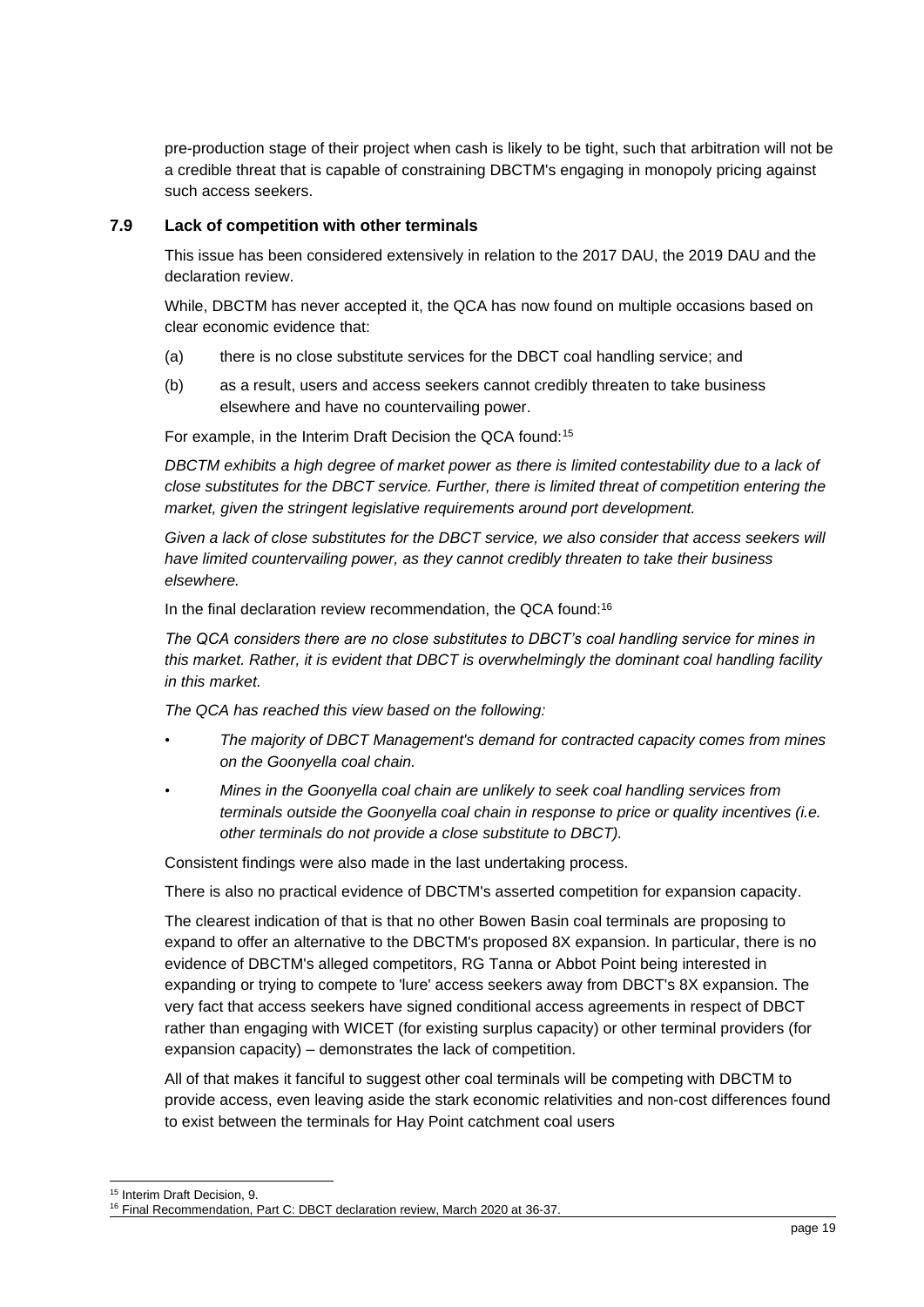In addition, as has been previously submitted in the declaration review, the GHD assessment that DBCTM again seeks to rely on is deeply flawed for a range of reasons. Most obviously those flaws include:

- (a) an assumption of existing space capacity at RG Tanna (which does not exist and would be contrary to all discussions that mining companies have had with Gladstone Ports Corporation about whether capacity exists which can be contracted at RG Tanna); and
- (b) an assumption of differential pricing at DBCT for 8X (which is highly unlikely to apply in respect of accessing DBCTM, as noted in the DBCT User Group's earlier submissions, given the high degree of physical integration involved in the 8X expansion components).

In relation to the references DBCTM makes to reports and environmental impact statements of potential access seekers, the DBCT User Group simply notes that project proponents are incentivised to note the widest theoretical possibilities for export pathways for their projects in these documents. Documents of that nature serve a number of purposes – both to promote the relevant project and to ensure that all theoretical possibilities are disclosed as part of environmental assessments. They are in no way representative of a terminal being listed as a potential export avenue being equally efficient or competitive with DBCT, and for DBCTM to suggest otherwise is disingenuous.

With the DBCT User Group having disproved this argument repeatedly, and with the QCA having conclusively determined on multiple occasions that DBCTM faces no competition for its coal handling service, this cannot be a factor which supports a change in the pricing model for DBCT.

## <span id="page-19-0"></span>**8 Other issues raised by DBCTM**

## <span id="page-19-1"></span>**8.1 Nature of Access Seekers**

DBCTM argues that the nature of the majority of access means that they are capable of assessing information in order to effectively negotiate with DBCTM.

There are a number of issues with that proposition, namely:

- (a) even if it is accepted that is true for some access seekers, it cannot be appropriate to implement a negotiate-arbitrate system where some access seekers are effectively acknowledged as not having the capacity to adequately understand the information provided – as that it is not something that can be overcome by improving the levels of information disclosure, and it cannot be appropriate for efficient access seekers to be discriminated against on that basis;
- (b) just because an access seeker is sophisticated in relation to investment in and operation of mining projects, does not mean it is able to easily assess information in relation to coal terminal costs and returns or effectively negotiate terminal prices. It is rare for access seekers to own or operate a coal terminal themselves (with BHP/BMA providing the only real current exception) and they are typically 'price takers' when it comes to coal supply chain infrastructure (with prices for the Aurizon Network and ARTC rail systems, PWCS, NCIG, RG Tanna and, at least until now, DBCT being set by regulators on a well understood and consistently applied methodology);
- (c) the practical experience of coal users at the Abbot Point Coal Terminal (where a commercial negotiate-arbitrate regime applies) is that the terminal owner has significantly more information, that there is no avenue to obtain further information in a timely way, and that it is very difficult even with expert economic and legal advice to fully understand the reasonableness (or otherwise) of terminal owner proposals;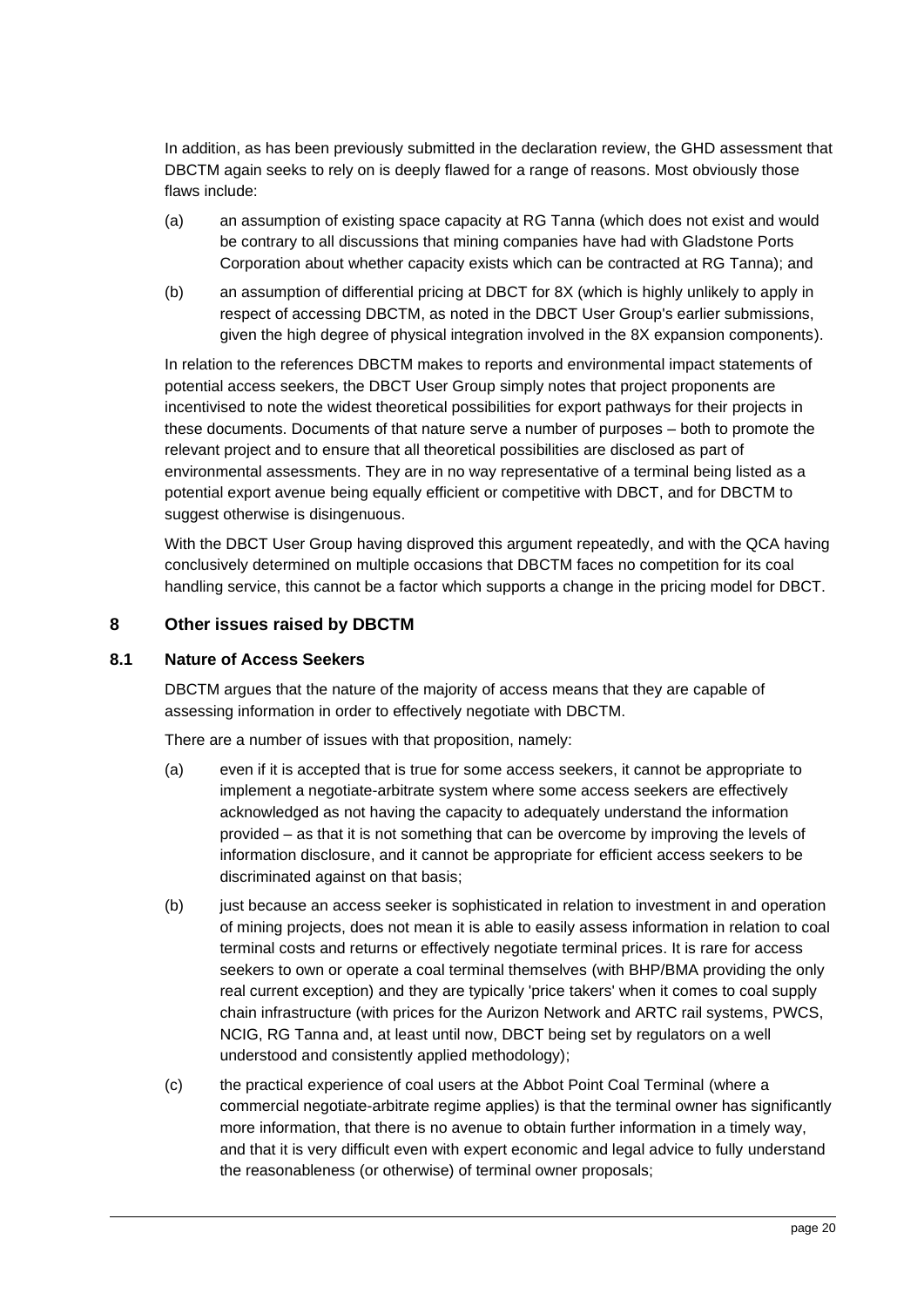- (d) DBCTM has itself presented wildly varying information about remediation costs, expansion costs (with variances of hundreds of millions of dollars in both cases) and the capacity which can be created through expansions in the last few years – leading one to the inescapable conclusions that either:
	- (i) it is extremely difficult to understand the actual level of these costs (and therefore will be for access seekers); and/or
	- (ii) DBCTM is willing to make, and seek to justify, extreme ambit claims about cost and return issues (and would therefore be anticipated to do so in the context of any negotiate-arbitrate based pricing model);
- (e) the DBCT User Group considers that DBCTM's submission that an access seeker will be able to seek advice or direction from the QCA is highly unlikely to hold true, given the QCA will necessarily be very mindful of not prejudging matters prior to any arbitration; and
- (f) DBCTM's submission that the QCA's arbitration guidelines will assist, needs to be read in the context of DBCTM's own submissions that they consider that QCA guidelines providing any indication of the methodology to be applied in an arbitration would inappropriate.

The DBCT User Group also notes that it considers part of the reason that some access seekers (potentially including New Hope) did not seek to sign a conditional access agreement is the uncertainty created about the price of such access, given that it would potentially be subjected to DBCTM's new pricing model.

In addition, even DBCTM accepts in its submissions that information provision alone does not resolve the difficulties arising from the negotiate-arbitrate framework, where (as discussed in section [11](#page-26-1) of this submission) arbitration does not present a credible threat.

## <span id="page-20-0"></span>**8.2 Common features of 2017 AU and 2019 DAU**

DBCTM seeks to argue that the common features of the existing access undertaking and the 2019 DAU mean that the 'predictability and stability afforded to the following processes remains unchanged'.

However, that deeply understates the impact of the drastic changes arising from the proposed change of pricing model.

As the QCA has correctly identified, *'unless there is an appropriate case for change, providing stability and predictability in the regulatory framework, is likely to promote investment confidence and reduce administration and compliance costs'*. 17

The DBCT User Group fully acknowledges that there is a degree of commonality between the existing access undertaking and the 2019 DAU. Yet, it is an immense and flawed leap in logic to suggest (as DBCTM does) that many of the non-pricing elements remaining the same, somehow makes an inappropriate price model appropriate.

To put it simply:

- (a) in the case of natural monopolies where access is being provided, there is no more important term of access than pricing – an inappropriate pricing model necessarily makes the 2019 DAU inappropriate;
- (b) by making the price uncertain and facilitating pricing being set a monopoly levels, the 2019 DAU materially undermines benefits that would otherwise automatically flow from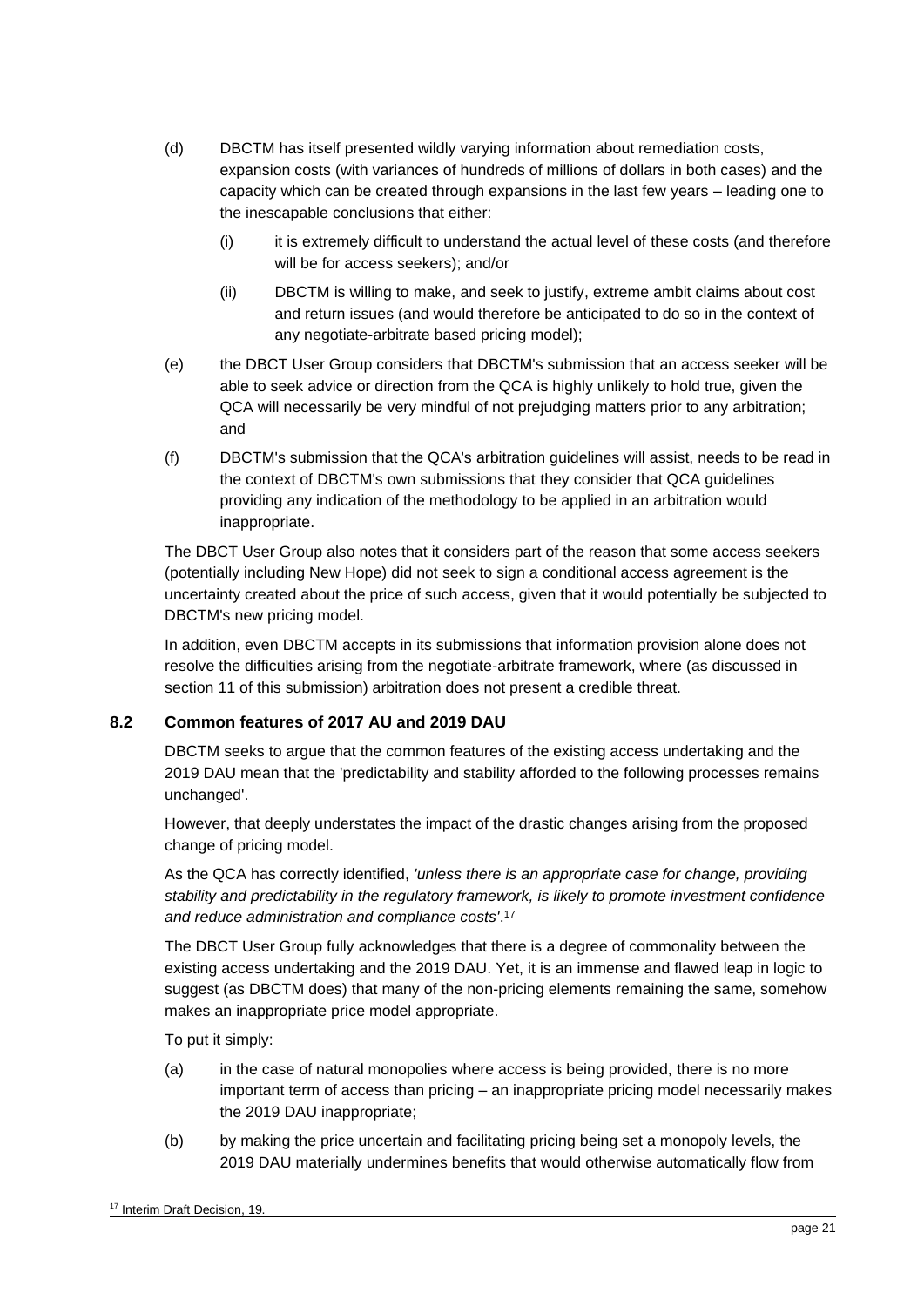other non-pricing protections which on their face have been retained (such as otherwise standardised terms and queueing arrangements);

- (c) the pricing changes have fundamentally changed how the queuing and expansion process operates, particularly in relation to access seekers, which will now be forced to sign access agreements without understanding the approach to pricing and the likelihood of significantly more disputes arising in this process; and
- (d) the pricing model in the 2019 DAU does not become appropriate merely because many of the non-pricing elements are appropriate (or would be, except for how they are impacted by that pricing model).

In addition, as addressed further in in the 1<sup>st</sup> User Group Submission and section [13](#page-33-0) of this submission, there are some non-pricing issues in relation to the 2019 DAU.

## <span id="page-21-0"></span>**9 Comparison to pipeline regimes**

#### <span id="page-21-1"></span>**9.1 Appropriate comparators for DBCTM**

The Latest DBCTM Submission proposes that the information disclosure requirements applicable to 'non-scheme' pipelines under Part 23 of the National Gas Rules (i.e. unregulated pipelines) are sufficient. On that basis, DBCTM has sought to provide a materially less extensive information disclosure regime with no prescription around future pricing components, at odds with the clear indications in the Interim Draft Decision that the QCA considered light regulation pipelines to be the closest case study.

As a result, DBCTM's proposal clearly falls short of appropriately informing access seekers in the manner the Interim Draft Decision considered was required.

In particular, DBCTM is opposed to any prescription around its rate of return, or the QCA providing any guidelines in relation to that – presumably because that is inconsistent with its stated intention in section 4 of its submission to expropriate monopoly rents from terminal users.

However, before further considering the details of the DBCTM proposal, it is important to confirm why non-scheme pipelines are a very poor and inappropriate analogy for the DBCT service.

As a starting point, for a pipeline to be a non-scheme pipeline it would need to have not met the coverage test – which is the equivalent of the declaration criteria. Whereas, following the declaration decision of the Minister,<sup>18</sup> the 2019 DAU necessarily falls to be considered in the context of the DBCT coal handling service continuing to be declared.

Where the DBCT service continues to be declared, the services which have the most similar characteristics would clearly be anticipated to be pipelines that have satisfied the very similar coverage criteria (i.e. light regulation and full regulation pipelines). It is unsurprising that an entity that does not meet the criteria for regulation, is administered in a different way, which does not even involve a regulator in any arbitration. Yet that provides no credible evidence as to the appropriate treatment of the completely different DBCT service.

DBCTM's assertion that non-scheme pipeline are an appropriate comparison does not reflect the distinct differences between those infrastructure services.

As discussed in detail in the 1<sup>st</sup> and 3<sup>rd</sup> User Group Submissions,<sup>19</sup> an analysis of the characteristics of various types of gas pipelines confirms that the appropriate comparator is in fact full regulation pipelines.

<sup>18</sup> Extraordinary Gazette, 1 June 2020

<sup>&</sup>lt;sup>19</sup> See particularly 1<sup>st</sup> User Group Submission, 18-22.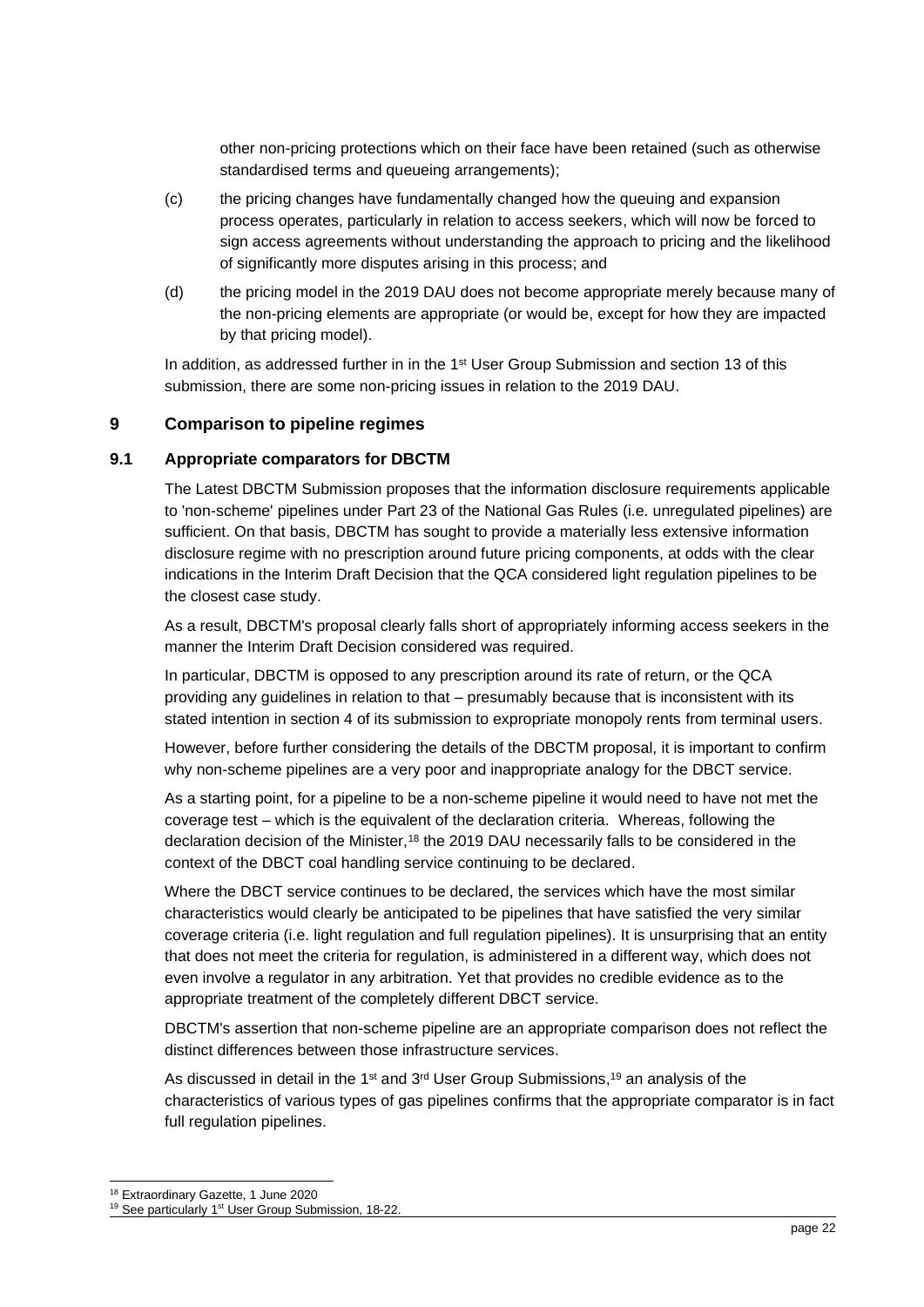However, for completeness an appropriate comparison of the characteristics of the various services is again set out below: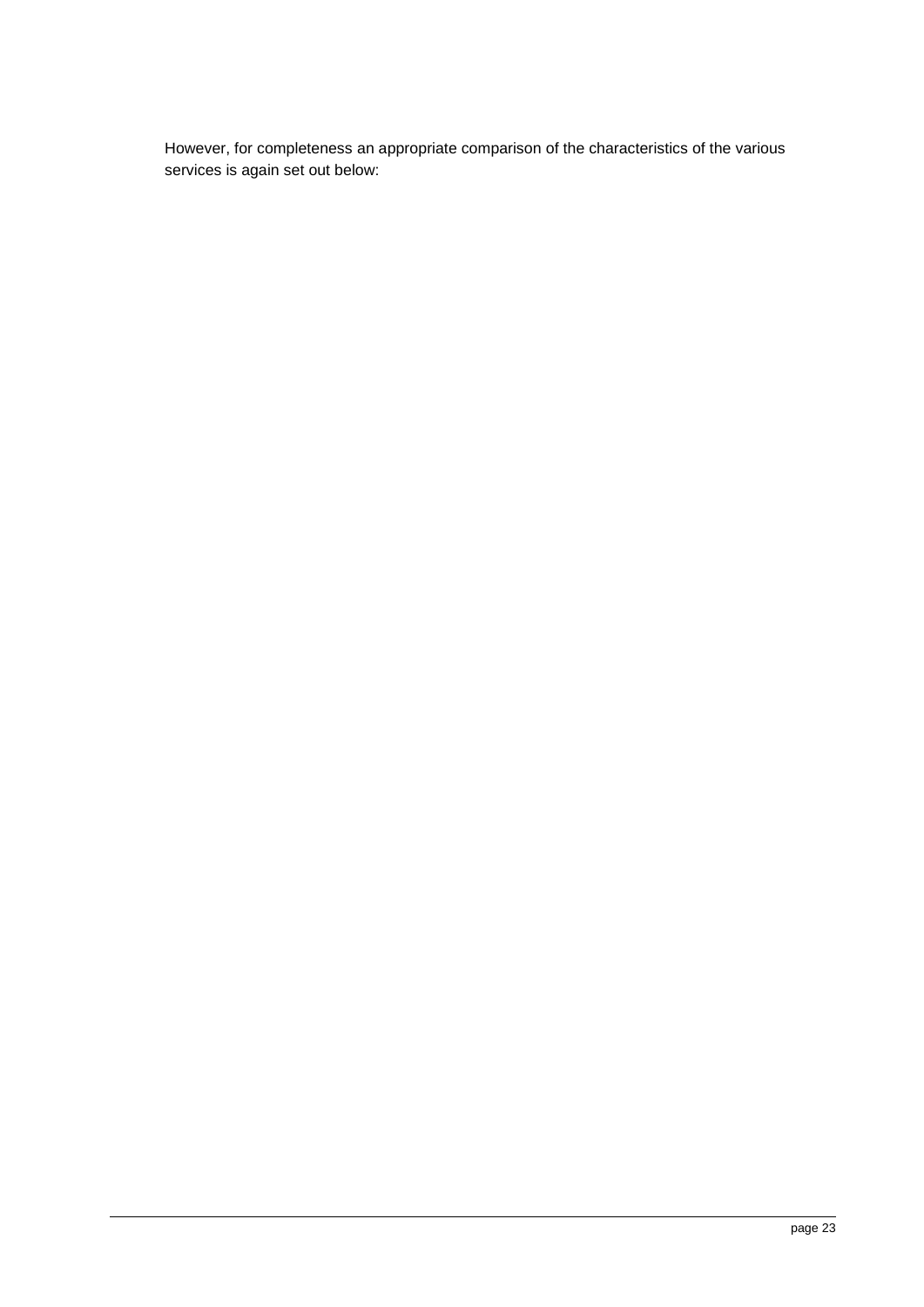|                                                    | <b>DBCT service</b> | <b>Full regulation</b><br>pipeline | <b>Light regulation</b><br>pipeline | <b>Non-scheme</b><br>pipeline              |
|----------------------------------------------------|---------------------|------------------------------------|-------------------------------------|--------------------------------------------|
| <b>Satisfied</b><br>declaration /<br>coverage test |                     |                                    |                                     |                                            |
| Market power                                       |                     |                                    | Varies                              | Varies                                     |
| <b>Barriers</b> to<br>entry                        |                     |                                    | Varies                              | (or at least<br>not to the same<br>extent) |
| Countervailing<br>power                            |                     | X.                                 | Varies - but often<br><sub>no</sub> | Varies - but<br>often yes                  |

It is evident from that comparison alone, that:

- (a) the DBCT service has limited aspects in common with the non-scheme pipelines DBCTM asserts are similar; yet
- (b) there is a very high degree of alignment between the characteristics of 'full-regulation' pipelines and DBCT (even more so that the light regulation pipelines to which the Interim Draft Decision refers).

The key characteristics of the DBCT coal handling service are (as recognised in the Interim Draft Decision)<sup>20</sup>:

- (c) a lack of close substitutes for the service;
- (d) very high barriers to entry due to high capital costs, economies of scale and, as the Interim Draft Decision puts it, 'limited threat of competition entering the market, given the stringent legislative requirements around port development'; and
- (e) as a result a high degree of market power held by DBCTM and limited countervailing power because access seekers cannot credibly threaten to take their business elsewhere.

In particular, DBCT lacks any equivalent of the 'field on field' rivalry that creates competitive tension for some light-regulation and non-scheme pipelines. It also does not reflect the very small number of users, and the resulting mutual dependence and countervailing power that creates for users, of typical light-regulation and non-scheme pipelines.

Consequently, the DBCT User Group submits that a comparison to pipeline services strongly suggests that the appropriate outcome is a reference tariff pricing model akin to that applied to full regulation pipelines.

## <span id="page-23-0"></span>**9.2 Recognised difficulties with the negotiate-arbitrate model for gas pipelines**

As discussed in the  $3<sup>rd</sup>$  User Group Submission, there has been a clear recognition in recent times that the negotiate-arbitrate model is not acting as a constraint on monopoly pricing in relation to gas pipelines.

DBCTM has not acknowledged this issue in its submissions to date, let alone presented any solutions to it.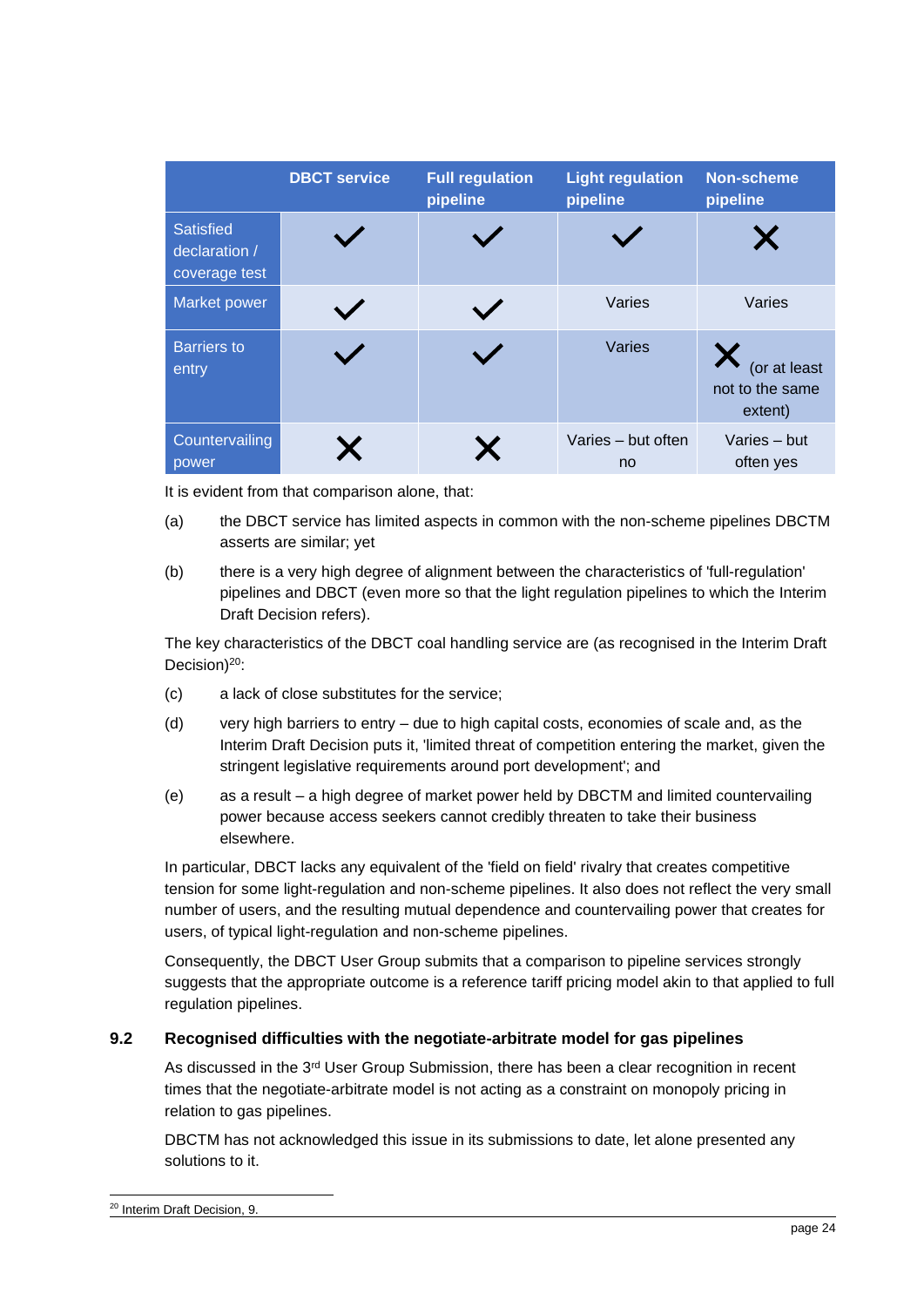Rather DBCTM is now arguing for a regulatory regime that is materially less rigorous than that which has been found by the ACCC to be susceptible to allowing monopoly pricing to occur in the case of gas pipelines.

Where the QCA, rightly, considers there needs to be a compelling case to move away from the current appropriate model, the evident risks of facilitating monopoly pricing, and the fact that such monopoly pricing could be locked in long term beyond the regulatory period, confirms that no such compelling case exists.

## <span id="page-24-0"></span>**10 Information Disclosure**

## <span id="page-24-1"></span>**10.1 DBCTM's proposed amendments**

The DBCT User Group acknowledges that DBCTM has proposed additional information disclosures.

While the DBCT User Group submits that no amount of information disclosure can make a nonreference tariff model appropriate in the context of the DBCT service, it also wishes to address arguments that DBCTM has raised to seek to justify the extent of its proposed information disclosure requirements.

It is acknowledged that DBCTM's newly proposed disclosure requirements go further than simply referring to the requirements of section 101 QCA Act (as the initially submitted 2019 DAU did), which the QCA has rightly recognised as a 'broadly-written' requirement that is 'not sufficiently detailed in itself'.<sup>21</sup>

However, DBCTM's proposal provides a façade of giving additional information while largely just drawing on information that is already public from previous regulatory decisions in any case. Consequently, it provides very limited additional information to access seekers. As a result, it clearly does not meet the criteria described in the Interim Draft Decision of the information that would allow negotiations from an appropriately informed position.<sup>22</sup>

In addition, what DBCTM has now proposed clearly demonstrates a number of the points that the DBCT User Group have made in previously positions.

In particular:

- (a) the degree of disclosure being provided is far less than would be provided in the typical submissions process in relation to the appropriate Terminal Infrastructure Charge where DBCTM would be required to justify its position in the face of a transparent and wellresourced QCA inquiry into the appropriateness of that position (such that an access seeker negotiating under DBCTM's pricing model will have much less information than a user negotiating a price for non-reference tonnage under the current undertaking);
- (b) DBCTM's proposal indicates how even with these requirements there will be substantial uncertainties facing access seekers that DBCTM's proposals go no way towards resolving including, for example:
	- (i) there being no methodology prescribed for how DBCTM will set the Terminal Infrastructure Charge (whether by a building blocks methodology or otherwise – such that all of the other information to be provided is relatively meaningless);
	- (ii) even assuming that a building blocks methodology was being utilised, there being no methodology provided for any number of parameters, including how the weighted average cost of capital or its underlying components will be calculated –

<sup>&</sup>lt;sup>21</sup> Interim Draft Decision, 29.

<sup>22</sup> Interim Draft Decision, 36.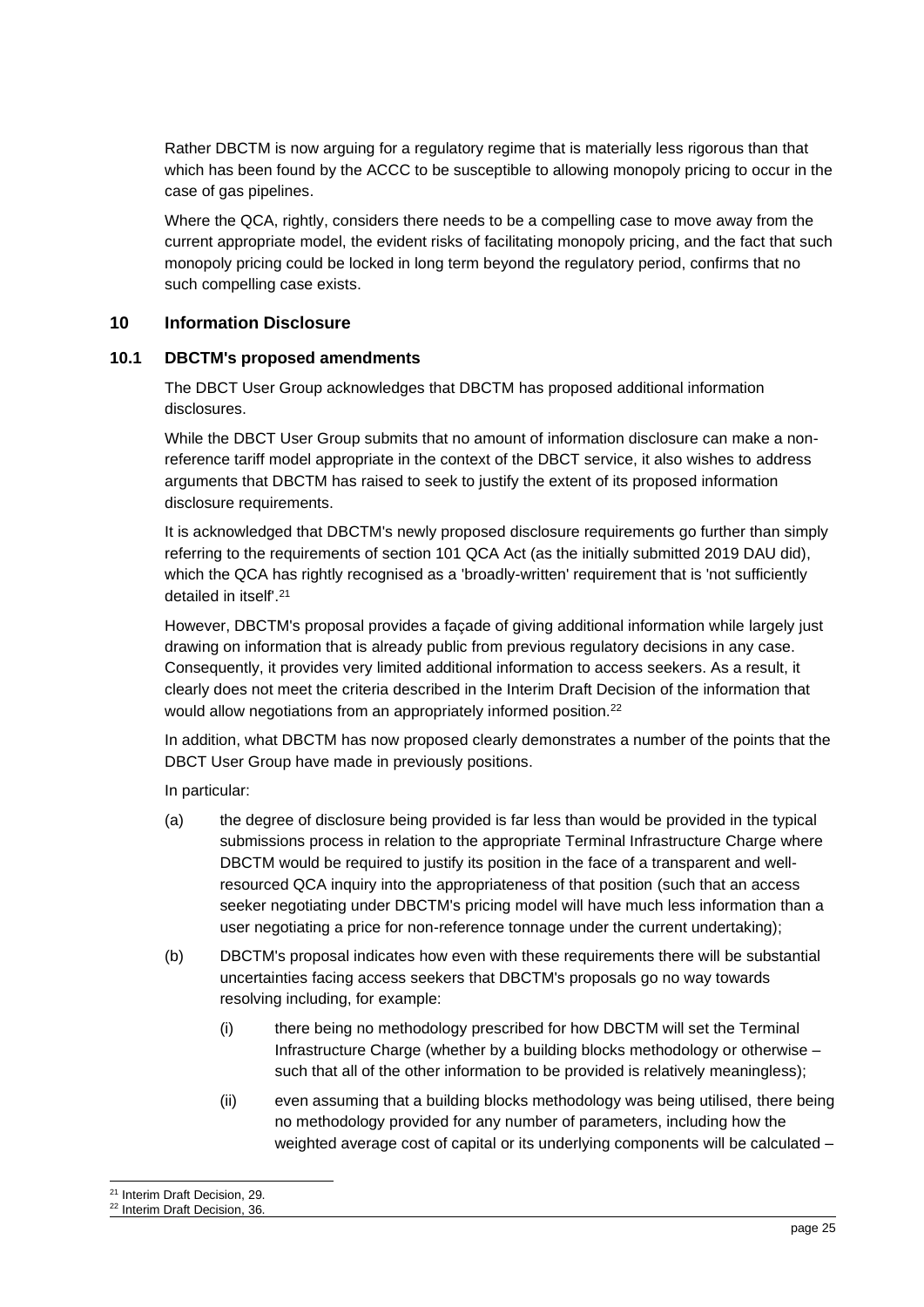such that DBCTM will be free to simply set these to achieve substantially higher than efficient prices;

- (iii) there being no scrutiny applied to issues like DBCTM's nearly tripled estimate for remediation costs; and
- (iv) there being no protections in relation to the prudency of future expansion costs; and
- (c) disclosure of past QCA approaches will not make negotiations efficient where, as plainly and openly expressed in its own submissions, DBCTM clearly intends to propose prices set above those levels to extract monopoly rents above the likely QCA set price (and DBCTM further submits that that is an appropriate outcome under the arbitration criteria it proposes).

It should also be noted that DBCTM has proposed an approach that creates the potential for DBCTM to provide different 'current and forecast information' to each access seeker. DBCTM's methodology (and refusal to make public disclosure as specifically provided for in the Interim Draft Decision) will allow DBCTM, behind the cover of confidentiality, to increase its cost and revenue claims when dealing with more vulnerable access seekers. This simple example demonstrates the complete lack of rigour that remains in the system DBCTM has proposed, and illustrates how DBCTM has pushed back against even the lightest constraints that the QCA has proposed while DBCTM claims compliance.

Only providing information to access seekers at the indicative access proposal stage also makes a completely mockery of the theoretical ability to dispute non-compliances with the information disclosure requirements – because at that stage of the access application process, access seekers will face asymmetrical time pressures to proceed and will have strong incentives not to bring such disputes so as to not jeopardise their prospects of obtaining access in the negotiating timeframes provided for.

Accordingly, the DBCT User Group considers it remains clear that the information disclosure requirements proposed by DBCTM are inappropriate.

## <span id="page-25-0"></span>**10.2 DBCTM's misrepresentation of the Vertigan Report**

DBCTM asserts that:

- (a) information disclosure serves a different purpose to arbitration; and
- (b) the value of information disclosure is not to require DBCTM to justify its proposed prices by reference to cost but to allow users to establish whether these prices are 'reasonable' by reference to various benchmarks.

DBCTM suggests that this is something borne out of the Vertigan Report which recommended the introduction of what has become the 'Part 23' regime which applies to non-scheme (i.e. nonregulated) pipelines.

The DBCT User Group strongly disagrees with DBCTM's apparent interpretation of the Vertigan Report. There is no sections of the Vertigan Report which discuss this asserted distinction in the way the Latest DBCTM Submission suggests. Rather, DBCTM's has cherry-picked selected quotes from a wide-ranging review conducted in a very different context.

Most importantly, DBCTM fails to acknowledge a number of critical issues in respect of the Vertigan review, namely:

(a) that the recommendations in the Vertigan review were clearly in the context of: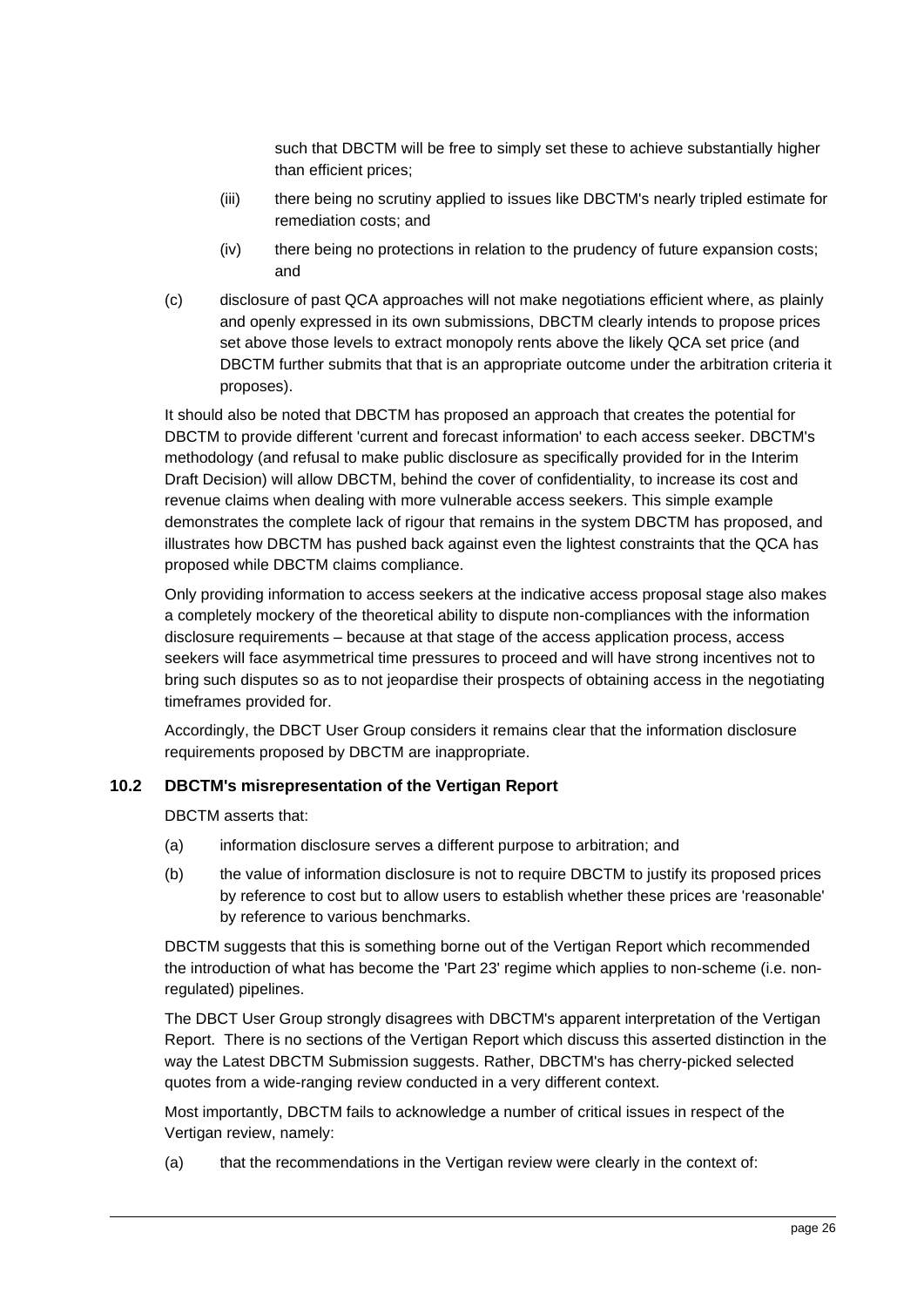- (i) considering a framework to apply to pipelines with entirely different characteristics to DBCT as discussed above (including typically lesser or no market power being held by the pipeline operator and much greater countervailing power of user);
- (ii) seeking to find a lowest common denominator set of rules that could improve outcomes for a wide variety of non-scheme pipelines, each with different characteristics (as opposed to a single service with well-known characteristics); and
- (iii) an understanding that a greater level of regulation would be applied if the characteristics were more aligned to those of DBCT – with the Vertigan Report expressly noting that full regulation would continue to be appropriate where the benefits associated with regulation are likely to outweigh the costs<sup>23</sup>; and
- (b) even more critically, that users of non-scheme pipelines were not actually seeking direct regulation of pricing<sup>24</sup> (in contrast to DBCT users) – suggesting non-scheme pipeline users held a significantly different view about their ability to negotiate an efficient price merely through information asymmetry being resolved.

As a result, the recommendations and findings of the Vertigan Report are not appropriate to simplistically try to apply to the DBCT service (even leaving aside how DBCTM has interpreted that report).

## <span id="page-26-0"></span>**10.3 The purpose of information disclosure**

At its heart, DBCTM's premise is that information disclosure obligations should merely involve publishing DBCTM's pricing proposals and it should not be required to justify its proposed prices by reference to efficient cost.

That appears to be DBCTM's position because it considers:

- (a) it is legitimate to extract monopoly rents above the efficient cost of supply (including a return commensurate to the commercial and regulatory risks it bears) – which is clearly inappropriate as discussed in section [6](#page-7-0) of this submission; and
- (b) it should not have to provide information disclosures justifying its' price because access seekers have reference to arbitration.

The DBCT User Group actually agrees with DBCTM that information disclosure cannot resolve an inequality of bargaining position.

However, this line of argument needs to be understood for what it is, an implicit acknowledgement by DBCTM that no amount of information disclosure will actually constrain its market power in negotiations.

Which means that, irrespective of how much the information disclosure amendments that DBCTM has proposed are improved, the pricing model proposed by DBCTM is ultimately entirely reliant on the arbitration mechanism to constrain DBCTM's market power (and effectively acknowledged by DBCTM as such).

## <span id="page-26-1"></span>**11 Arbitration is not a sufficient constraint**

## <span id="page-26-2"></span>**11.1 The prerequisites for arbitration actually providing a sufficient constraint**

It follows from the above that DBCTM's pricing model requires that arbitration alone will provide a sufficient constraint on DBCTM's behaviour.

<sup>23</sup> Vertigan M, *Examination of the current test for the regulation of gas pipelines*, 14 December 2016, 92.

<sup>&</sup>lt;sup>24</sup> Vertigan M, *Examination of the current test for the regulation of gas pipelines*, 14 December 2016, 78.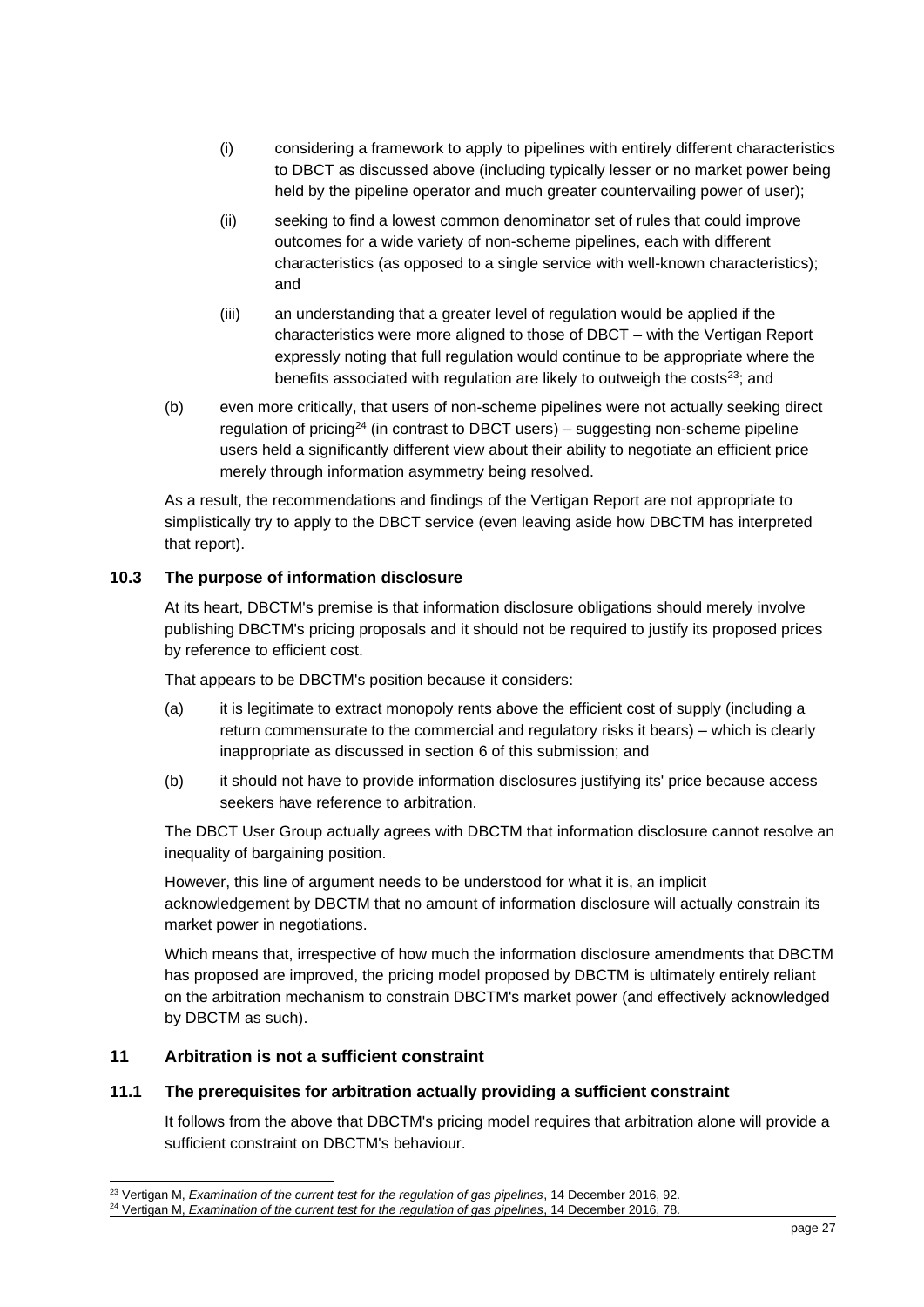However, the DBCT User Group strongly disagrees with DBCTM's assertion that arbitration can be relied on to *'assure'* shippers that the price provided by DBCTM is reasonable.

Assure means to 'make sure or certain'. Arbitration does not, and cannot, achieve that in relation to pricing of the DBCT service. As DBCMT admits elsewhere in its submissions, 'Dispute processes by their nature are uncertain for parties involved in a dispute'.

For arbitration to provide a sufficient constraint on DBCTM's behaviour in negotiations prior to arbitration, at a minimum:

- (a) arbitration would need to be guaranteed to provide an appropriate outcome; and
- (b) the costs, timeframes, uncertainties and other disadvantages of arbitration would need to be so low as to not act as material disincentives to access seekers and/or access holders utilising arbitration, such that it does not actually provide a credible threat.

#### <span id="page-27-0"></span>**11.2 Why arbitration is not assured of producing an appropriate outcome**

It is evident from the Interim Draft Decision that the QCA is rightly concerned with the outcomes of the arbitration process proposed by DBCTM, with the key recommendations designed to create more certainty of outcome being:

- (a) arbitration criteria that would constraint DBCTM's market power, be consistent with the pricing principles in the QCA Act and provide certainty to the QCA's approach;<sup>25</sup>
- (b) arbitration criteria that do not impede competition, requiring the access holder and access seekers operate on 'equal footing' where neither party is exposed to monopoly pricing;<sup>26</sup> and
- (c) the QCA publishing guidelines that indicate the methodologies the QCA would intend to adopt in an arbitration – including the overall building blocks methodology, how the RAB would be set, how depreciation would be calculated, calculation of the WACC and underlying parameters, the remediation allowance and the proper treatment of other build blocks costs.<sup>27</sup>

Yet DBCTM's proposal clearly does not meet all the requirements the QCA indicated would be necessary for it to be appropriate.

The DBCT User Group acknowledges that the Latest DBCTM Submission does take up the QCA's proposal that the arbitration criteria should reflect the requirements of section 120 of the QCA Act. However, it noticeably does so while stridently asserting that the QCA is incorrect about section 120 operates.

The Interim Draft Decision explains that QCA proposed the section 120 arbitration criteria because:<sup>28</sup>

*We consider that the arbitration factors outlined in section 120 of the QCA Act provide the QCA*  with the flexibility to adopt, among other things, its current building blocks methodology and *current approach to the rate of return. As a consequence a QCA-arbitrated price would in all* likelihood be reflective of the efficient costs of supply, including a return on investment *commensurate with the regulatory and commercial risks involved, which we consider will appropriate constrain DBCTM from exercising market power.* 

Whereas, DBCTM has accepted those criteria because they believe they will have a starkly different outcome as noted in these passages of their submission:

<sup>25</sup> Interim Draft Decision, 36.

<sup>26</sup> Interim Draft Decision, 36.

<sup>27</sup> Interim Draft Decision, 42.

<sup>28</sup> Interim Draft Decision, 42.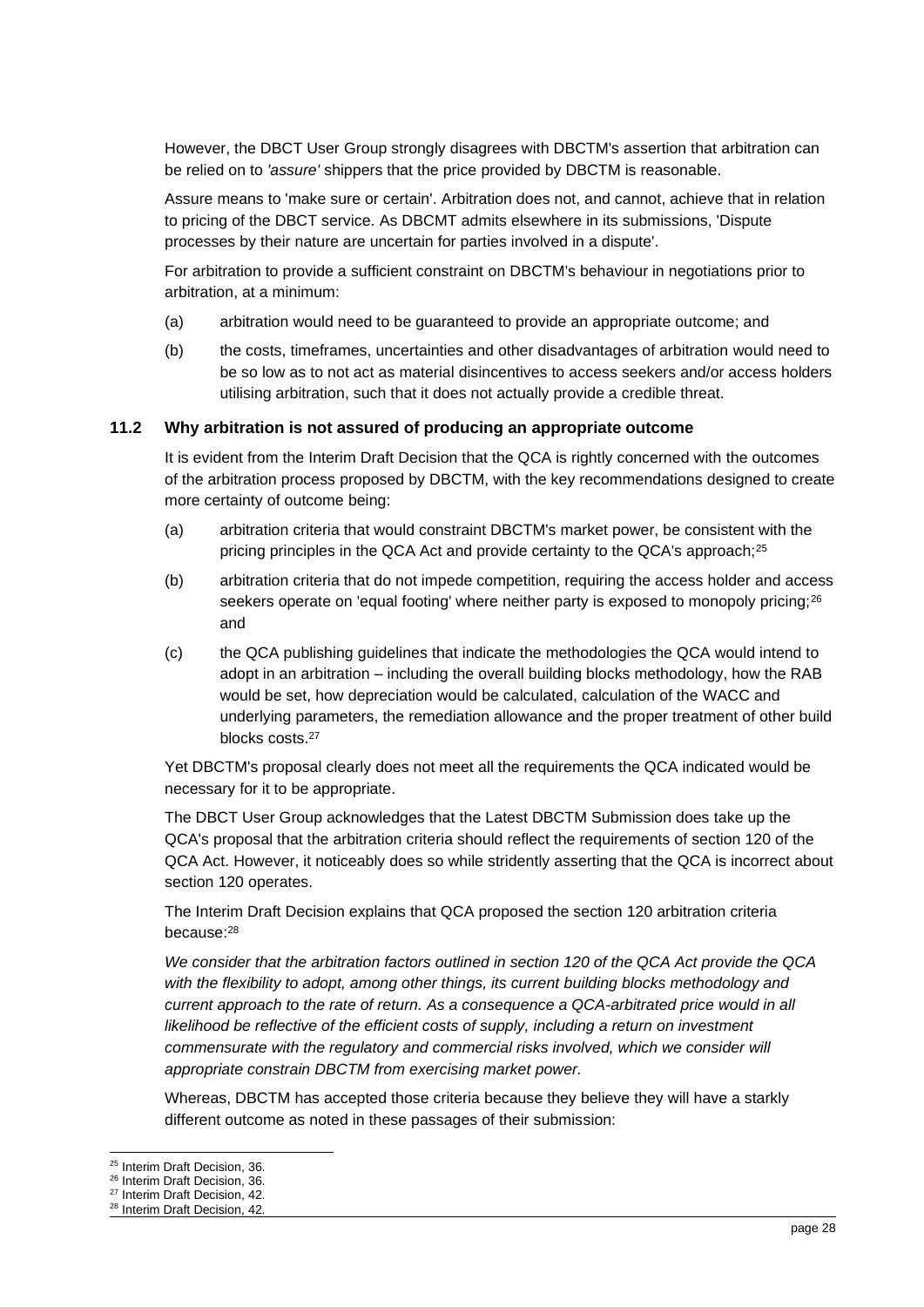*DBCTM is concerned, however, that the QCA Interim Draft's proposed approach to arbitrations appears to focus excessively, if not exclusively, on calculating an access charge on the basis of efficient cost, without having regard to the other section 120 factors. In accordance with the Act, the QCA must have regard to all of the section 120 factors in determining any future arbitrations, and should not predetermine the approach to setting access charges through any arbitration process.* 

and

*DBCTM considers that the QCA's Interim Decision focuses too heavily on calculating an access charge on the basis of the efficient cost of providing the service (applying a building block model) and this anticipated approach may not have proper regard to the other section 120 factors.* 

*…*

*The QCA's intended approach risks conflating efficient cost with efficient price. An efficient price would lie between efficient cost and value to users. The QCA's interpretation results in any available rent being allocated exclusively to the user, which is an extreme outcome in light of the section 120 factors. The QCA has not provided a consideration of the other section 120 factors, nor any justification for why it considers this approach appropriate.*

That difference in interpretation demonstrates, in no uncertain terms, why the proposed approach does not guarantee or provide sufficient certainty that arbitration will produce an appropriate result. There is clearly not a common understanding of the application of the arbitration criteria proposed.

DBCTM, in fact, wishes to make absolutely sure that there is no common understanding prior to such arbitrations by also rejecting the QCA's proposal for publishing guidelines on the methodology to be applied (as discussed further in section [12](#page-30-1) below).

In addition, if the QCA perceives that there is any risk of regulatory error in setting reference tariffs, that same risk must surely apply in setting pricing in an arbitration. The DBCT User Group considers that the risks of an inappropriate result will actually be significantly exacerbated in an arbitration because:

- (a) the arbitration will occur in a bilateral setting without the opportunity for public submissions which allow testing of DBCTM's claims by other stakeholders who have a legitimate interest in the outcome (including users subjected to socialisation, and potential future access seekers for which the arbitration outcome will be likely to create a quasiprecedent for future outcomes);
- (b) individual users will have less resources to scrutinise DBCTM's arguments than they do in a reference tariff setting process where they can work (and engage expert legal and economic advisers) collectively;
- (c) by contract, DBCTM will be will placed to 'throw the kitchen sink' at individual users in such bilateral arbitration – as it will prepare common materials, engage common experts and spread its costs across each arbitration process (such that the cost of the arbitration will be significantly less for DBCTM);
- (d) the QCA is likely to have to make the arbitral decision in a much shorter time frame than would be allowed in the undertaking consideration process (creating the potential for issues and arguments to simply be missed or not raised that would be brought to light when considering reference tariffs in an undertaking); and
- (e) the outcome will only bind the DBCTM and the individual access holder or access seeker that is a party to the arbitration – such that the QCA is actually prevented from making uniform adjustments to address matters like incentives to expand, perceived risk of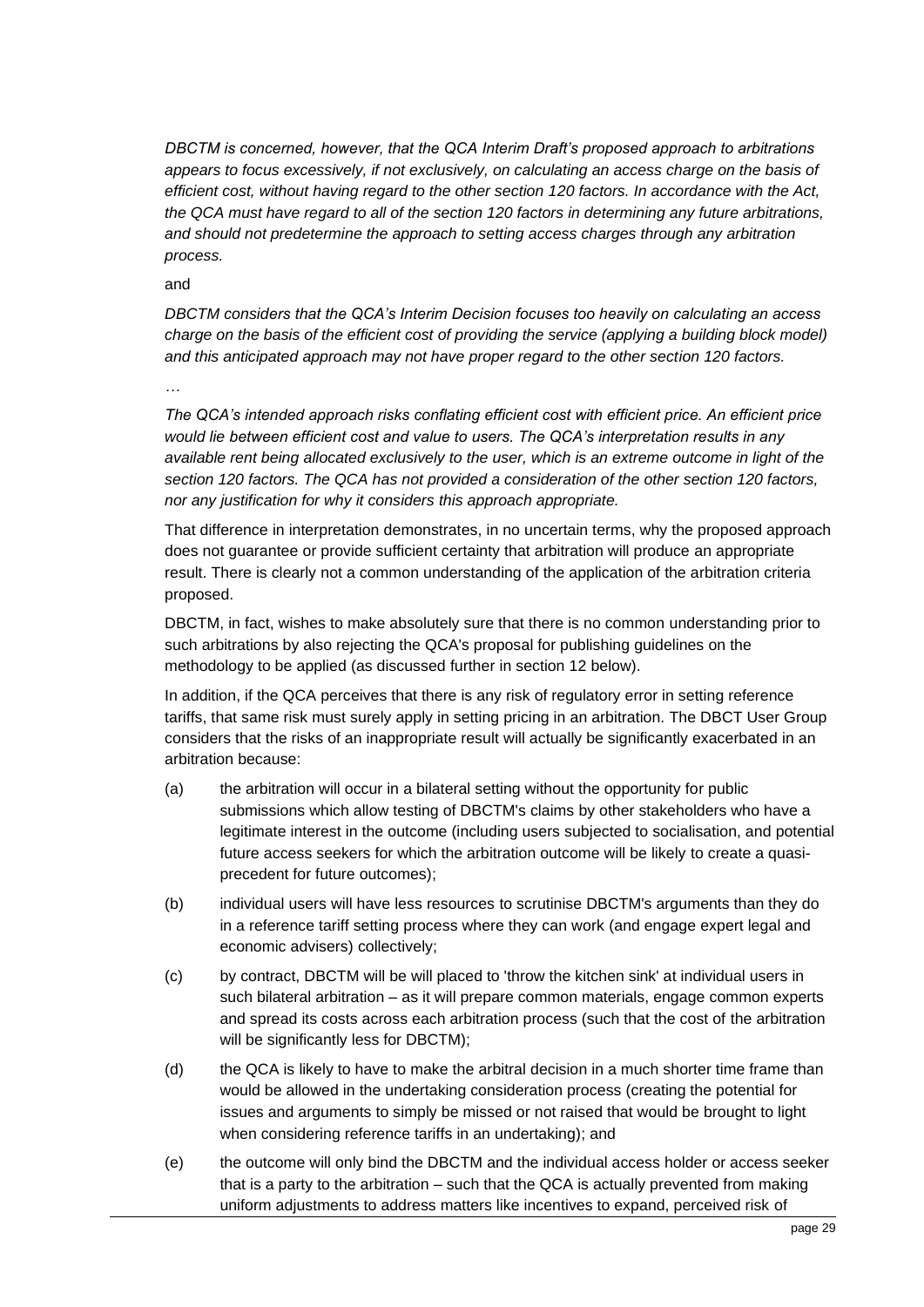regulatory error or imprecision in WACC parameter estimates or alternative WACC parameter methodologies, and cannot deal with issues like socialisation that impact on other users.

Accordingly, the DBCT User Group submits that there is serious uncertainty in relation to whether an arbitration will produce an appropriate outcome.

#### <span id="page-29-0"></span>**11.3 Disincentives mean arbitration is not a credible threat**

The fact that access seekers and holders cannot rely on arbitration producing an appropriate outcome of itself means it fails to provide a credible threat.

However, even if it was assumed that arbitration would theoretically produce an appropriate pricing outcome (a proposition which the DBCT User Group strongly disagrees with as noted above), that would only be an effective constraint if access holders and access seekers utilised arbitration and, just as importantly, DBCTM perceived they were likely to do so – such that there was a credible threat of arbitration that impacted on negotiated outcomes.

However, it is clear that the 'threat of arbitration' will not provide a credible or sufficient constraint on DBCTM's market power in negotiations because:

- (a) as discussed above, the actual outcome of arbitration is uncertain and what has now been made absolutely clear is that DBCTM is committed to strongly arguing in any arbitration that it is appropriate under the arbitration criteria it proposed to engage in monopoly pricing;
- (b) the costs of arbitration will be very significant for individual access seekers– particularly for an access seeker who cannot easily fund that from revenue from existing production (the DBCT User Group expectation is the costs would be in the order of up to \$500,000 per access seeker), whereas the incremental cost to DBCTM of multiple arbitration will be far less material as it will face common issues across arbitrations;
- (c) the 'gain' to an access seeker (being the hoped for reduction in the monopoly pricing that DBCTM offers) will be a reduction in costs for their individual tonnes relating to that access request, whereas the 'gain' for DBCTM in defending a monopoly price in arbitration is setting a potential quasi-precedent which they will use to justify increased prices across all tonnes at the terminal – such that DBCTM will be highly economically incentivised to apply very significant resources to the arbitration (whereas users with small tonnages or only seeking incremental tonnages will have greatly diminished incentives to seek arbitration); and
- (d) as recognised by the QCA in the Interim Draft Decision, there are real timing sensitivities for access seekers due to the difficulties of trying to align contracting of DBCT capacity with other contracting and investment decisions, such that the timing issues of an arbitration are a real disincentive – whereas DBCTM faces no such issues.

DBCTM argues that the queuing arrangements and QCA Act provide timeframes for referral to and resolution or arbitration that mean access seekers do not face asymmetric time pressures, citing the QCA Act obligation for the QCA to use best endeavours to make an arbitration determining within 6 months of referral, which is dismissed as 'inconsequential'.

That shows an outstanding lack of understanding about the timing of contracting and investment decisions access seekers need to make in parallel to contracting DBCT capacity. It is of course true that 6 months is only part of the multi-year time frame for mine development. However, given the below rail capacity constraints which exist on the Goonyella system where access seekers are already having difficulty obtaining rail access to align with capacity being offered at DBCT this timeframe (noting that it only comes after a period of initial negotiation) will mean that access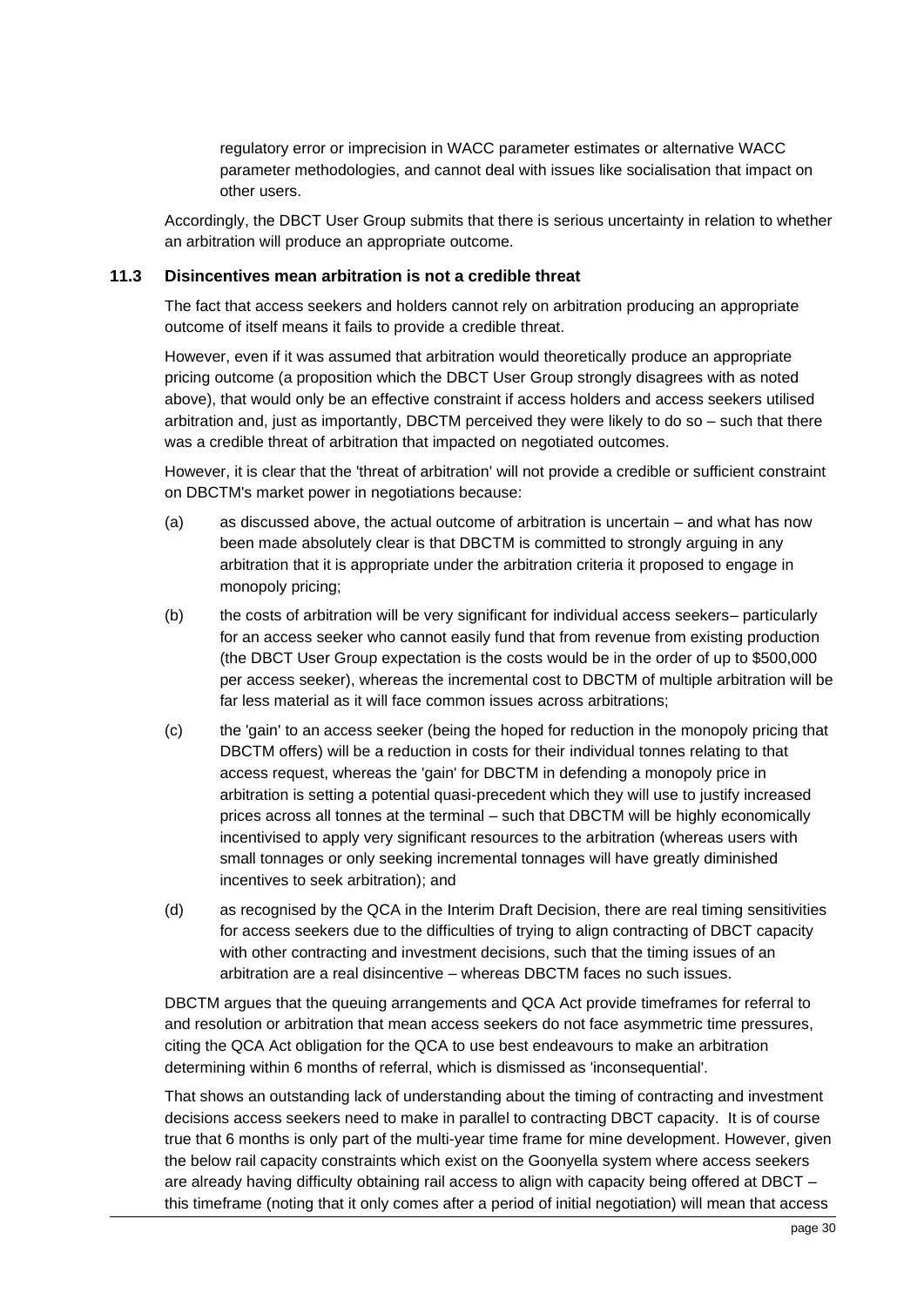seekers will face extreme pressure to try to obtain certainty of pricing and access to both DBCT and below rail at the same time, and in a timeframe that aligns with project approval pathways.

What is evident from the above, is that the 'threat' posed by arbitration will be minimal for DBCTM, while access seekers will have real reservations about pursuing arbitration except in the event of the most extreme monopoly pricing by DBCTM due to the high uncertainties of outcome, cost and timing that will be encountered.

#### <span id="page-30-0"></span>**11.4 Access and pricing not being negotiated at the same time**

The DBCT User Group notes that DBCTM has submitted that access seekers do not face such asymmetric time pressures, citing that DBCTM's queuing arrangements provide for access to be contracted without pricing being set.

As has been made clear earlier in this submission, it is not just that pricing is not certain, but there would not even be any certainty as to the approach to be applied to determining such pricing.

That argument makes evident a completely different problem raised by the DBCT User Group in its earlier submissions, namely that efficient access seekers will be deterred from contracting capacity at all because of the uncertainty. This is a problem that the changes to the drafting, process and criteria for the arbitration regime will not resolve.

This will be particularly problematic for access seekers which are seeking access for a new project (as opposed to those seeking some incremental additional capacity for an existing project or existing users seeking an incremental additional to capacity utilised on a portfolio of mines basis) as the uncertainty of pricing will be extremely challenging where they impact on the entirety of a project's production and a multi-million dollar investment decision needs to be made on project development. That practical discrimination against a particular type of efficient access seeker is not an efficient or appropriate outcome, yet is the unavoidable outcome of DBCTM's model.

It also demonstrates another key reason why a negotiate-arbitrate model would require far more fundamental changes to the undertaking to be appropriate. A key underlying premise of a negotiate-arbitrate model is that the infrastructure provider has an incentive to negotiate on price to secure contracting of the capacity and thereby generate revenue. However, DBCTM's model involves DBCTM receiving assurance of capacity being contracted without having to make any concession on pricing. As a result, the incentive for DBCTM to negotiate is largely removed, and DBCTM is perfectly placed to extract a monopoly price.

The negotiate-arbitrate model cannot be appropriate in these circumstances.

## <span id="page-30-1"></span>**12 QCA Guidelines**

#### <span id="page-30-2"></span>**12.1 QCA Proposal**

Given the substantial uncertainty that is involved in an arbitration, the Interim Draft Decision proposed the QCA publishing guidelines regarding both the process the QCA would follow in arbitrations *and* the methodologies they would adopt in such an arbitration, including important topics such as:

- (a) the overall methodology the QCA intends to use, which is likely to be the building blocks approach;
- (b) the method the QCA would intend to use to establish the RAB;
- (c) the way in which depreciation would be calculated;
- (d) the method or methods for calculating the WACC;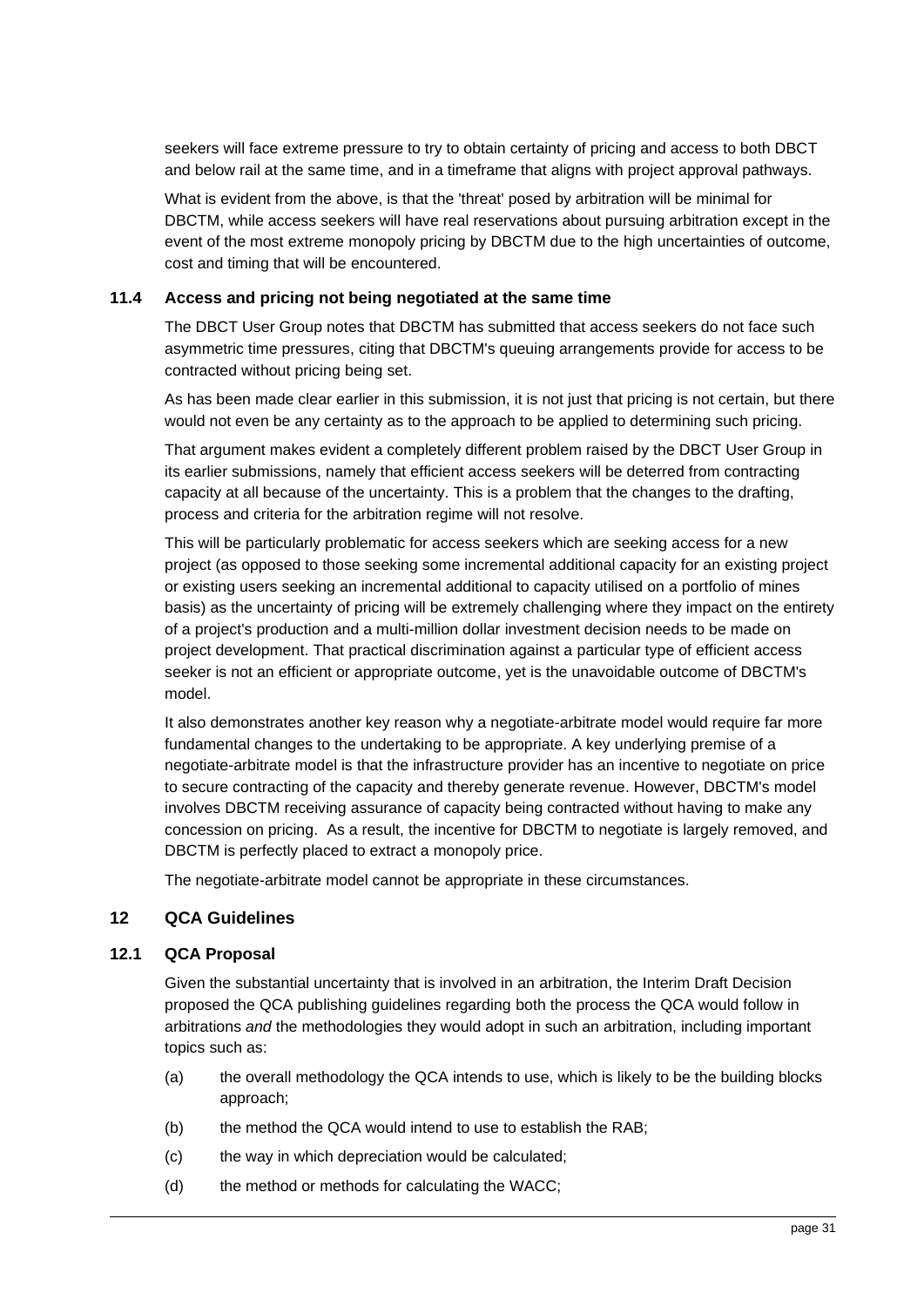- (e) consideration of how an appropriate remediation allowance would be determined; and
- (f) the proposed treatment of other costs (including capex, maintenance and corporate overhead).<sup>29</sup>

The QCA specifically note that such guidance: 30

*would provide greater assurance that arbitrated prices would be likely reflective of the efficient costs of supply, including a return on investment commensurate with the regulatory and commercial risks involved, and as a result, provide a credible threat to constrain DBCTM from exercising its market power in a negotiation.*

The QCA also foreshadows consideration of whether the proposed methodologies should be included in the undertaking itself,<sup>31</sup> which they clearly should be if they are incorporated such that DBCTM is required to comply with them in the commercial terms it offers (rather their application only occurring at the point of arbitration).

Despite all of that, in the Latest DBCTM Submission DBCTM insists that the pricing methodology should only be determined at the time of the arbitration and that the guidelines should only deal with process matters.

Based on large portion of section 4 of the Latest DBCTM Submission devoted to justifying extracting monopoly rent above such an appropriate price it is clear why – DBCTM wants the maximum possible degree of uncertainty in order to maximise the monopoly rents it envisages it can extract from a negotiate-arbitrate model. The Productivity Commission commentary that DBCTM quotes relates to the completely different context of airports which (as discussed in earlier submissions) face airlines with countervailing power and incentives derived from nonaeronautical activities which constrain their incentives to engage in monopoly pricing. Uncertainty of outcome in that context is far less of a problem, than in relation to DBCT, where DBCTM has consistently been found to have incentives to engage in monopoly pricing.

While certainty around process is necessary – the greatest reason that DBCTM's pricing model is not appropriate is that it fails to constrain DBCTM's monopoly pricing. QCA guidelines limited to process do not go anywhere near far enough to resolve that problem.

The DBCT User Group considers that QCA guidelines prescriptively determining the methodology for pricing that would apply during an arbitration are absolutely necessary to combat the information asymmetry that exists, and create a higher certainty of outcome – thereby trying to make arbitration a more credible threat and trying to make negotiations more efficient.

Far from harming incentives to negotiate (as DBCTM suggests), clear QCA guidance on methodology should incentivise a more streamlined and efficient negotiation by providing parties with greater certainty about the appropriate outcome.

Without them it is absolutely clear that:

- (a) a negotiate-arbitrate regime will not result in appropriate pricing; and
- (b) the outcome of an arbitration will be so uncertain that:
	- (i) it will not present a sufficiently credible threat so as to incentivise DBCTM to provide an efficient price in negotiations;
	- (ii) both negotiations and arbitrations will be much more expensive because of the extremely wide range of pricing that could be argued to be an appropriate outcome (against noting DBCTM's submissions in section 4 that it considers the

<sup>29</sup> Interim Draft Decision, 42.

<sup>&</sup>lt;sup>30</sup> Interim Draft Decision 42.

<sup>31</sup> Interim Draft Decision 42.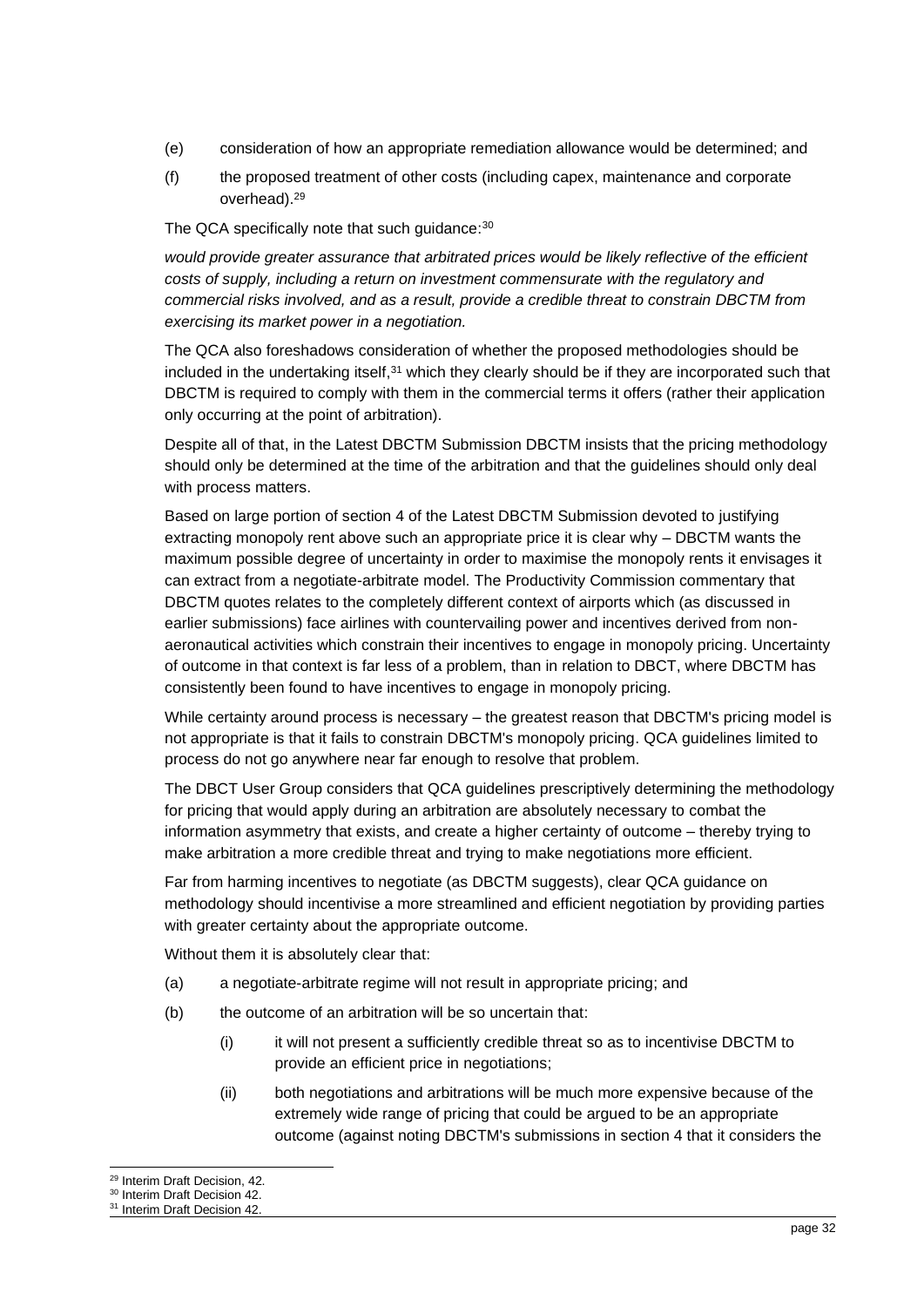range to be between the efficient cost of supply and the maximum value to users in the context where there is a massive cost different for users to any alternative).

Having said that, as discussed in section [12.3](#page-32-1) of these submissions below, while prescriptive QCA guidelines are required to make a negotiate-arbitrate model as appropriate as it will ever be – the DBCT User Group strongly consider that when a negotiate-arbitrate model mitigated by QCA methodology guidelines is compared to a reference tariff pricing model – it is clear that a reference tariff pricing model is more appropriate.

## <span id="page-32-0"></span>**12.2 Regulatory precedent for QCA approach and 'fitness for purpose'**

As discussed above in relation to the regulation of light regulation pipelines, there is absolutely clear precedent for the approach the QCA has suggested, of prescribing detailed pricing methodologies.

As the Interim Draft Decision recognises, the AER's *Light Regulation – Financial Reporting Guideline* does exactly that.

As do other instruments like the ACCC's *Pricing principles for price approvals and determinations under the Water Charge (Infrastructure) Rules 2010*.

DBCTM submissions on this issue, suggesting that this is not the practice of other regulators, are therefore highly misleading and disingenuous.

The approach of regulators on this issue is, unsurprisingly, related to the scope of the relevant regime. The other arbitration guidelines the Latest DBCTM Submission refers to are not made in analogous circumstances. They are general guidelines under Part IIIA and the telecommunications regime. It is completely unsurprising that regimes that are designed to apply to a potential very wide variety of infrastructure services do not seek to be as prescriptive, given the need to deal with individual circumstances of the varied services such guidelines may be applied to.

However, the DBCT User Group cannot emphasise enough that is not the position here. The QCA is suggesting a guideline for pricing for a single coal handling service – where there are no 'individual circumstances' for users of the service (as consistent with the Interim Draft Decision<sup>32</sup> they are all using the same coal handling service which is provided using the same terminal infrastructure), there is a high degree of market power and limited (if any) countervailing power.

DBCTM's attempts to suggest the guidelines cannot be 'fit for purpose' to 'individual circumstances' assumes that there is a wide variety of different circumstances that will apply to individual access seekers. No evidence has ever been provided to suggest that is the case, and it is contrary to all users' experience of the terminal as a common user coal terminal.

#### <span id="page-32-1"></span>**12.3 A reference tariff remains more appropriate**

However, the bigger issue than all of the above from the DBCT User Group's perspective is that, even if it DBCTM was to concede that up-front QCA guidelines on pricing methodology were required (or the QCA was to simply impose that), it raises the question about why that is more appropriate than simply including a reference tariff.

As the QCA has already recognised, it is not required to accept the minimum amendments – but is obliged by the QCA Act to determine the appropriate outcome.

As discussed in the 3rd User Group Submission:

*a simple comparison clearly indicates that even if it was theoretically possible to revise a negotiate-arbitrate model to such an extent that it could appropriately constrain DBCTM's market*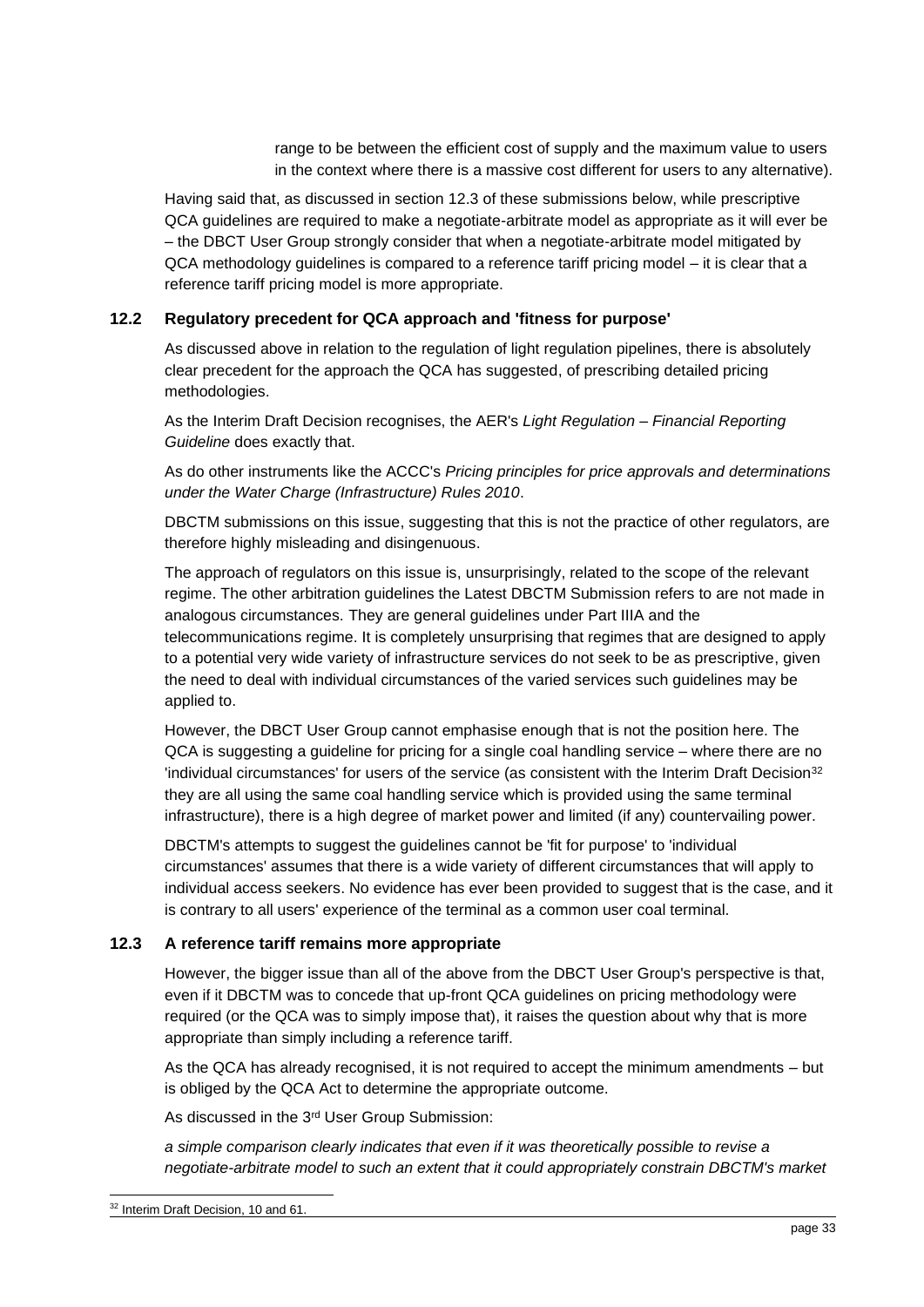*power, the additional costs and prescription involved in doing so would mean that the only appropriate approach would be to require a reference tariff model instead.*

*In other words, the changes required to try to get a negotiate-arbitrate model to be effective in constraining DBCTM's market power will bring this 'light handed' form of regulation, so close to what DBCTM derides as 'heavy handed' regulation – that the whole rationale for adopting it in the first place is substantially diminished, if not removed.*

DBCTM's submissions themselves recognise this issue – suggesting QCA guidelines 'fundamentally undermines the negotiate-arbitrate framework'.

Yet this is a catch-22 situation which DBCTM can resolve – as without the guidelines, there is basically no certainty as to pricing approach or outcomes, making arbitration not a credible threat, and giving rise to a raft of inefficient outcomes with access seekers and access holders left exposed to DBCTM's market power and ability to engage in monopoly pricing.

It is not appropriate to try to use QCA guidelines as a band-aid to the problems negotiate-arbitrate creates, when a reference tariff simply avoids those problems while effectively involving nearly identical considerations and decisions to those which would arise in determining the QCA guidelines.

## <span id="page-33-0"></span>**13 Non-Pricing issues raised in Stakeholder notice**

In inviting collaborative submissions, the QCA specifically encouraged responses in relation to three additional matters.

A summary of the DBCT User Group's position on those matters is set out below.

However, the DBCT User Group notes that it does have some concerns regarding:

- (a) the difficulties in commenting on these matters in the absence of the pricing model being settled, given how intertwined these issues are with the pricing model (as demonstrated by the extent of changes DBCTM has made in the 2019 DAU in relation to these issues as a consequence of their pricing changes); and
- (b) that given the significant adverse consequences that will arise from DBCTM's pricing model that has necessarily been the focus, such that some of these non-pricing changes may not have received the attention they deserve.

## <span id="page-33-1"></span>**13.2 Notifying access seeker, queuing mechanism and short term available capacity**

The DBCT User Group finds these provisions extremely difficult to comment on when DBCTM's changes to them are so intertwined with their proposed pricing model. The DBCT User Group considers that all related changes need to be completely rejected as they form part of an inappropriate model that cannot be made appropriate in the circumstances of the DBCT service simply by drafting changes.

However, as indicated in the 1<sup>st</sup> User Group Submission, the DBCT User Group is supportive in principle of short term capacity being made available (with shorter timeframe to respond at the various stages) and considers that is an efficient outcome.

However, it considers that the negotiate-arbitrate pricing model actually makes it very difficult to appropriately include such a principle as:

(a) a negotiate-arbitrate regime will leave access seekers taking up short-term capacity highly exposed to monopoly pricing (due to the incentives to seek arbitration being far less for such short term and likely lesser volumes of capacity, such that arbitration clearly will not provide a credible threat); and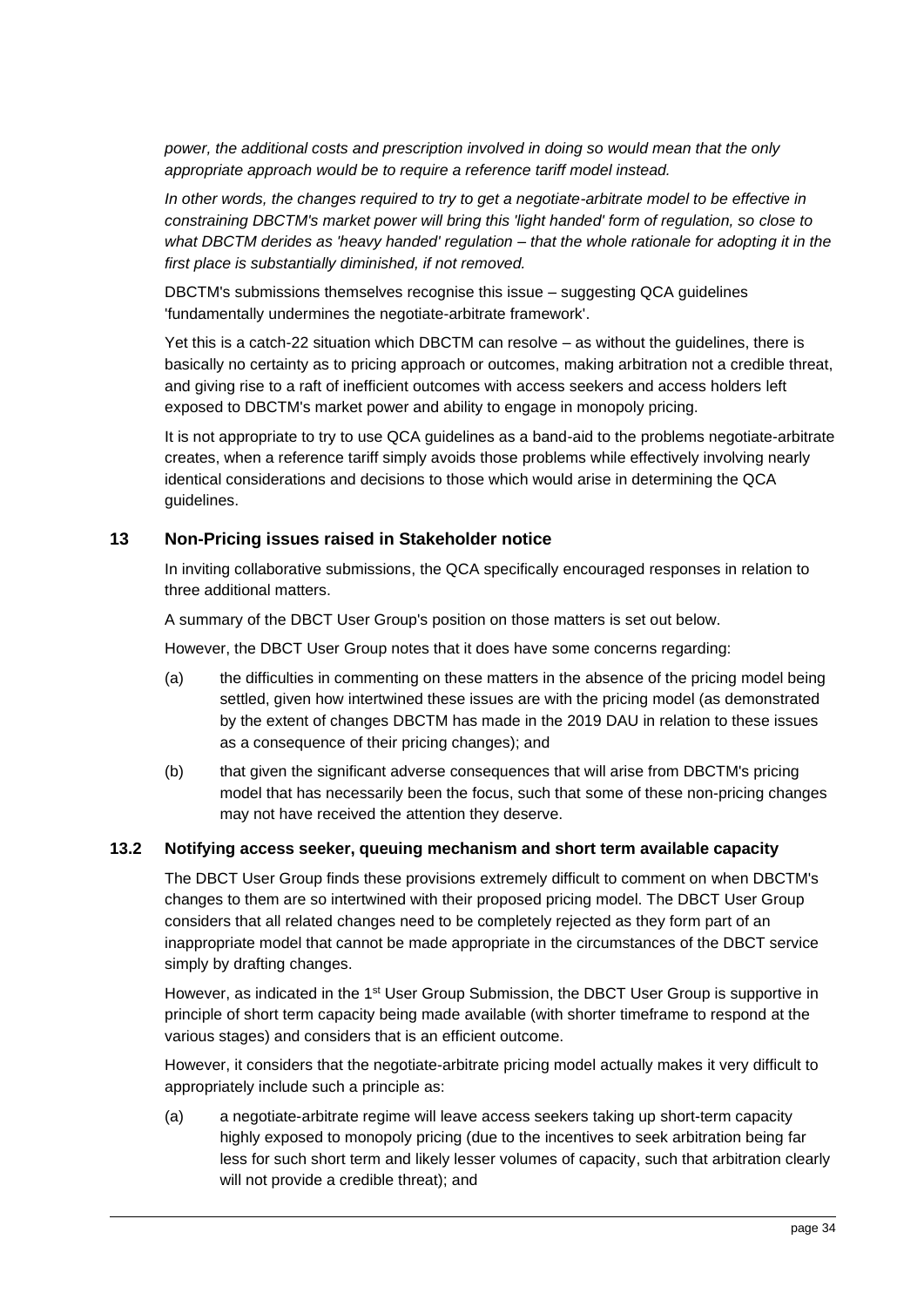(b) it is not evident how existing users with negotiated or arbitrated prices will effectively benefit from any revenue earned from such short term capacity – such that where DBCTM is recovering all of its costs from existing long term users it will clearly be overrecovering.

Accordingly, the DBCT User Gorup submits that the appropriate outcome is actually a short term capacity model being included in the 2019 DAU in conjunction with a reference tariff, which achieves the efficiency benefits of maximising the prospects of short term capacity being utilised without the problems noted above.

The 1st User Group Submission (see pages 69-70) also provides proposals in relation to the treatment of short term capacity which it continues to believe remain appropriate.

## <span id="page-34-0"></span>**13.3 Expansions and Conditional Access Agreements**

The DBCT User Group consider that the current regime, which DBCTM interprets as permitting it to:

- (a) require access seekers to sign up to a conditional access agreement without any indication of the expansion it relates to (i.e. whether it is all of 8X or particular components of it);
- (b) issue conditional access agreements that do not include the conditions precedents which access seekers are entitled to require inclusion of under clause 5.4(j)(3) of the undertaking; and
- (c) require access seekers to sign up to underwriting access agreements without committing to a particular expansion to study; and
- (d) retain a complete discretion as to whether it proceeds with the studies and expansion,

is clearly not appropriate.

This position is exacerbated under DBCTM's pricing model as access seekers are forced to sign conditional access agreements without having any idea of the pricing regime they are effectively committing to. DBCTM's model therefore ensures that users have an extremely weak bargaining position at the time of the negotiate-arbitrate regime applying – as they are already committed to a long term take or pay contract (so they cannot exit the arrangements if they do not consider the price is reasonable), yet DBCTM has the ability to simply not proceed with the expansion if it does not achieve the pricing outcome it desires.

This aptly demonstrates the difficulties of a negotiate-arbitrate regime in the circumstances of the DBCT service (compared to infrastructure for which there is significant available capacity).

Where access holders are being required to commit to long term take or pay commitments it is appropriate they have far greater certainty as to what they are signing up to.

In relation to other aspects of that process, DBCTM considers each of the following should not be accepted:

| <b>Clause</b> | <b>Issue</b>                                                                                                                                                                                                                                                                                                                                                                                                                                                               |
|---------------|----------------------------------------------------------------------------------------------------------------------------------------------------------------------------------------------------------------------------------------------------------------------------------------------------------------------------------------------------------------------------------------------------------------------------------------------------------------------------|
| CI 5.4(I)(3)  | These changes make it entirely DBCTM's discretion as to whether access<br>seekers can include condition precedents about the time and cost of the<br>expansion being developed, necessary below rail expansions proceeding and<br>matching below rail entitlements being able to contracted. That is completely<br>unreasonable as it can result in access seekers having contracted material<br>take or pay capacity where they cannot obtain matching rail rights or the |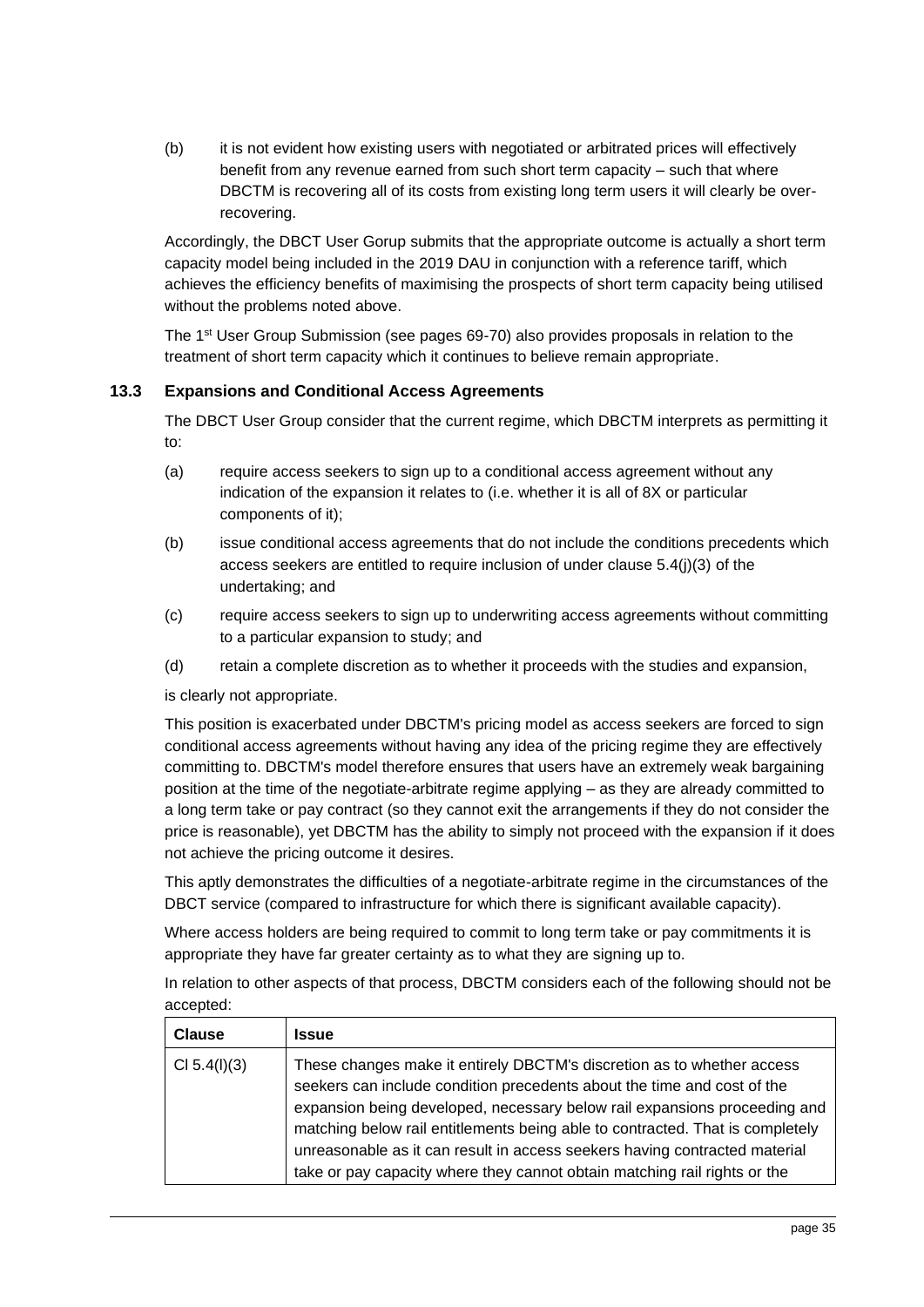|                                         | expansion capacity is delivered at significantly different costs or timeframes<br>than what they need for their relevant mining project.                                                                                                                                                                                                                                                                                                                                                                                                                                                                          |
|-----------------------------------------|-------------------------------------------------------------------------------------------------------------------------------------------------------------------------------------------------------------------------------------------------------------------------------------------------------------------------------------------------------------------------------------------------------------------------------------------------------------------------------------------------------------------------------------------------------------------------------------------------------------------|
| CI 5.4(I)(15)<br>and related<br>clauses | The difficulties experienced by access seekers in the current 8X expansion<br>process, have suggested that the current timing of the price ruling may not be<br>appropriate - as it places access seekers in the unenviable position of<br>seeking to contract capacity with some degree of uncertainty as to whether<br>socialisation or differential pricing will apply. While access seekers can form<br>their own view about this, and with a reference tariff model have some<br>certainty about how this will be determined, this has become more of a<br>problem than anticipated in respect of 8X due to: |
|                                         | DBCTM's failure to commit to the scope of the expansion for which it is<br>seeking contracting (i.e. access seekers are signing conditional access<br>agreements for an unknown expansion);                                                                                                                                                                                                                                                                                                                                                                                                                       |
|                                         | The significant changes in cost estimates and capacity to be created that<br>$\bullet$<br>DBCTM has provided in respect of the 8X expansion components over<br>the last 2 years;                                                                                                                                                                                                                                                                                                                                                                                                                                  |
|                                         | DBCTM saying privately to access seekers that they anticipate the 8X<br>$\bullet$<br>expansion components will be socialised, while making inconsistent and<br>ever-more strident regulatory submissions to the QCA claiming it will<br>definitely be differentially priced.                                                                                                                                                                                                                                                                                                                                      |
|                                         | If the pricing ruling is retained at the same time period, the DBCT User Group<br>considers that at a minimum, DBCTM should be required to:                                                                                                                                                                                                                                                                                                                                                                                                                                                                       |
|                                         | Set out the expansion that an expansion notice relates to at the time of<br>issue; and                                                                                                                                                                                                                                                                                                                                                                                                                                                                                                                            |
|                                         | Provide its indicative view as to whether the expansion will be<br>$\bullet$<br>differentially price and socialised, and the basis for that view (with any<br>subsequent application to the QCA for a price ruling requesting a<br>different result also needing to justify DBCTM's change in view).                                                                                                                                                                                                                                                                                                              |
| 5.12(b)(3)                              | This amendment makes clear that DBCTM is seeking the right to contract on<br>non-standard terms without those terms needed to be economically and<br>operationally prudent and even where they result in DBCTM achieving a<br>return that exceeds that commensurate with the cost and risks involved in the<br>expansion. That is not an efficient or appropriate result.                                                                                                                                                                                                                                         |

## <span id="page-35-0"></span>**13.4 Other Non-pricing related terms**

## **Access Undertaking**

The DBCT User Group notes that it has provided comments on numerous non-pricing provisions in the 1st User Group Submission (see Schedule 3, pages 66-77).

Despite DBCTM proposing some changes in the Latest DBCTM Submission, those appear to have been principally about offering partial concessions to the QCA to seek to achieve its pricing model.

The DBCT User Group acknowledges that on 2 June 2020, DBCTM provided responses, and while the DBCT User Group is not in a position to comment, it appears likely that many of the non-contentious and non-pricing related issues raised by the DBCT User Group have either now been accepted or could be resolved with further discussion.